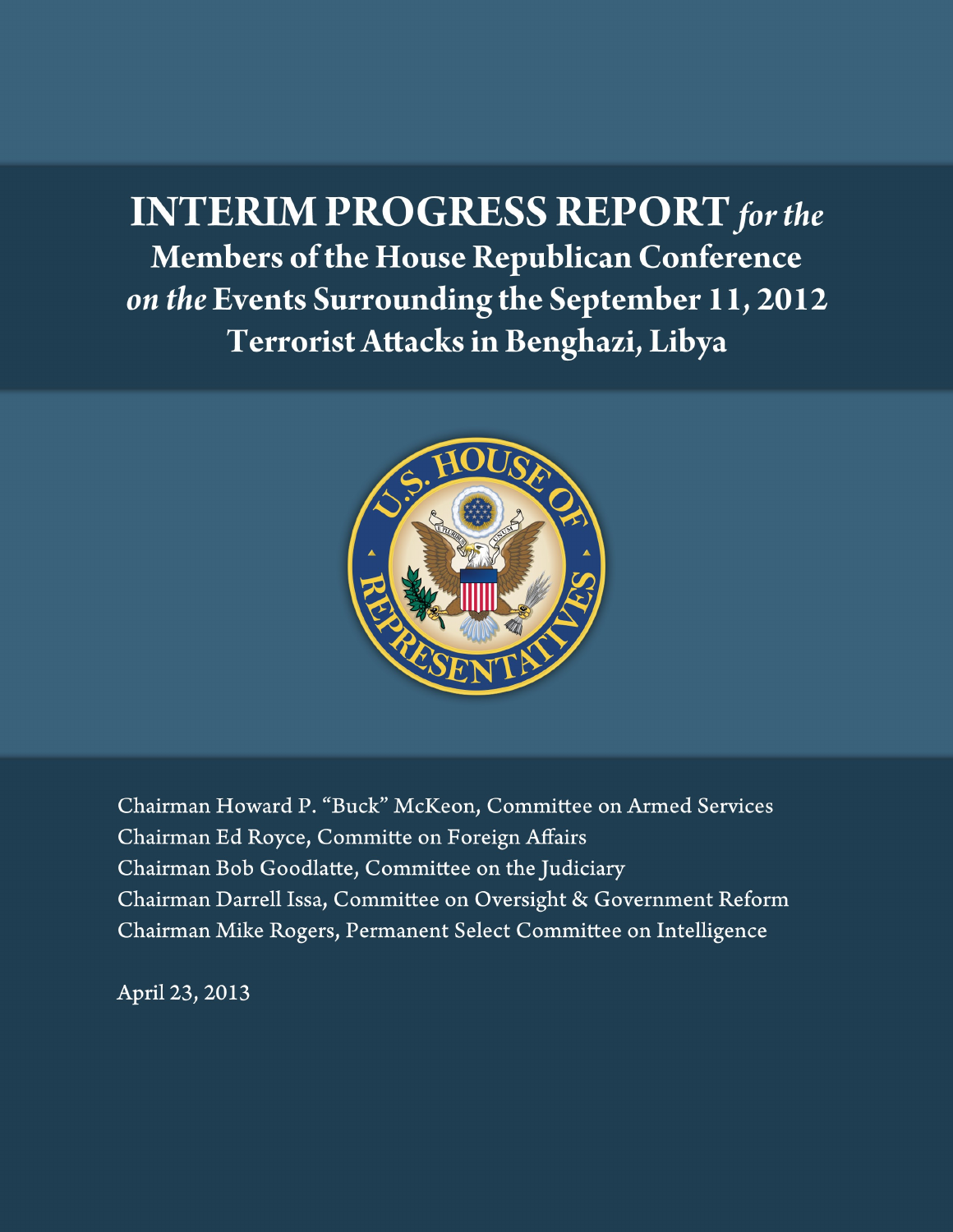# **EXECUTIVE SUMMARY**

An ongoing Congressional investigation across five House Committees concerning the events surrounding the September 11, 2012, terrorist attacks on U.S. facilities in Benghazi, Libya has made several determinations to date, including:

- Reductions of security levels prior to the attacks in Benghazi were approved at the highest levels of the State Department, up to and including Secretary Clinton. This fact contradicts her testimony before the House Foreign Affairs Committee on January 23, 2013.
- In the days following the attacks, White House and senior State Department officials altered accurate talking points drafted by the Intelligence Community in order to protect the State Department.
- Contrary to Administration rhetoric, the talking points were not edited to protect classified information. Concern for classified information is never mentioned in email traffic among senior Administration officials.

These preliminary findings illustrate the need for continued examination and oversight by the five House Committees. The Committees will continue to review who exactly was responsible for the failure to respond to the repeated requests for more security and for the effort to cover up the nature of the attacks, so that appropriate officials will be held accountable.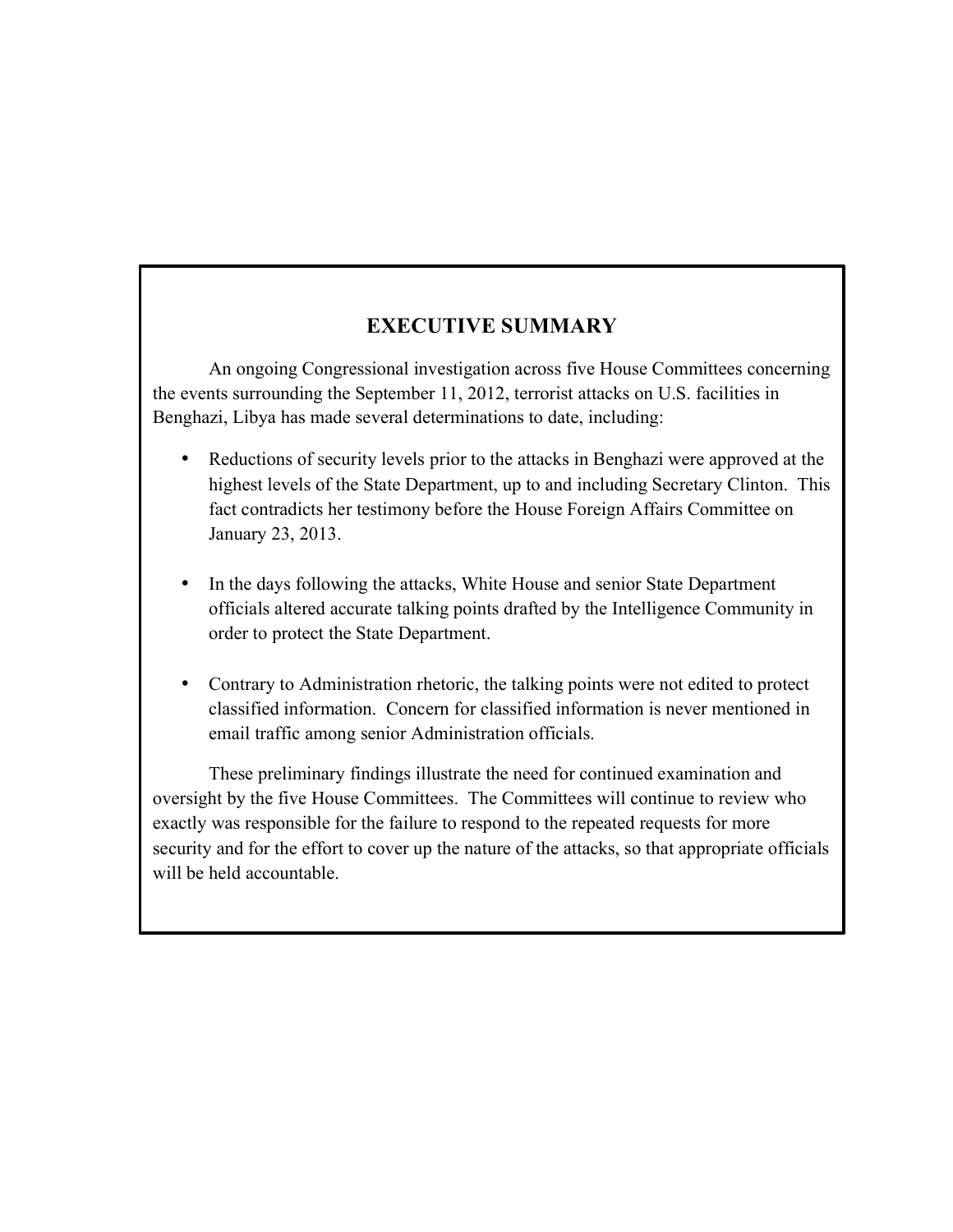# **TABLE OF CONTENTS**

| <b>Introduction</b>          |  |
|------------------------------|--|
| <b>Findings</b>              |  |
| <b>Policy Considerations</b> |  |

|             | <b>Appendix I: Oversight Activities by Committee</b>                                                                                                                                                                                                                                                                                | 31 |
|-------------|-------------------------------------------------------------------------------------------------------------------------------------------------------------------------------------------------------------------------------------------------------------------------------------------------------------------------------------|----|
| V.          | Benghazi attacks revealed fundamental flaws<br>The<br>the<br>in<br>Administration's approach to securing U.S. interests and personnel<br>around the world.<br>27                                                                                                                                                                    |    |
| IV.         | The Administration's investigations and reviews of the Benghazi<br>attacks highlight its failed security policies leading to the attacks<br>while undermining the ability of the United States government to<br>bring the perpetrators to justice.<br>23                                                                            |    |
| III.        | After the attacks, the Administration perpetuated a deliberately<br>misleading and incomplete narrative that the violence grew out of a<br>demonstration caused by a YouTube video. The Administration<br>consciously decided not to discuss extremist involvement or previous<br>attacks against Western interests in Benghazi. 18 |    |
| II.         | The volatile security environment erupted on September 11, 2012,<br>when militias composed of al-Qa'ida-affiliated extremists attacked                                                                                                                                                                                              |    |
| $I_{\cdot}$ | Prior to the Benghazi attacks, State Department officials in Libya<br>made repeated requests for additional security that were denied in<br>Washington despite ample documentation of the threat posed by<br>violent extremist militias. 5                                                                                          |    |
|             |                                                                                                                                                                                                                                                                                                                                     |    |

# **Appendix II: Consolidated Timeline of Events 36**

*This staff report has not been officially adopted by the Committee on Armed Services, the Committee on Foreign Affairs, the Committee on the Judiciary, the Committee on Oversight and Government Reform, or the Permanent Select Committee on Intelligence and therefore may not necessarily reflect the views of their Members.*

*--------------------------------------------------------------------------------------------------------------------------------------------*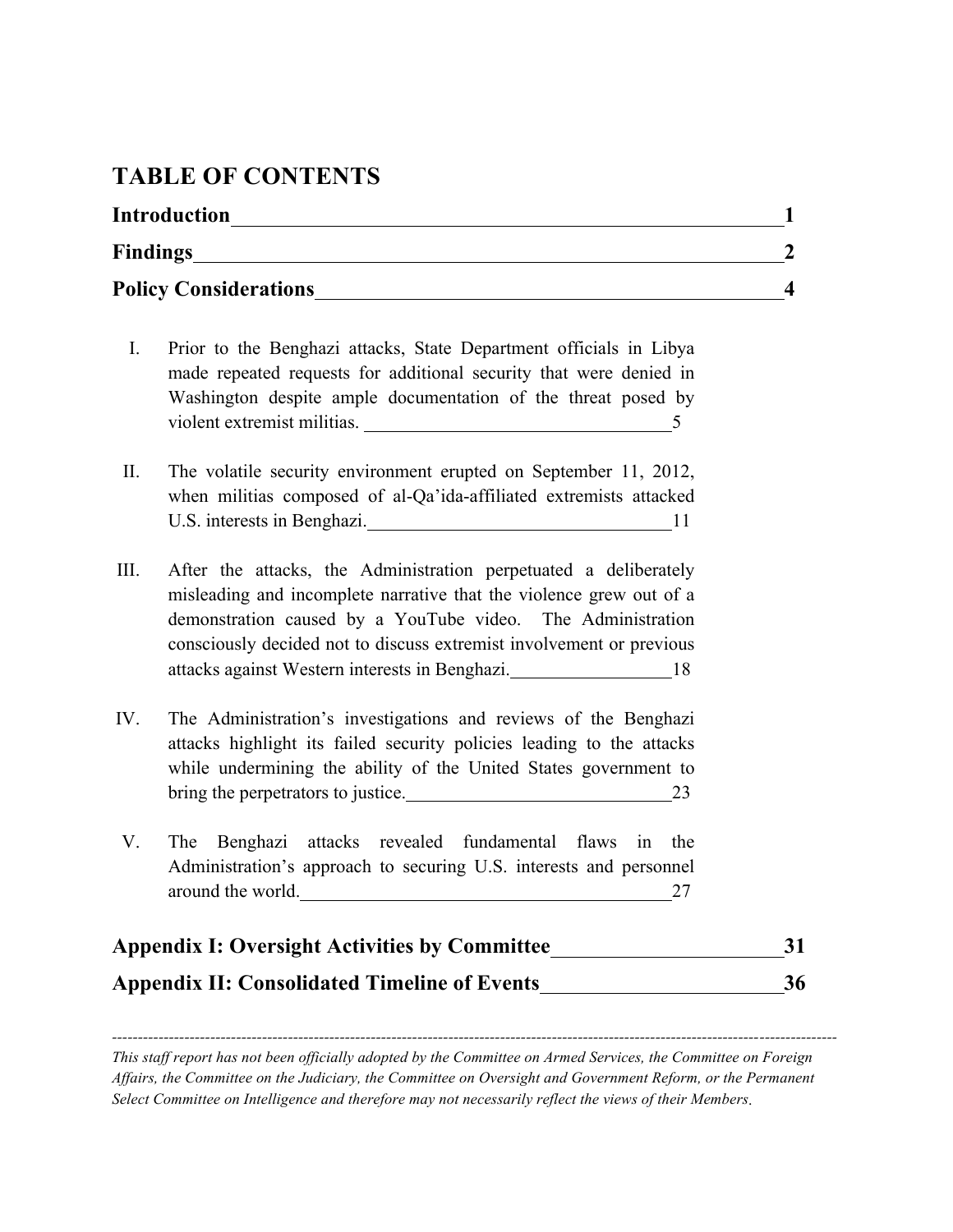#### **Introduction**

On September 11, 2012, armed militias with ties to terrorist organizations attacked U.S. facilities in Benghazi, Libya, killing four U.S. personnel: Ambassador Christopher Stevens; State Department Information Officer Sean Smith; and two American security officers – and former U.S. Navy SEALs – Tyrone Woods and Glen Doherty. Given the gravity of these attacks and the loss of American life, the House Committees on Armed Services, Foreign Affairs, Intelligence, Judiciary, and Oversight and Government Reform initiated immediate inquiries into issues within each Committee's jurisdiction concerning the events surrounding the attacks.

In the course of their investigations, the Committees have interviewed dozens of officials and individuals with first-hand knowledge of the events, met with members of the military and diplomatic corps overseas, and reviewed tens of thousands of classified and unclassified documents, cables, emails, and reports. Members of Congress traveled on fact-finding missions to foreign countries, including Libya. The Committees paid particular attention to investigating allegations receiving public attention after the attacks and the associated findings are included in this report.

At the direction of the Speaker of the House of Representatives and the Majority Leader, the coordinated oversight work and assessments made to date are being presented to the Members of the House Republican Conference in this interim progress report. The Committees will continue to review available information, and to interview sources as they come forward. This progress report will be updated as warranted.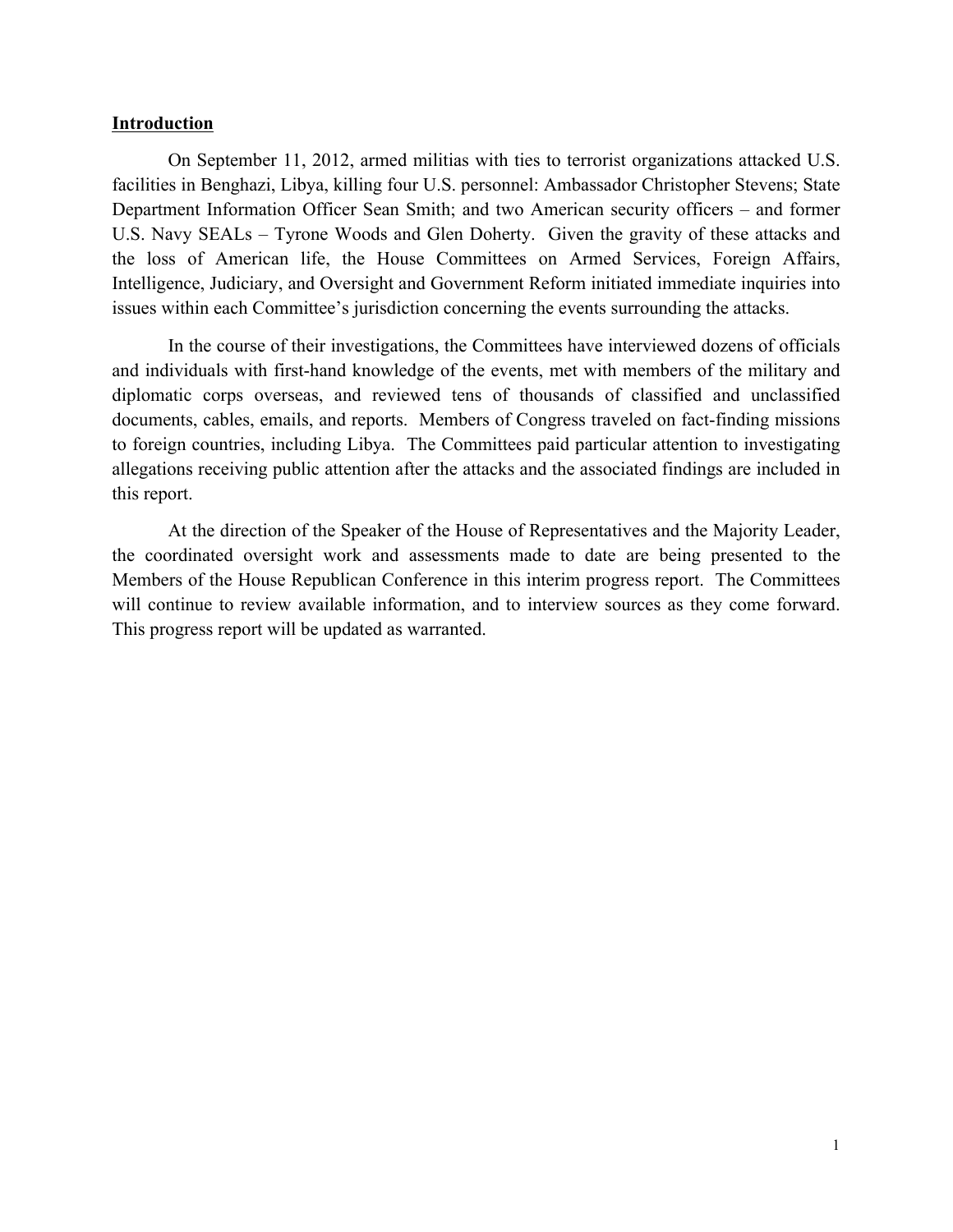# **Findings**

This progress report reveals a fundamental lack of understanding at the highest levels of the State Department as to the dangers presented in Benghazi, Libya, as well as a concerted attempt to insulate the Department of State from blame following the terrorist attacks. The Committees' majority staff summarizes findings to date as follows:

# **Before the Attacks:**

- O After the U.S.-backed Libyan revolution ended the Gadhafi regime, **the U.S. government did not deploy sufficient U.S. security elements to protect U.S. interests and personnel that remained on the ground**.
- O **Senior State Department officials knew that the threat environment in Benghazi was high and that the Benghazi compound was vulnerable and unable to withstand an attack, yet the Department continued to systematically withdraw security personnel.**
- O **Repeated requests for additional security were denied at the highest levels of the State Department.** For example, an April 2012 State Department cable bearing Secretary Hillary Clinton's signature acknowledged then-Ambassador Cretz's formal request for additional security assets but ordered the withdrawal of security elements to proceed as planned.
- The attacks were not the result of a failure by the Intelligence Community (IC) to **recognize or communicate the threat.** The IC collected considerable information about the threats in the region, and disseminated regular assessments to senior U.S. officials warning of the deteriorating security environment in Benghazi, which included threats to American interests, facilities, and personnel.
- O **The President, as Commander-in-Chief, failed to proactively anticipate the significance of September 11 and provide the Department of Defense with the authority to launch offensive operations beyond self-defense.** Defense Department assets were correctly positioned for the general threat across the region, but the assets were not authorized at an alert posture to launch offensive operations beyond self-defense, and were provided no notice to defend diplomatic facilities.

# **During the Attacks:**

- On the evening of September 11, 2012, U.S. security teams on the ground in Benghazi **exhibited extreme bravery** responding the attacks by al-Qa'ida-affiliated groups against the U.S. mission.
- Department of Defense officials and military personnel reacted quickly to the attacks in **Benghazi.** The effectiveness of their response was hindered on account of U.S. military forces not being properly postured to address the growing threats in northern Africa or to respond to a brief, high-intensity attack on U.S. personnel or interests across much of Africa.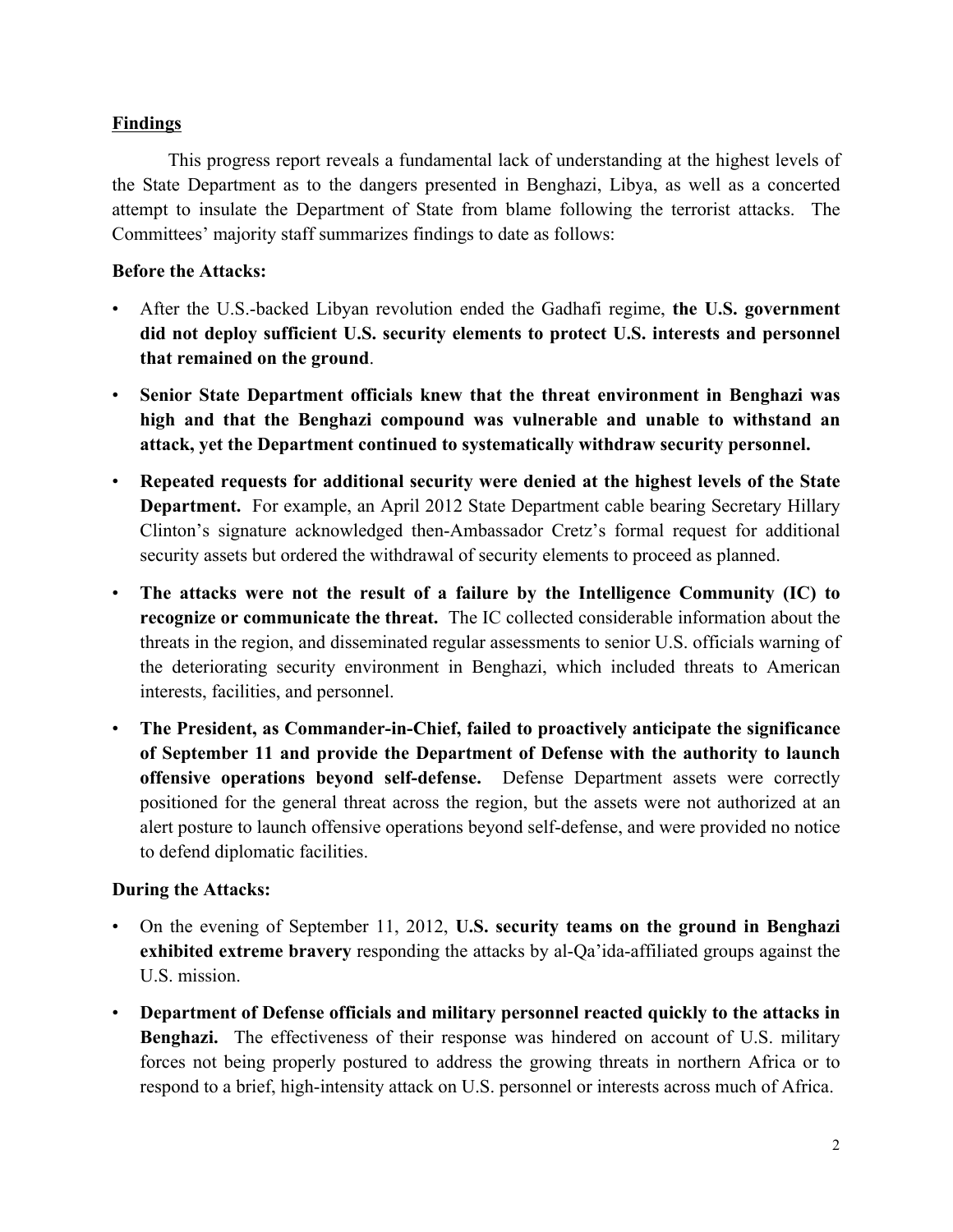# **After the Attacks:**

- O **The Administration willfully perpetuated a deliberately misleading and incomplete narrative that the attacks evolved from a political demonstration caused by a YouTube video.** U.S. officials on the ground reported – and video evidence confirms – that demonstrations outside the Benghazi Mission did not occur and that the incident began with an armed attack on the facility. Senior Administration officials knowingly minimized the role played by al-Qa'ida-affiliated entities and other associated groups in the attacks, and decided to exclude from the discussion the previous attempts by extremists to attack U.S. persons or facilities in Libya.
- O **Administration officials crafted and continued to rely on incomplete and misleading talking points.** Specifically, after a White House Deputies Meeting on Saturday, September 15, 2012, the Administration altered the talking points to remove references to the likely participation of Islamic extremists in the attacks. The Administration also removed references to the threat of extremists linked to al-Qa'ida in Benghazi and eastern Libya, including information about at least five other attacks against foreign interests in Benghazi. Senior State Department officials requested – and the White House approved – that the details of the threats, specifics of the previous attacks, and previous warnings be removed to insulate the Department from criticism that it ignored the threat environment in Benghazi.
- Evidence rebuts Administration claims that the talking points were modified to protect **classified information or to protect an investigation by the Federal Bureau of Investigation (FBI).** Email exchanges during the interagency process do not reveal any concern with protecting classified information. Additionally, the Bureau itself approved a version of the talking points with significantly more information about the attacks and previous threats than the version that the State Department requested. Thus, the claim that the State Department's edits were made solely to protect that investigation is not credible.
- The Administration deflected responsibility by blaming the IC for the information it **communicated to the public in both the talking points and the subsequent narrative it perpetuated.** Had Administration spokesmen performed even limited due diligence inquiries into the intelligence behind the talking points or requested reports from personnel on the ground, they would have quickly understood that the situation was more complex than the narrative provided by Ambassador Susan Rice and others in the Administration.
- O **The Administration's decision to respond to the Benghazi attacks with an FBI investigation, rather than military or other intelligence resources, contributed to the government's lack of candor about the nature of the attack.**
- O **Responding to the attacks with an FBI investigation significantly delayed U.S. access to key witnesses and evidence and undermined the government's ability to bring those responsible for the attacks to justice in a timely manner.**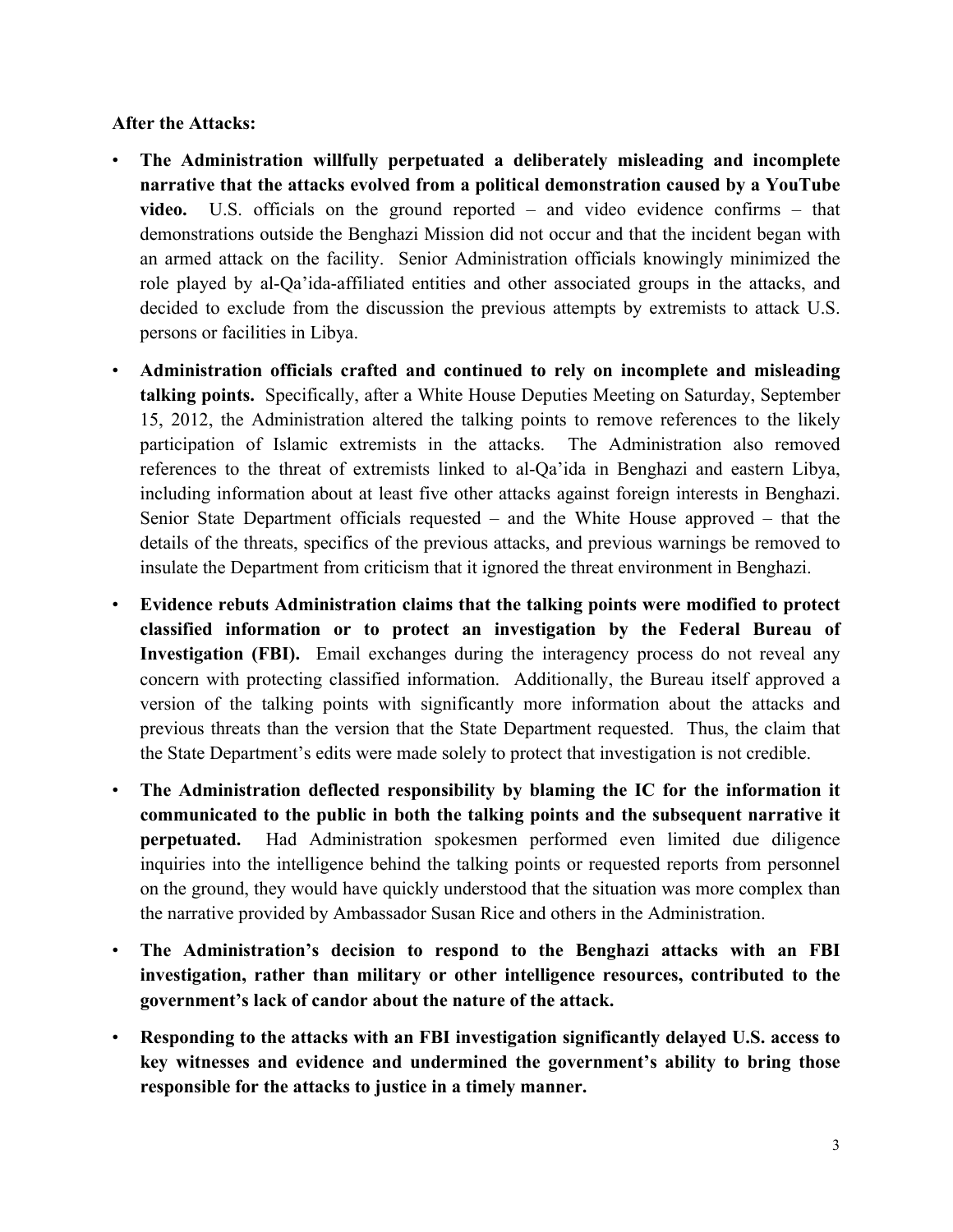## **Policy Considerations**

- The events in Benghazi reflect the Administration's lack of a comprehensive national **security strategy or a credible national security posture in the region.** The United States continues to maintain an inadequate defensive posture in North Africa and the Middle East as a result of the Administration's under-appreciation of the threat that al-Qa'ida and related terrorist groups pose in the region.
- O **This singular event will be repeated unless the United States recognizes and responds to the threats we face around the world, and properly postures resources and security assets to counter and respond to those threats.** Until that time, the United States will remain in a reactionary mode and should expect more catastrophes like Benghazi, in which U.S. personnel on the ground perform bravely, but are not provided with the resources for an effective response. As those opposed to U.S. interests will continue to take advantage of perceived U.S. weaknesses, the United States will continue to lose credibility with its allies and face the worst of all possible outcomes in strategically important locations around the world.
- O **Congress must maintain pressure on the Administration to ensure the United States takes all necessary steps to find the Benghazi attackers.** It has been more than seven months since the FBI investigation began, and there is very little progress. The risks of treating the Benghazi terrorist attacks as a law enforcement matter rather than a military matter are becoming increasingly clear. The failure to respond more assertively to the attacks and to impose meaningful consequences on those who planned and perpetrated them has contributed to a perception of U.S. weakness and retreat. Al-Qa'ida grew emboldened when the U.S. failed to respond forcibly and effectively to the terrorist attacks on the World Trade Center (1993), U.S. Embassies in East Africa (1998), and the U.S.S. Cole (2000). Active terrorist organizations and potential recruits will also be emboldened to attack U.S. interests if the U.S. fails to hold those responsible for this attack accountable.
- O **Congress must also provide an effective counterweight to the Administration's failure to adequately communicate the nature and the extent of the threats our country faces today.** The Administration must do more to develop a coherent and robust national security strategy, and Congress must hold it accountable to do so.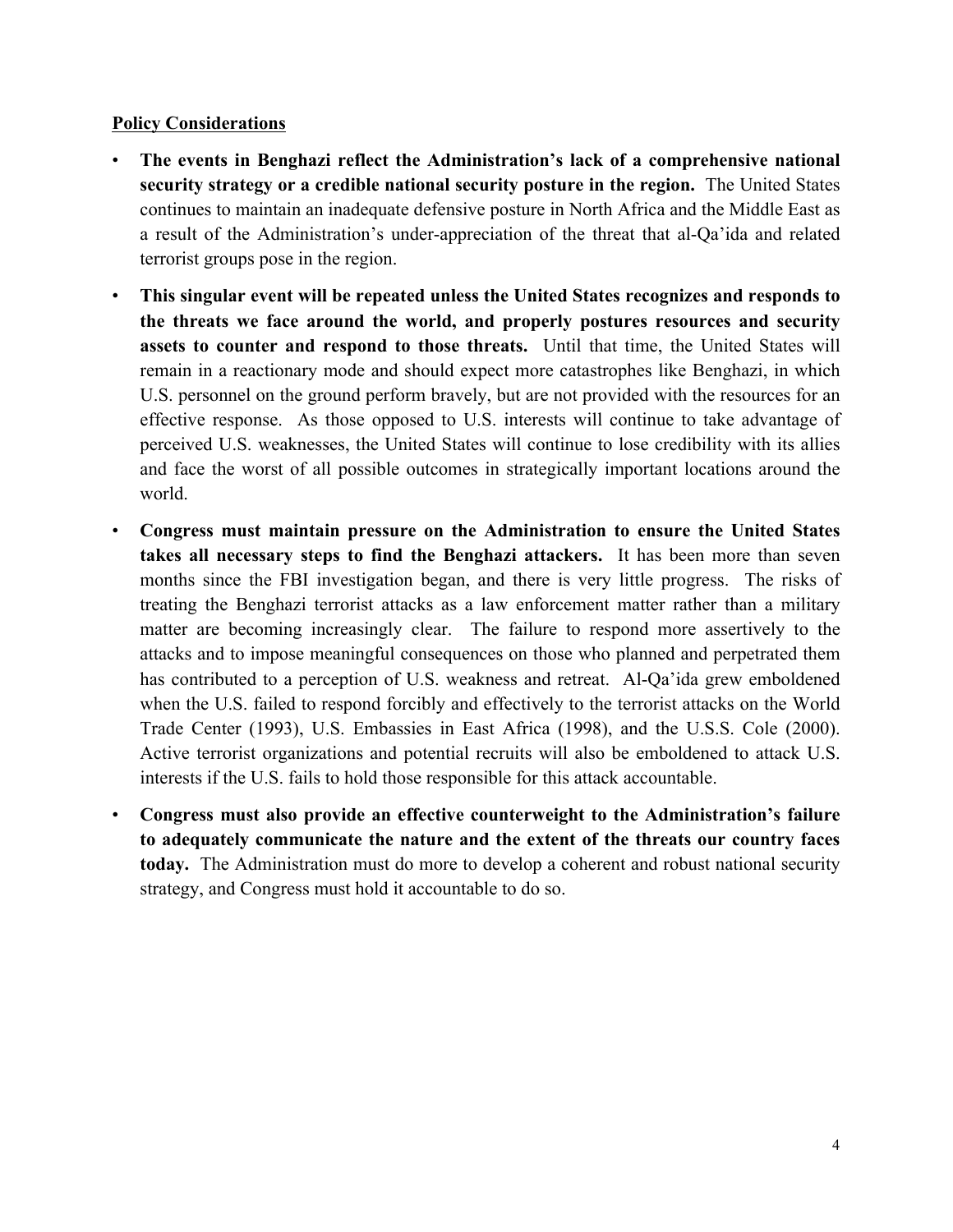**I. Prior to the Benghazi attacks, State Department officials in Libya made repeated requests for additional security that were denied in Washington despite ample documentation of the threat posed by violent extremist militias.** 

*I said, "Jim, you know what [is] most frustrating about this assignment? It's not the hardship, it's not the gunfire, it's not the threats. It's dealing and fighting against the people, programs, and personnel who are supposed to be supporting me … For me, the Taliban is on the inside of the building."*

*Testimony of Regional Security Office for the U.S. Mission to Libya Eric Nordstrom before the House Oversight & Government Reform Committee, October 12, 2012* 

#### **Setting Up the Benghazi Mission**

The Libyan revolution, which led to the overthrow of brutal dictator Muammar Gadhafi, was supported by the United States, most directly in the form of NATO air operations which lasted from March through October of 2011. After Gadhafi was killed in October of that year, the revolution's interim Transitional National Council (TNC) declared the country liberated, and began attempting to establish a democratically-elected government. Around this time, the TNC relocated its center of operations from Benghazi to Tripoli.

A State Department memorandum circulated at the end of 2011 recommended U.S. personnel remain in Benghazi.<sup>1</sup> It explained many Libyans were "strongly" in favor of a U.S. outpost in Benghazi, in part because they believed a U.S. presence in eastern Libya would ensure that the new Tripoli-based government fairly considered eastern Libyan interests.

The memorandum also outlined conditions for a U.S. mission in Benghazi (the "Benghazi Mission,") which were approved by Under Secretary for Management Patrick F. Kennedy.<sup>2</sup> These **conditions included the staffing of five Diplomatic Security (DS) agents**. Diplomatic Security agents manage embassy security programs for the State Department and generally serve as the first line of defense for diplomatic personnel when stationed abroad.<sup>3</sup> They include the Regional Security Officers (RSOs) who serve as each U.S. embassy's principal security advisor.

#### **The Deteriorating Security Environment in Benghazi**

In spite of the TNC's efforts after the revolution, U.S. officials were aware that Libya remained volatile. U.S. officials were particularly concerned with the numerous armed militias that operated freely throughout the country, including those in Benghazi with ties to al-Qa'ida

 $<sup>1</sup>$  (SBU) Action Memorandum for Under Secretary for Management Patrick F. Kennedy, "Future Operations in</sup> Benghazi, Libya." December 27, 2011.

<sup>2</sup> *Id.*

<sup>&</sup>lt;sup>3</sup> "Securing Our Embassies Overseas." U.S. Department of State. Retrieved at: http://www.state.gov/m/ds/about/overview/c9004.htm.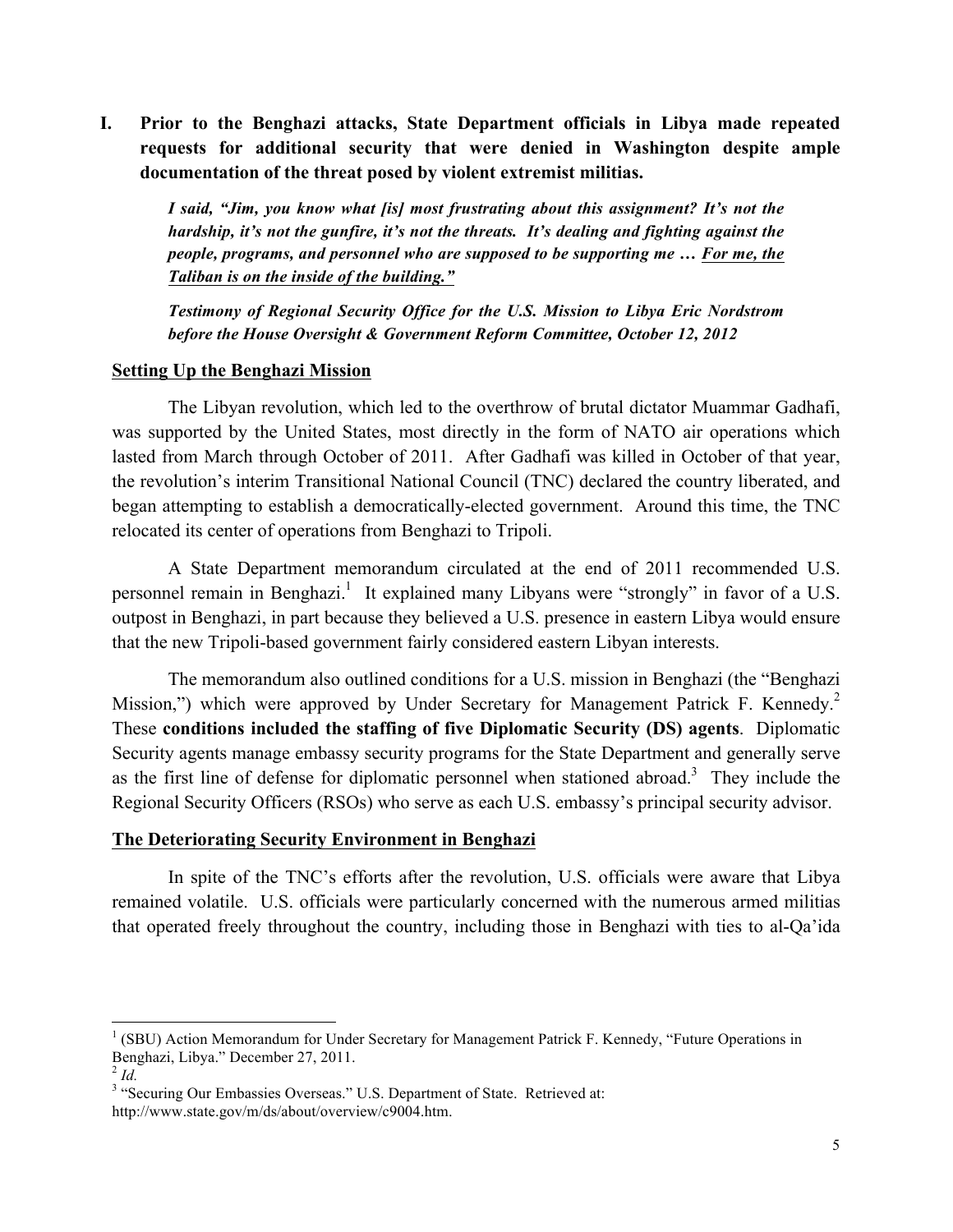and Ansar Al Sharia.<sup>4</sup> In August 2012, the State Department warned U.S. citizens against traveling to Libya, explaining that "inter-militia conflict can erupt at any time or any place."<sup>5</sup>

The deteriorating security environment in Benghazi throughout 2012 mirrored the declining situation in the rest of Libya. From June 2011 to July 2012, then-Regional Security Officer (RSO) for Libya Eric Nordstrom compiled a **list of more than 200 security incidents in**  Libya, 50 of which took place in Benghazi.<sup>6</sup> These incidents included violent acts directed against diplomats and diplomatic facilities, international organizations, and third-country nationals, as well as large-scale militia clashes.<sup>7</sup> U.S. diplomatic facilities in Benghazi came under direct fire twice in the months leading up to September 11, 2012: first in April 2012, when disgruntled Libyan contract guards allegedly threw a small improvised explosive device (IED) over the perimeter wall; and in June 2012, when unknown assailants used an IED to blow a hole in the perimeter wall.

The decisions by the British Embassy, United Nations, and the International Committee of the Red Cross to withdraw their personnel from Benghazi after armed assailants launched directed attacks against each organization were additional major indicators of the increasingly threatening environment. These developments caused Lieutenant Colonel Andrew Wood, who led the U.S. military's efforts to supplement diplomatic security in Libya, to recommend that the State Department consider pulling out of Benghazi altogether. Lieutenant Colonel Wood explained that after the withdrawal of these other organizations, "it was apparent to me that we were the last [Western] flag flying in Benghazi. We were the last thing on their target list to remove from Benghazi."<sup>8</sup>

<sup>4</sup> Transcribed interview of Benghazi Assistant Regional Security Officer David Oliveira, October 9, 2012. *See also* "Al-Qaeda in Libya: A Profile," A Report Prepared By The Federal Research Division, Library Of Congress, Under An Interagency Agreement With The Combating Terrorism Technical Support Office's Irregular Warfare Support Program, August 2012, at p. 4.

<sup>5</sup> Travel Warning, U.S. Department of State, Bureau of Consular Affairs. Libya. August 27, 2012. Retrieved at: http://travel.state.gov/travel/cis\_pa\_tw/tw/tw\_5762.html.<br><sup>6</sup> U.S. Embassy Tripoli, Libya, Regional Security Office, "Security Incidents since June 2011."

<sup>&</sup>lt;sup>7</sup> *Id.* See also, the State Department's Accountability Review Board Report for a list of security incidents in Benghazi, Libya during 2012 that were directed at western interests. These include: a March 2012 event in which members of a militia searching for a suspect fire weapons near the U.S. diplomatic compound and attempt to enter; an April 2012 incident in which a U.K. armored diplomatic vehicle is attacked after driving into a local protest; an April 2012 event in which a homemade explosive device is thrown over the U.S. diplomatic compound's north wall; an April 2012 event in which an IED was thrown at the motorcade of the U.N. Special Envoy to Libya in Benghazi; an April 2012 event in which a Special Mission Benghazi principal officer is evacuated from International Medical University (IMU) after a fistfight escalated to gunfire between Tripoli-based trade delegation security personnel and IMU security; a May 2012, event in which the Benghazi International Committee of the Red Cross (ICRC) building was struck by rocket propelled grenades; a June 2012 IED attack on the U.S. diplomatic compound; a June 2012, event in Benghazi where the British Ambassador's convoy was attacked with a rocket propelled grenade and possible AK-47s; a June 2012, event in which a rocket propelled grenade attack is made on the ICRC compound in Misrata (400 km west of Benghazi); a June 2012, attack in which protestors storm the Tunisian consulate in Benghazi; an August 2012 event in which a small bomb is thrown at an Egyptian diplomat's vehicle parked outside of the Egyptian consulate in Benghazi.

<sup>&</sup>lt;sup>8</sup> Testimony of Lieutenant Colonel Andrew Wood before the House Committee on Oversight and Government Reform, October 10, 2012.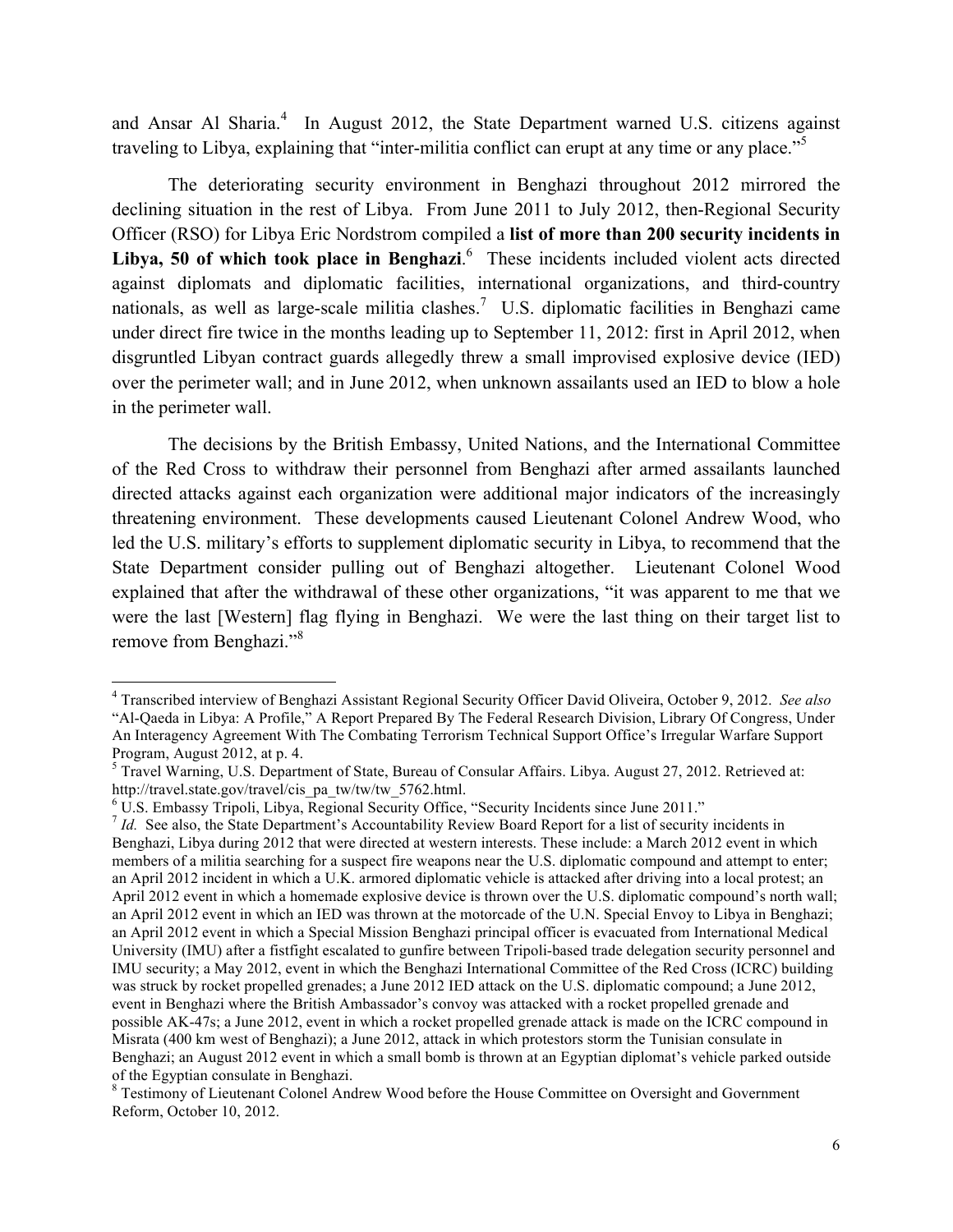#### **Security Arrangements for the Benghazi Mission**

Despite mounting security concerns, for most of 2012 the Benghazi Mission was forced to rely on fewer than the approved number of DS agents. Specifically, while the State Department memorandum signed by Under Secretary Kennedy stated that five agents would be provided, this was the case for only 23 days in  $2012$ .<sup>9</sup> Reports indicate the Benghazi Mission was typically staffed with only three DS agents, and sometimes as few as one DS agent.<sup>10</sup>

For its security, the Benghazi Mission used a combination of these few DS agents, as well as a U.S. Military Security Support Team (SST), and two Mobile Security Detachment (MSD) teams provided by the State Department. The SST consisted of 16 Defense Department special operations personnel. As commander of the SST, Lieutenant Colonel Wood reported to the U.S. Chief of Mission in Libya.<sup>11</sup> The MSD teams each consisted of six DS agents, all of whom underwent advanced training to augment security at high-threat posts.<sup>12</sup>

In addition to the security provided by U.S. agencies, the Benghazi Mission used local, unarmed guards, who were responsible for activating the alarm in the event of an attack, as well as four armed members of the February 17 Martyrs Brigade, who were to serve as a quick reaction force. The February 17 Martyrs Brigade was one of the militias that fought for Gadhafi's overthrow. Numerous reports have indicated that the Brigade had extremist connections, and it had been implicated in the kidnapping of American citizens as well as in the threats against U.S. military assets. In addition, on September 8, 2012, just days before Ambassador Stevens arrived in Benghazi, the February 17 Martyrs Brigade told State Department officials that the group would no longer support U.S. movements in the city, including the Ambassador's visit. $^{13}$ 

#### **Internal State Department Communications on Security**

**State Department officials in Washington acknowledged that the Benghazi Mission lacked sufficient resources to protect its personnel in a deteriorating security environment. However, in a cable signed by Secretary Clinton in April 2012, the State Department settled on a plan to scale back security assets for the U.S. Mission in Libya, including Benghazi.** Specifically, despite acknowledging Ambassador Cretz's March 2012 cable requesting additional security assets, the April plan called for the removal of the two remaining MSD teams, the third initially deployed MSD team having been previously removed. This

<sup>&</sup>lt;sup>9</sup> Department of State, Accountability Review Board for Benghazi Attack of September 2012, December 19, 2012, at p. 31; Interview of Regional Security Officer Eric Nordstrom, October 1, 2012.

 $10$  Interview of Regional Security Officer Eric Nordstrom, October 1, 2012. See also, email from James Bacigalupo to Brian Papanu and David Sparrowgrove, May 7, 2012, 1:01 p.m., Subject: FW: Special Agent Tony Zamudio's TDY Performance in Benghazi.

<sup>&</sup>lt;sup>11</sup> Testimony of Lieutenant Colonel Andrew Wood before the House Committee on Oversight and Government Reform, October 10, 2012.

<sup>&</sup>lt;sup>12</sup> "Securing Our Embassies Overseas." U.S. Department of State. Retrieved at: http://www.state.gov/m/ds/about/overview/c9004.htm.

<sup>&</sup>lt;sup>13</sup> Email from Alec Henderson to John B. Martinec, "RE: Benghazi QRF agreement," (Sep. 9, 2012 11:31 PM).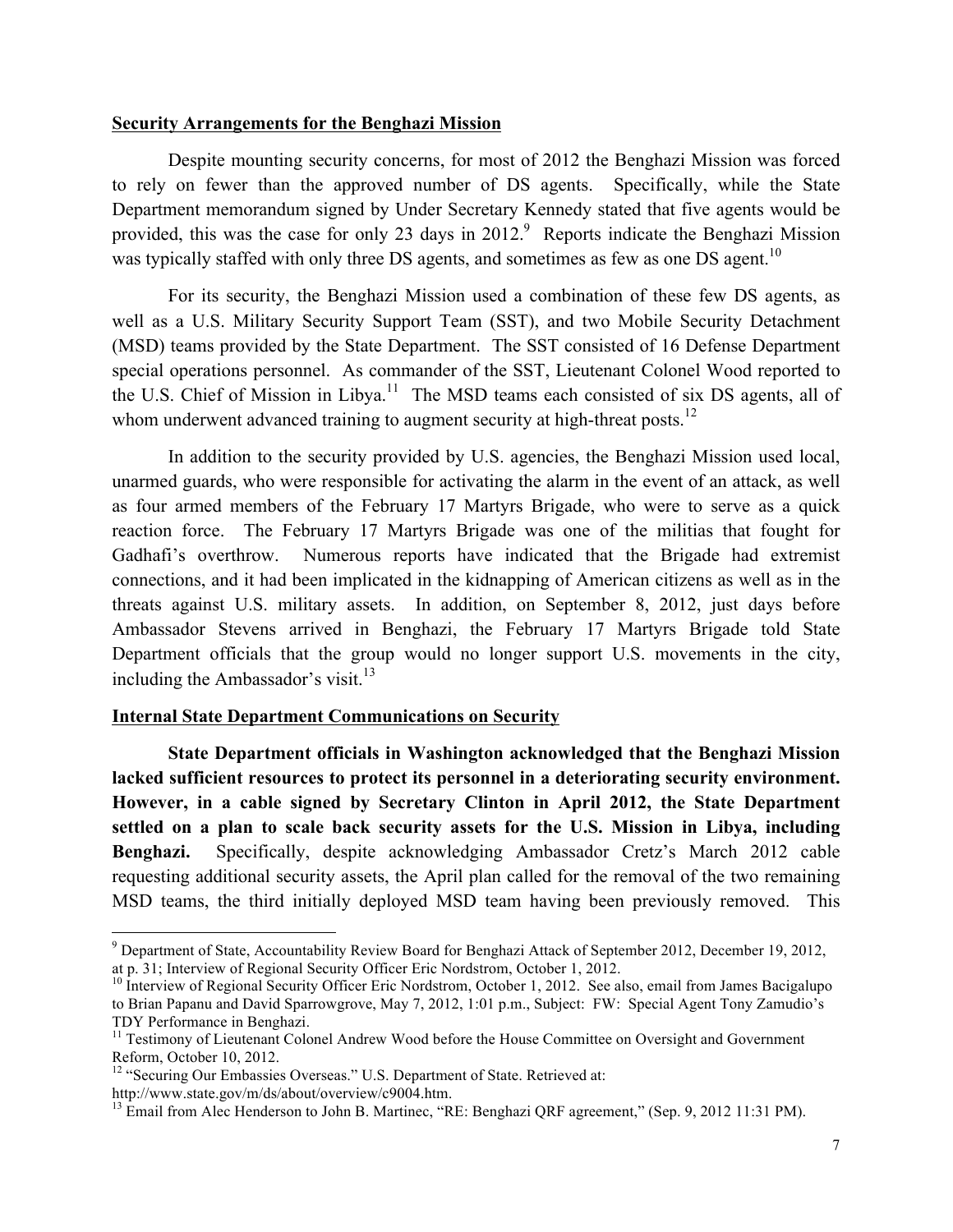reduced security footprint was of significant concern to U.S. Ambassador to Libya Gene Cretz, who had requested the continued deployment of both MSD teams, or at least additional DS agents to replace them, and the full five DS agents for the Benghazi Mission that the December 2011 Kennedy memorandum documented would be stationed in Benghazi. His successor, Ambassador Christopher Stevens – who replaced him in May 2012 – shared Ambassador Cretz's concerns.

# **Critical Cables**

During 2012, in numerous communications with the State Department, officials from the U.S. Mission in Libya stress both the inadequacy of security as well as the need for additional personnel. Two critical cables warrant specific mention:

• On March 28, 2012, Ambassador Cretz sends a cable to Secretary Clinton requesting additional security assets.

• On April 19, 2012, the response cable from the Department of State to Embassy Tripoli, bearing Secretary Clinton's signature, acknowledges Ambassador Cretz's request for additional security but instead articulates a plan to scale back security assets for the U.S. Mission in Libya, including the Benghazi Mission.

In addition, the April 2012 cable from Secretary Clinton recommended that the State Department's Bureau of Diplomatic Security and the U.S. Mission in Libya conduct a "joint reassessment of the number of DS agents requested for Benghazi."<sup>14</sup> This prompted one frustrated Embassy Tripoli employee to remark to her colleagues that it "looks like no movement on the full complement of [five DS] personnel for Benghazi, but rather a reassessment to bring the numbers lower."<sup>15</sup>

In May 2012, Ambassador Stevens replaced Ambassador Cretz and continued to make requests for additional security. In an email in early June, he told a State Department official that with national elections occurring in Libya in July and August, the U.S. Mission in Libya "**would feel much safer if we could keep two MSD teams with us through this period [to support] our staff and [personal detail] for me and the [Deputy Chief of Mission] and any VIP visitors**."16 The State Department official replied that due to other commitments and limited resources, "unfortunately, MSD cannot support the request."<sup>17</sup>

 $^{16}$  Email chain between Ambassador Chris Stevens and John Moretti, June 7, 2012, 3:34 a m., Subject: MSD/Tripoli.

<sup>&</sup>lt;sup>14</sup> 12 STATE 38939, April 19, 2012, Signature: CLINTON.<br><sup>15</sup> Email from Jennifer A. Larson to Eric Nordstrom, Ambassador Gene Cretz, et al., April 21, 2012, 1:57 p.m., Subject: Re: Tripoli – Request for DS DTY and FTE Su

 $^{17}$  *Id.*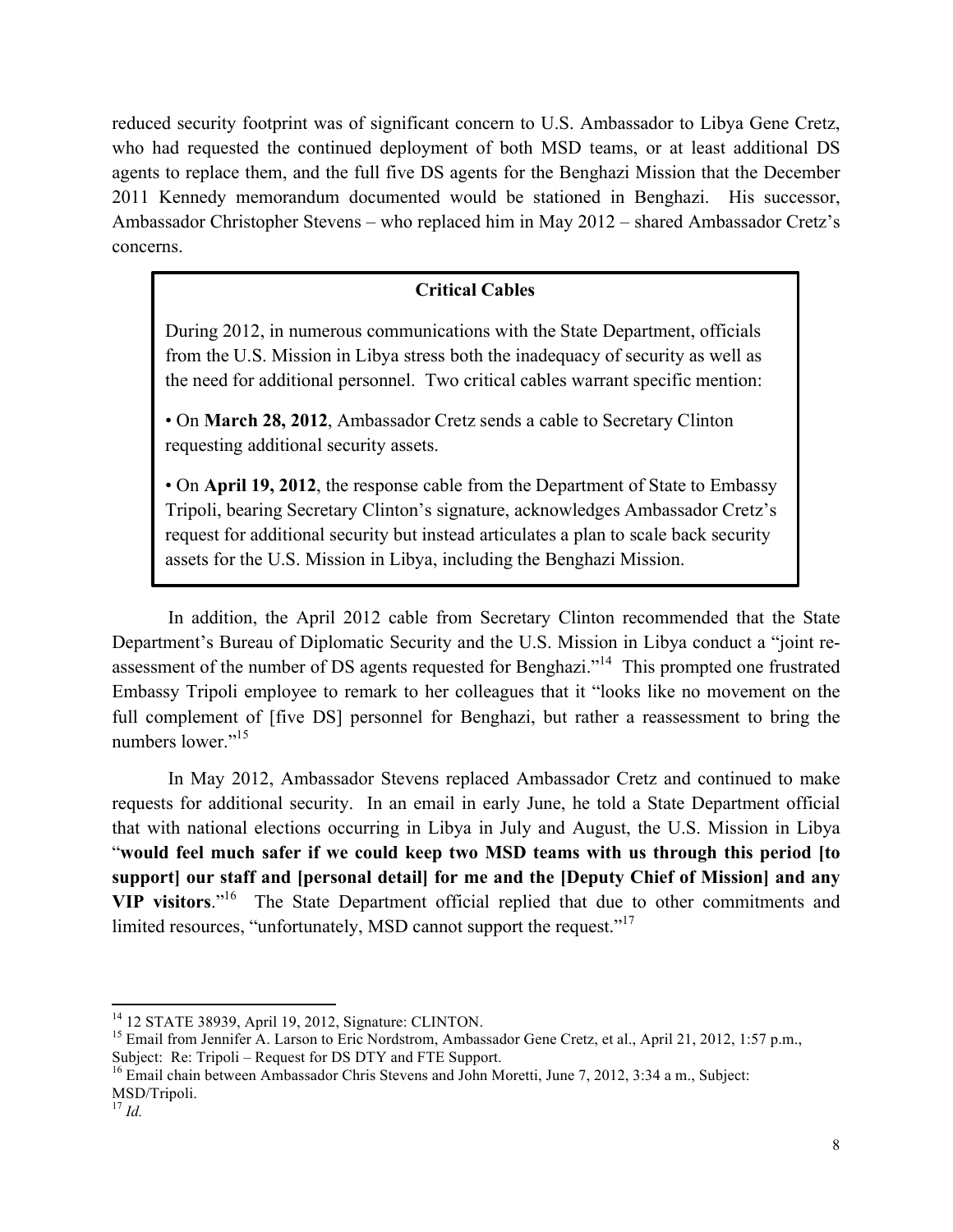Despite the denial of Ambassador Stevens' request, Embassy Tripoli officials persisted in their requests for additional security. In July 2012, for example, RSO Eric Nordstrom alerted DS officials in Washington that he intended to submit a formal cable request for an extension of the SST and MSD teams. DS personnel in Washington alerted Mr. Nordstrom that Ms. Charlene Lamb, the Deputy Assistant Secretary for Diplomatic Security, was "reluctant to ask for an SST extension, apparently out of concern that it would be embarrassing to the [State Department] to continue to have to rely on [Defense Department] assets to protect our Mission."18 Moreover, in response to Mr. Nordstrom's intent to request an MSD extension, Ms. Lamb responded, "NO, I do not [I repeat] not want them to ask for the MSD team to stay!"<sup>19</sup>

#### **Critical Emails**

**June 7, 2012:** Ambassador Stevens asks the State Department to keep the two MSD teams the Clinton April cable ordered removed from Libya. This request is denied.

**July 6, 2012:** Deputy Assistant Secretary for Diplomatic Security Lamb strongly asserts that Embassy Tripoli should not make a formal request for an extension of the SST and MSD teams.

On July 9, 2012, Ambassador Stevens responded with a cable that stressed that the security conditions in Libya had not met the requisite benchmarks established by the State Department and the U.S. Mission in Libya to warrant initiating a security drawdown.<sup>20</sup> He requested that a sufficient number of security personnel, whether DS agents, or SST or MSD team members, be permitted to stay.<sup>21</sup> Under Secretary Kennedy rejected the request for the SST extension, and both the SST and MSD teams were subsequently withdrawn.<sup>22</sup> Although the State Department made some modest physical security upgrades to the Benghazi Mission, the systematic withdrawal of existing security personnel resulted in a security posture for the Benghazi Mission that the State Department's Accountability Review Board later determined was "inadequate for Benghazi."<sup>23</sup>

Multiple Committees have reviewed the State Department documents cited in the previous sections and remain concerned that the documents do not reconcile with public comments Secretary Clinton made regarding how high in the State Department the security

<sup>&</sup>lt;sup>18</sup> Email from David C. McFarland to Ambassador Chris Stevens, et al., July 9, 2012, 12:24 p.m., Subject: (SBU)

Tripoli O-I July 9.<br><sup>19</sup> (SBU) Email from Charlene Lamb to State Department personnel. July 6, 2012, 2:59 p m. Subject: Re: Tripoli –<br>Request for extension of TDY Security Personnel.

<sup>&</sup>lt;sup>20</sup> 12 TRIPOLI 690, July 9, 2012. Signature: STEVENS.<br>
<sup>21</sup> *Id.*<br>
<sup>22</sup> Briefing by Under Secretary for Management Patrick F. Kennedy to Congressional staff, January 2013.<br>
<sup>23</sup> Department of State. Accountability Review

at p. 4.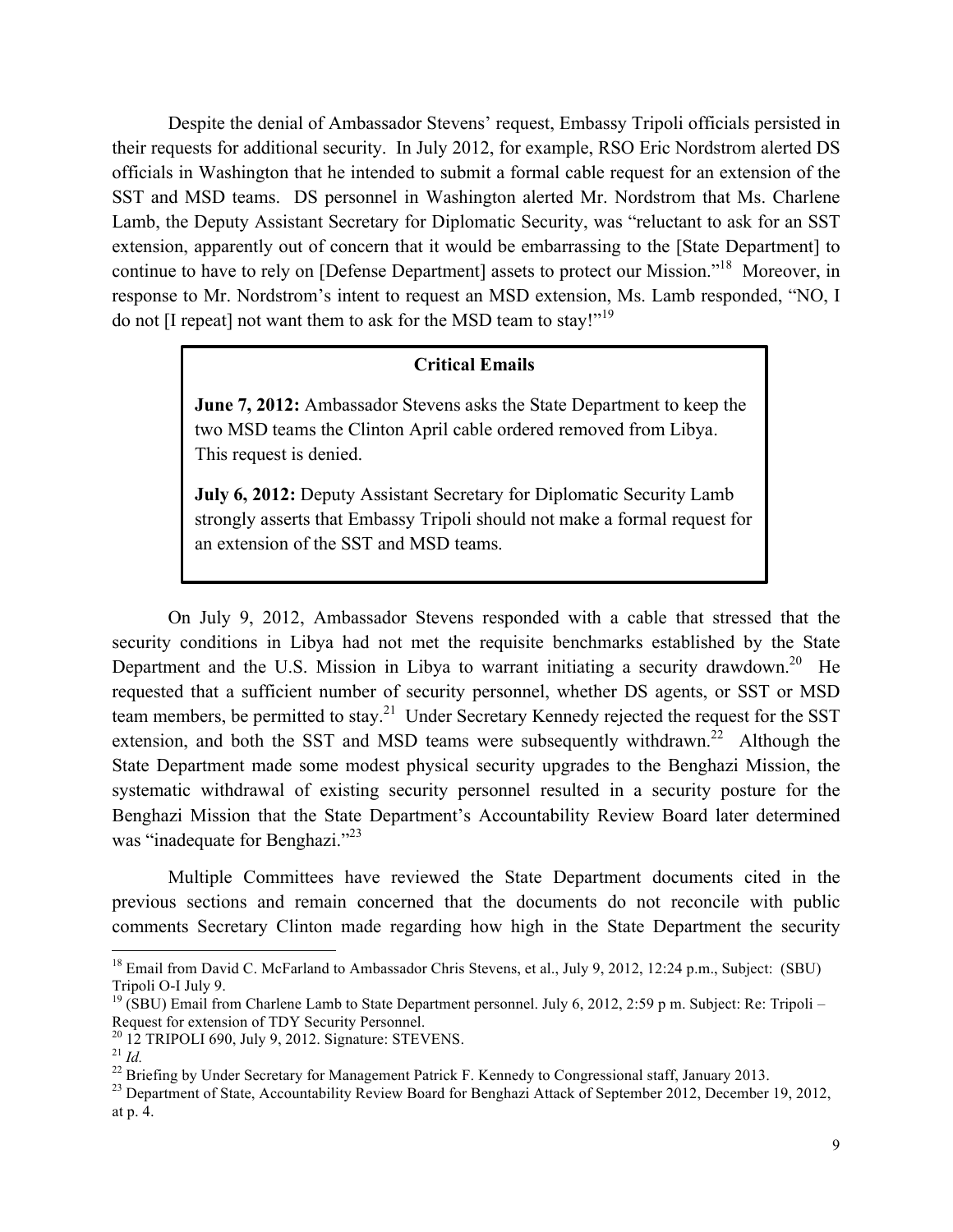situation and requests were discussed. Despite acknowledging a security request made on April 19, 2012, Secretary Clinton made the following statements before the House Foreign Affairs Committee on January 23, 2013:

- "I have made it very clear that the security cables did not come to my attention or above the assistant secretary level where the ARB [Accountability Review Board] placed responsibility. Where, as I think Ambassador Pickering said, 'the rubber hit the road.'"<sup>24</sup>
- "You know, Congressman, it was very disappointing to me that the [Accountability Review Board] concluded there were inadequacies and problems in the responsiveness of our team here in Washington to the security requests that were made by our team in Libya. And I was not aware of that going on, it was not brought to my attention, but obviously it's something we're fixing and intend to put into place protocols and systems to make sure it doesn't happen again. … Well if I could – 1.43 million cables a year come to the State Department. They are all addressed to me. They do not all come to me. They are reported through the bureaucracy."<sup>25</sup>

In addition, it remains unclear why the State Department chose to reduce security in the face of such a challenging security environment and chose to deny multiple requests from Embassy Tripoli for more assistance. It is clear that funding  $-$  or a lack thereof  $-$  is not the reason for the reductions in security, as Deputy Assistant Secretary for Diplomatic Security Lamb testified and as emails reviewed by the Committees attest.<sup>26</sup>

Moreover, a lack of funding would not have been at issue with respect to the rejection of the request to extend the deployment of the SST, as that team was provided via the Defense Department at no expense to the State Department. The Administration owes the American people an explanation regarding these unanswered questions, which must be explored in greater depth in the weeks and months ahead.

<sup>&</sup>lt;sup>24</sup> Testimony of Secretary Hillary Clinton before the House Foreign Affairs Committee on January 23, 2013.<br><sup>25</sup> *Id.*<br><sup>26</sup> Testimony of Deputy Assistant Secretary of State for Diplomatic Security Charlene Lamb before the

Committee on Oversight and Government Reform, October 10, 2012; email exchange between Assistant Secretary Eric Boswell and Diplomatic Security Chief Financial Officer Robert Baldre, September 28, 2012 ("I do not feel that we have ever been at a point where we sacrificed security due to a lack of funding...Typically Congress has provided sufficient funding.")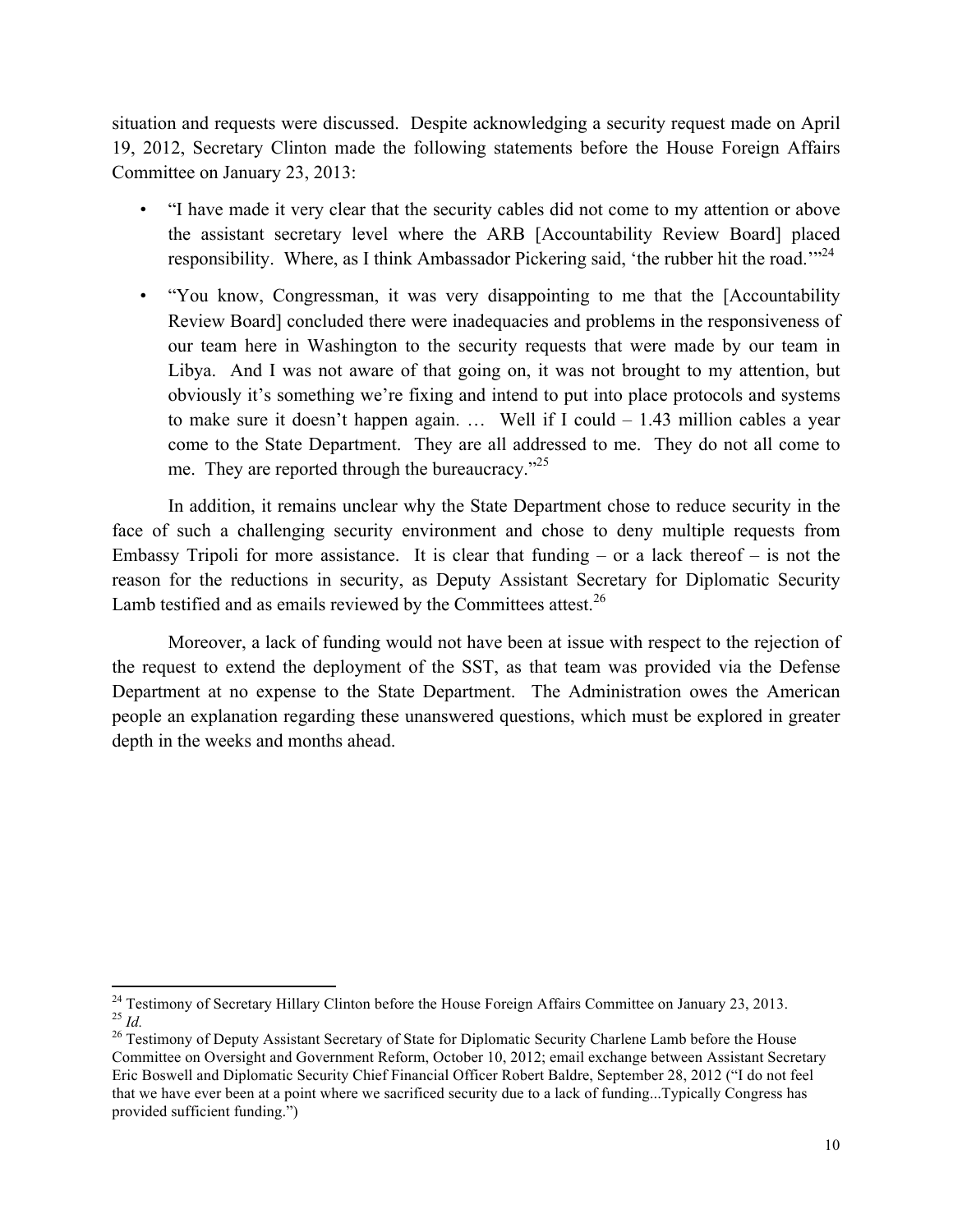**II. The volatile security environment erupted on September 11, 2012, when militias composed of al-Qa'ida-affiliated extremists attacked U.S. interests in Benghazi.** 

> *The Committees have concluded that U.S. security personnel on the ground exhibited extreme bravery in conducting defensive actions and rescue operations in the face of coordinated and sophisticated attacks on the U.S. presence in Benghazi.*

#### **Ambassador Stevens' Visit to Benghazi**

Ambassador Stevens previously served in Libya as Deputy Chief of Mission (2007 – 2009) and as Special Representative to the Transitional National Council (March 2011 – November 2011). He became U.S. Ambassador to Libya in May 2012. Ambassador Stevens traveled to Benghazi on September 10, 2012, to fill staffing gaps between principal officers in Benghazi and to allow him to reconnect with local contacts. He also planned to attend the establishment of a new American Corner at a local Benghazi school.<sup>27</sup> It has been reported to multiple Committee staff - but not confirmed - that an additional purpose of his visit was to personally assess the security situation in Benghazi in order to lend more urgency to his planned request for additional security resources from Washington.

#### **The Attack on the Benghazi Mission Begins**

On September 11, 2012, there were a total of 28 U.S. personnel on the ground at the Benghazi Mission and at the Annex in Benghazi, including Ambassador Stevens.<sup>28</sup>

At appropriately 9:40 PM, $^{29}$  dozens of armed men approached the Benghazi Mission and quickly breached the front gate, setting fire to the guard house and main diplomatic building. The attackers were members of extremist groups, including the Libya-based Ansar al-Sharia (AAS) and al-Qa'ida in the Lands of the Islamic Maghreb (AQIM). A State Department officer in the Benghazi Mission's Tactical Operations Center (TOC) immediately notified the Annex, Embassy Tripoli, and State Department Headquarters that the Benghazi Mission was under attack and requested assistance. At no point did U.S. officials on the ground report a protest.<sup>30</sup>

At the time of the attack, Ambassador Stevens, Information Officer Sean Smith, and a DS agent were located in Villa C, the main building of the Benghazi Mission. At approximately 10:00 PM, within 20 minutes of the attack, Ambassador Stevens, Mr. Smith, and the DS agent suffered debilitating effects from smoke inhalation due to the heavy smoke as the main diplomatic building burned. All three tried to escape by crawling along the floor towards a window. Due to the thick smoke, the DS agent unknowingly lost contact with Ambassador

<sup>&</sup>lt;sup>27</sup> American Corners are partnerships between the Public Affairs sections of United States Embassies and host institutions. They provide access to current and reliable information from and about the United States via book collections, the Internet, and through local programming to the general public overseas or abroad.<br><sup>28</sup> As described in this timeline, as the attacks were ongoing, seven additional personnel arrived from Tripoli to

assist, **bringing the total to 35 U.S. personnel on the ground that night**.<br><sup>29</sup> All times local.<br><sup>30</sup> Emails from State Department Operations Center to various recipients, September 11, 2012, at 4:05 p.m. Eastern

and 6:08 p.m. Eastern.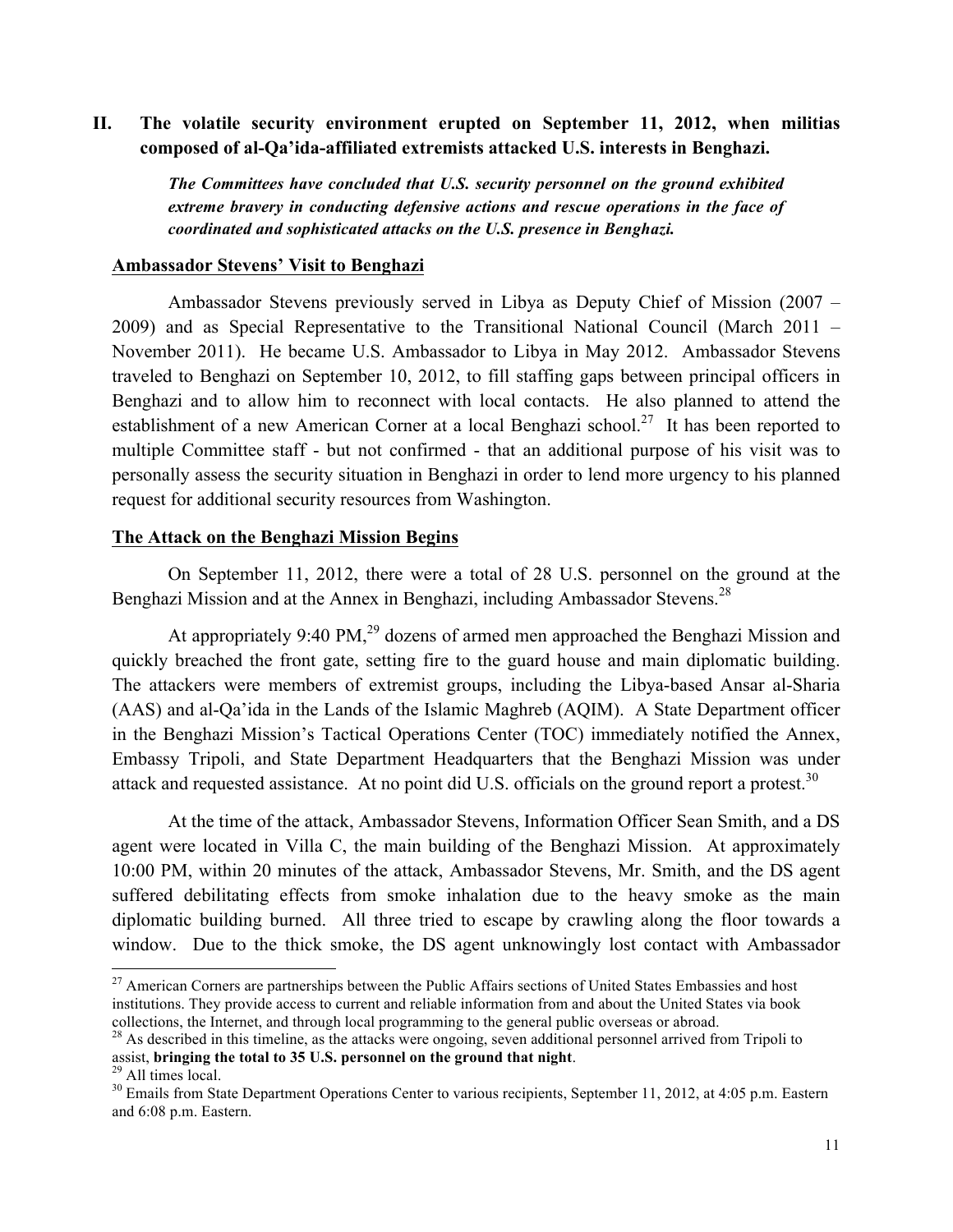Stevens and Mr. Smith at some point along the smoke-filled escape route. After crawling out of a window and realizing the Ambassador and Mr. Smith were not with him, the DS agent, under gunfire, repeatedly re-entered the burning building to search for them. As he was doing so, the DS agent also used his radio to call for help. Security officers from other parts of the Benghazi Mission responded and joined the DS agent's search for the missing individuals.

 Within 25 minutes of the initial assault, a security team at the Annex was notified and departed for the Benghazi Mission. The security team tried unsuccessfully to secure heavy weapons from militia members encountered along the way, and the team faced some resistance, including gunfire, in getting to the Benghazi Mission. Over the course of the next hour, the Annex security team joined the Benghazi Mission team in searching for Ambassador Stevens and Mr. Smith. Together, the teams repelled sporadic gunfire and RPG fire while assembling all the remaining U.S. personnel at the facility.

While the security officers were able to retrieve the body of Mr. Smith, they were unable to locate Ambassador Stevens. After 90 minutes of repeated attempts to enter the burning main diplomatic building to search for the Ambassador, the teams assessed the security situation had deteriorated to the point that they were forced to abandon their search. The Annex security team loaded all U.S. personnel into vehicles and started the process of departing for the Annex, with the first vehicle departing at 11:15 PM and the second vehicle departing at 11:30 PM. Meanwhile, at approximately 11:10 PM, Defense Department unarmed surveillance aircraft arrived overhead. As the vehicles exited the Benghazi Mission, they encountered heavy gunfire and at least one roadblock in their route to the Annex.

#### **Escalation at the Annex**

 At approximately 12:30 AM, a team of seven U.S. personnel departed Tripoli. This team arrived in Benghazi at 1:30 AM. At around 5:15 AM, within 15 minutes of the Tripoli team's arrival at the Annex, a short but deadly and coordinated terrorist attack began on the annex.<sup>31</sup> The attack, which included small arms, RPG, and well-aimed mortar fire, mortally wounded two American security officers, Mr. Tyrone Woods and Mr. Doherty, and severely wounded two other U.S. personnel. At 6:05 AM, the 31 survivors from the initial attack on the Benghazi Mission departed the Annex for the Benghazi airport. The surviving Americans departed Benghazi along with three of the four fallen Americans at 7:40 AM on September 12, 2012. The C-17 deployed from Germany departed Tripoli at 7:17 PM, carrying the American survivors and the remains of Mr. Smith, Mr. Woods, and Mr. Doherty. The plane arrived in Ramstein, Germany at 10:19 PM on September 12, 2012.

 $31$  The Tripoli team spent the hours between the arrival at the airport and the arrival at the Annex focused on gaining situational awareness about its main mission, which at the time was locating Ambassador Stevens, who they thought might have been kidnapped.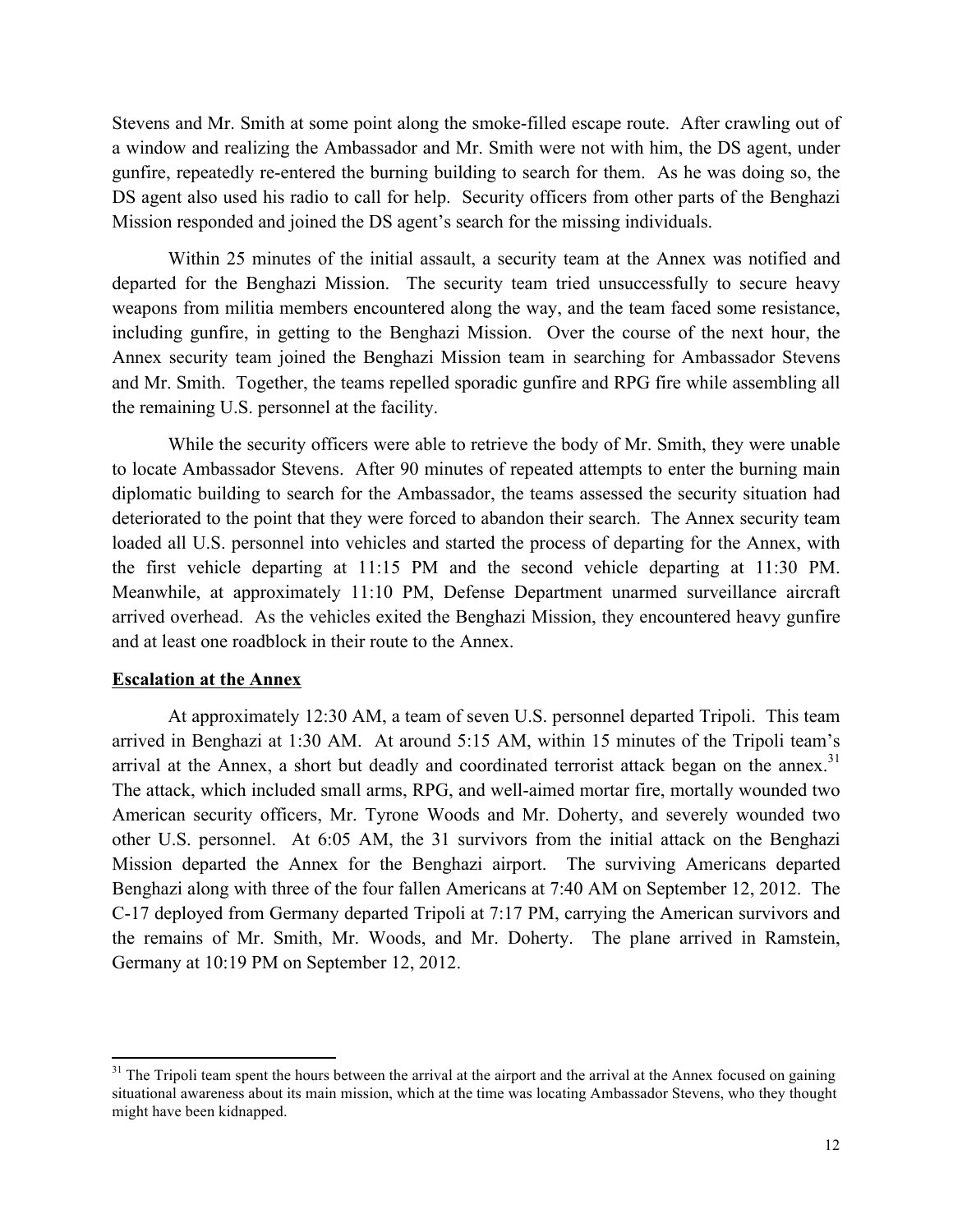#### **Timeline for Ambassador Stevens**

Due to the deteriorating security situation and exhaustive, but unsuccessful search for Ambassador Stevens, the security teams made the decision to evacuate the survivors of the attack on the Benghazi Mission and the remains of Mr. Smith about 90 minutes after the attack began. The evacuation began at approximately 11:30 PM.

 At approximately 1:00 AM on September 12, 2012, local Libyans found the remains of Ambassador Stevens in the main diplomatic building at the Benghazi Mission and transported him to the hospital. The Libyans apparently did not realize who the Ambassador was, but they alerted the State Department of his location by using the cell phone that was in the Ambassador's pocket. Libyan doctors tried unsuccessfully to resuscitate Ambassador Stevens upon his arrival at the hospital. At 8:15 PM that evening, his remains were transported from the hospital to the Benghazi airport to begin the journey to Tripoli, to Germany, and then finally home.

#### **The Defense Department's Timeline**

At 9:59 PM, $^{32}$  within twenty minutes of the initial attack, Defense Department officials directed an unarmed, unmanned surveillance aircraft to reposition overhead of the Benghazi Mission. The aircraft arrived at 11:10 PM, approximately 20 minutes before the evacuation of the Benghazi Mission began.

In Washington, at 10:32 PM, an officer in the National Military Command Center at the Pentagon,<sup>33</sup> after receiving initial reports of the incident from the State Department, notified the Office of the Secretary of Defense and the Joint Staff. The information was quickly passed to Secretary of Defense, Mr. Leon E. Panetta, and the Chairman of the Joint Chiefs of Staff, General Martin E. Dempsey. Secretary Panetta and General Dempsey attended a previously scheduled meeting with the President at the White House at 11:00 PM, approximately 80 minutes after the attack began. The Defense Department reported that principals discussed potential responses to the ongoing situation.<sup>34</sup>

 Following the White House meeting, Secretary Panetta returned to the Pentagon and convened a series of meetings from 12:00 AM to 2:00 AM with senior officials, including General Dempsey and General Carter F. Ham, the Commander of U.S. Africa Command (AFRICOM), which is the Geographic Combatant Command responsible for U.S. military activities in Libya. They discussed additional response options for Benghazi and the potential outbreak of further violence throughout the region, particularly in Tunis, Tunisia; Cairo, Egypt; and Sana'a, Yemen.

 $32$  Again all times local<br> $33$  The purpose of the National Military Command Center (NMCC) is to support military command and control for the Commander in Chief and the Secretary of Defense (often referred to as the National Command Authority). It is operated by the Joint Staff, to coordinate joint actions and coordinate with the supported Combatant Command. Principally located at the Pentagon, the NMCC broadly consists of multiple people, organizations, command and control systems, procedures, and facilities.

<sup>&</sup>lt;sup>34</sup> Unclassified timeline, Department of Defense.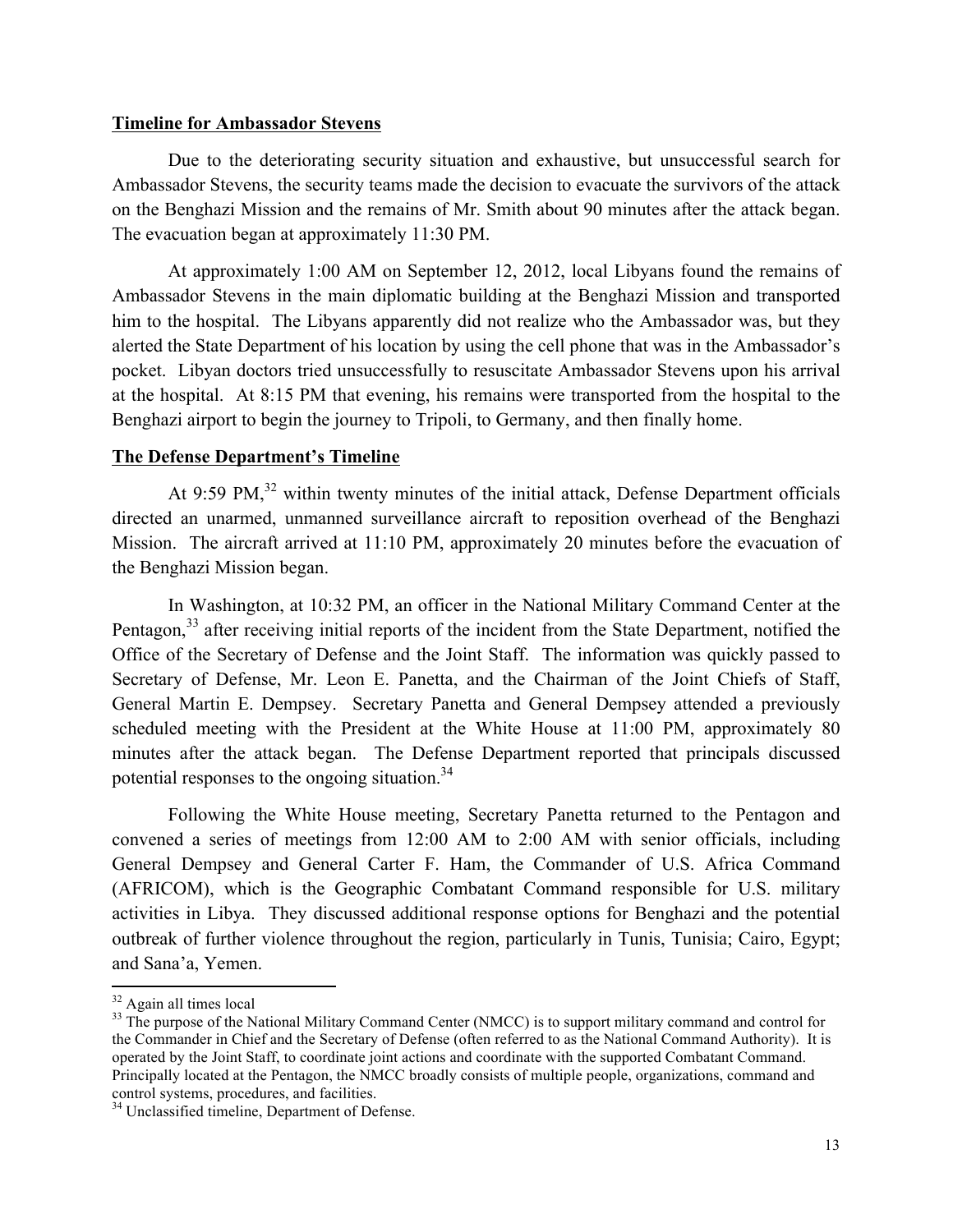To help expedite the movement of forces after the receipt of formal authorization, Pentagon officials verbally conveyed orders to other Combatant Commands.

Specifically, Secretary Panetta verbally directed the deployment of:

- 1. two Marine Fleet Antiterrorism Security Team (FAST) platoons from Rota, Spain to the Benghazi Mission and Embassy Tripoli;
- 2. a U.S. European Command (EUCOM) Commander's in-Extremis Force (CIF) to an intermediate staging base in southern Europe; and
- 3. a special operations force based in the United States to an intermediate staging base in southern Europe.

 Concurrently, at 12:30 AM, a six-man security team and one linguist stationed at Embassy Tripoli departed for Benghazi; the team landed in Benghazi at 1:30 AM. At 2:39 AM, officers in the National Military Command Center transmitted the formal authorizations for the deployments of the two Marine FAST platoons and the EUCOM special operations force. At 2:53 AM, the U.S-based special operations force received formal authorization to deploy.

#### **Analysis of the Defense Department's Response**

Despite the brave and honorable efforts of the individuals on the ground in Benghazi – reinforced by the team from Tripoli – serious concerns regarding the Defense Department's systemic response required extensive review. **Combined with the failure of the President to anticipate the significance of the day and to proactively authorize the Defense Department with an alert posture to launch offensive operations beyond self-defense, forces were provided no notice to defend diplomatic facilities.** Fundamentally, the progress report finds that the Benghazi Mission did not have a sufficient, layered defense designed to fend off an attack until a military response could be deployed to provide a decisive conclusion to an assault. The oversight review of the Defense Department's response, however, has highlighted serious deficiencies in the military's strategic posture in Africa – and the region – which require corrective action and necessitate further examination by congressional committees of jurisdiction.

The military command responsible for this region is U.S. Africa Command (AFRICOM), which officially became one of the Defense Department's six geographic commands in 2008. The Command is responsible for all Department of Defense operations, exercises, and security cooperation efforts on the Continent of Africa, its island nations, and surrounding waters. AFRICOM faces serious resource deficiencies: it does not have any Army or Marine Corps units formally assigned to the command; it shares Air Force and Navy components with U.S. European Command (EUCOM); and it did not have a Commander's in-Extremis Force (CIF) assigned to the command at the time of the attack on September 11, 2012. Moreover,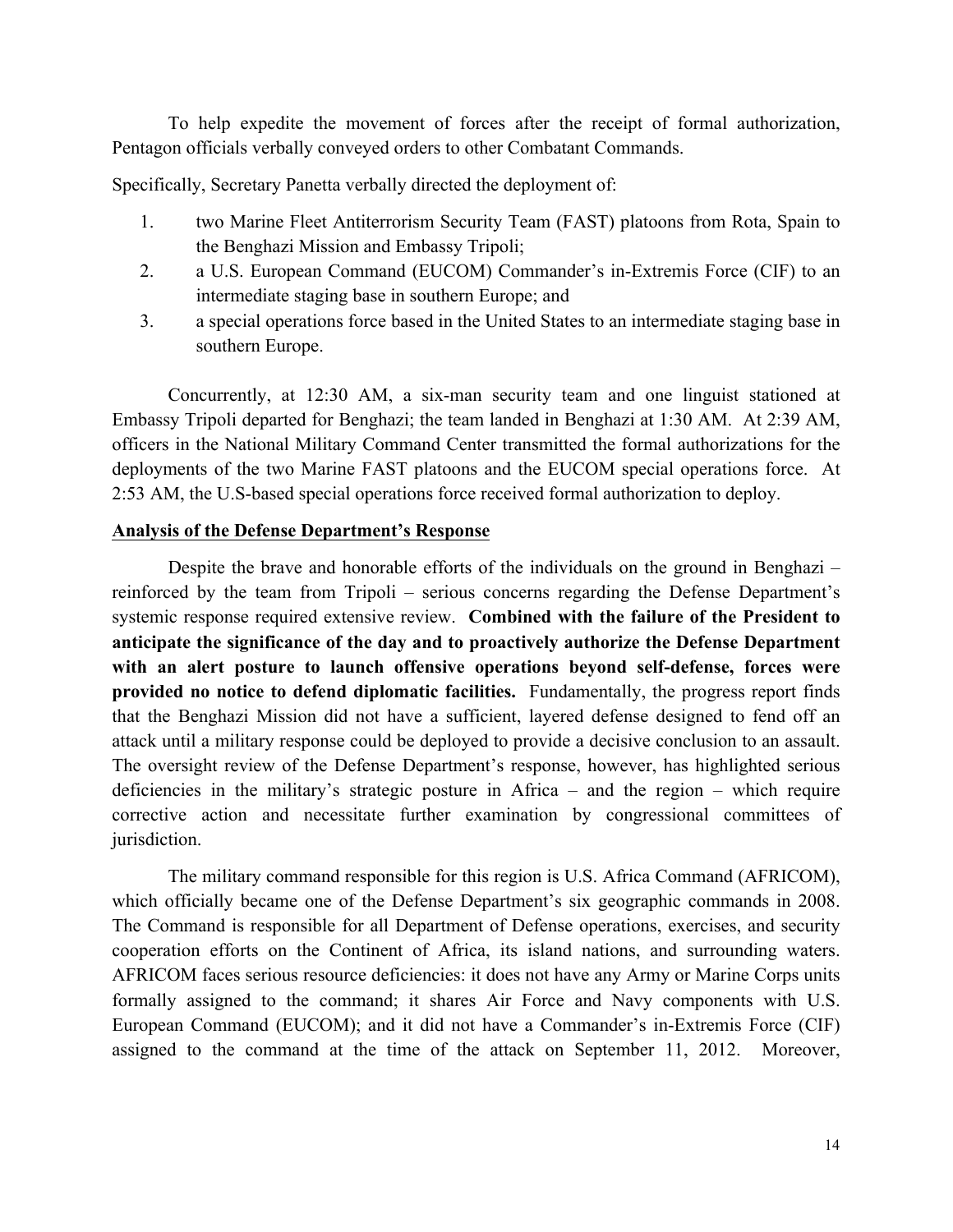AFRICOM still lacks a fully constituted CIF with vital and unique enabling capabilities.<sup>35</sup> As a result, when the U.S. needed to respond swiftly to the attacks in Benghazi, the Defense Department did not task AFRICOM. Instead, it was forced to task EUCOM's CIF to respond, which was engaged in a training mission in Croatia.

In addition, because AFRICOM does not have assigned Marine FAST platoons – which are limited-duration, expeditionary security forces capable of responding to emergencies – it had to rely on elements of a FAST unit assigned to EUCOM for response in Benghazi. The Marine FAST platoon in Rota, Spain was hindered in its response because it lacked dedicated airlift at its location; the airlift was in Germany. Even if the airlift had been co-located with the platoon, the platoon would not have been able to arrive in time to save the lives of the four Americans killed in the attack.

 The House Armed Services Committee also examined the deployment of stateside-based response forces. The special operations force deployed from the continental United States (CONUS) reached the staging based in southern Europe approximately 24 hours after the initial attack, even though the force was forward-leaning in its preparations as it awaited formal authorization to deploy. The Benghazi attack highlights significant drawbacks of policy options that solely rely on a CONUS-based response force, and the Committee will continue its vigorous oversight of the global disposition of military forces to determine whether the Department of Defense is appropriately postured to more rapidly respond to similar incidents in the future.

In addition, the House Armed Services Committee conducted a review of air assets available to respond to Benghazi. No U.S. government element refused or denied requests for emergency assistance during the crisis. The evidence also does not show there were armed air assets above Benghazi at any time or that any such assets were called off from assisting U.S. personnel on the ground. According to witness testimony, the security officials on the ground did use laser sights, but they did so as an escalatory demonstration of force in an effort to deter some attackers. They were not lasing targets for air assets.<sup>36</sup>

The House Armed Services Committee also examined the question of whether the Defense Department failed to deploy assets to Benghazi because it believed the attack was over after the first phase. The progress report finds that officials at the Defense Department were monitoring the situation throughout and kept the forces that were initially deployed flowing into the region. No evidence has been provided to suggest these officials refused to deploy resources because they thought the situation had been sufficiently resolved.

Similarly, the evidence does not show that military commanders involved in the U.S. military's response to the terrorist attacks in Benghazi were relieved of command, transferred, or encouraged to seek early retirement as a result of their actions in response to the attacks. In the

 $35$  U.S. Africa Command Posture Hearing testimony at the House Armed Services Committee. March 15, 2013.  $36$  House Intelligence Community staff briefing with key surviving personnel and U.S. security officials. December

<sup>14, 2012.</sup>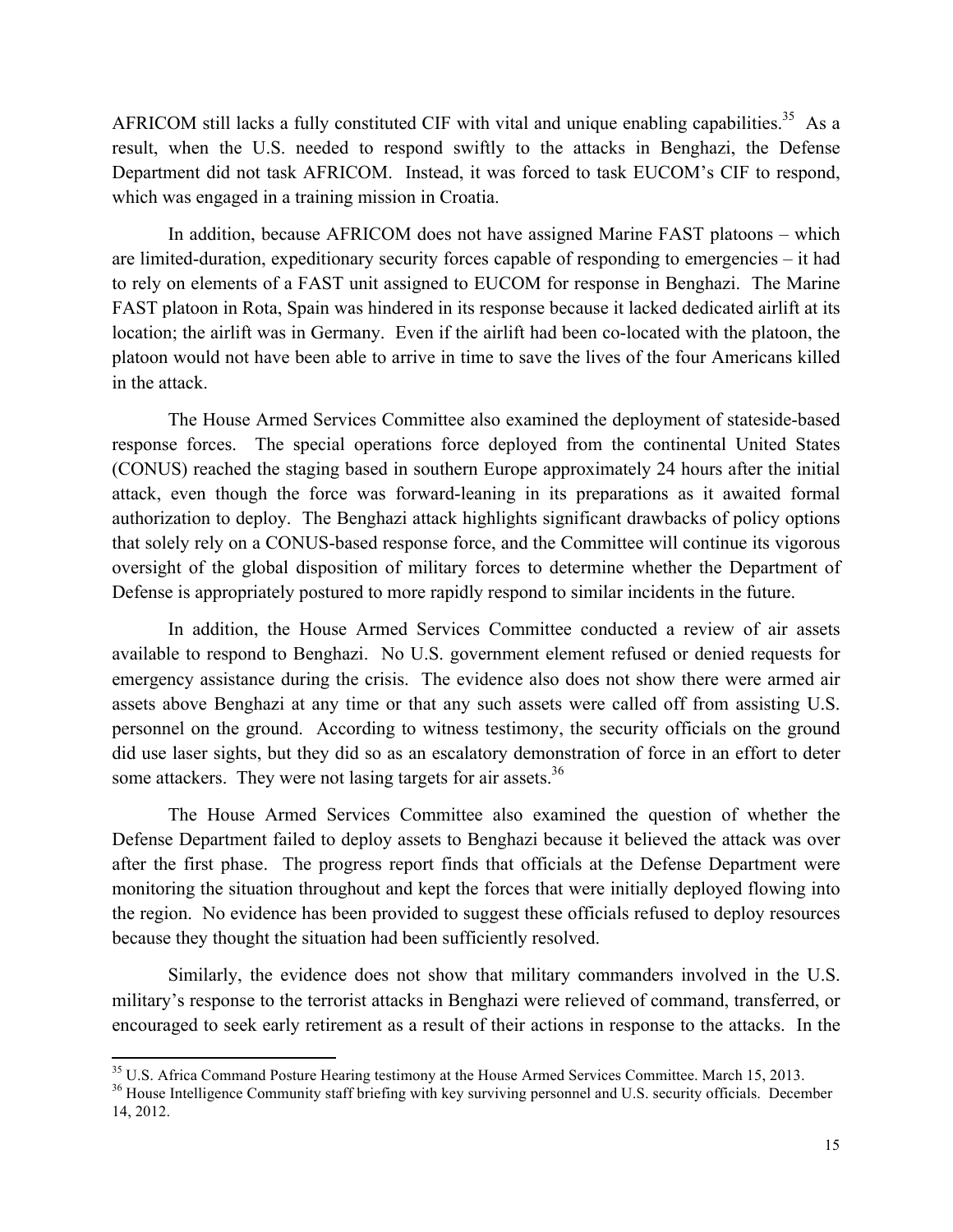case of General Carter Ham, Commander of U.S. Africa Command (AFRICOM), House Armed Services Committee staff were aware of General Ham's plans to retire well in advance of September 11, 2012.

The disposition of military forces is a reflection of policy, strategy, and resources. Because of a number of factors – including the lack of a coherent Administration policy toward North Africa; an ad hoc and reactive Administration strategy for addressing threats to U.S. interests in the region; a lack of resources for AFRICOM; and the short duration of the attack – the Department of Defense was unable to provide an effective military response to the Benghazi attacks. Although responsible military officers and civilian officials within the Department of Defense reacted quickly to the attacks in Benghazi, **the effectiveness of their response was hindered because U.S. military forces were not properly postured** to address the growing threats in northern Africa or to respond to a brief, high-intensity attack on U.S. personnel or interests across much of Africa.

#### **Analysis of the Intelligence Community's Role**

**The Benghazi terrorist attacks did not constitute an intelligence failure.** The Intelligence Community collected considerable information about the threat and disseminated regular assessments warning of the deteriorating security environment in Benghazi and risks to American interests, facilities, and personnel.

The House Intelligence Committee examined the question of why the U.S. Intelligence Community (IC) did not provide an immediate and specific tactical warning of the attack in Benghazi. **A review of relevant documents confirmed that the intelligence community did not possess intelligence indicating planning or intentions for an attack on the Benghazi facility on or about September 11, 2012**. The review, however, also demonstrated that any official responsible for security at a U.S. facility or for personnel in Benghazi or the region would have had **sufficient warning of the deteriorating security situation, the corresponding increasing threat, and the expressed intent of anti-U.S. extremists in the region to attack Western and specifically U.S. targets**.

Throughout 2012, there were more than 20 attacks against Western and international interests in Benghazi. The IC monitored these and other extremist activities in North Africa and published hundreds of reports and assessments related to threats to these interests in the region before the September 11 attacks.<sup>37</sup> These reports and assessments, which were available to senior policymakers in the government, including those at the State Department and the White House, made clear that there were serious and credible threats to American interests and facilities in the region and in Benghazi specifically.<sup>38</sup> In addition, these reports and assessments made

 $^{37}_{\ 38}$  HPSCI review of intelligence assessments, cables, and reports.  $^{38}$   $^{Id}$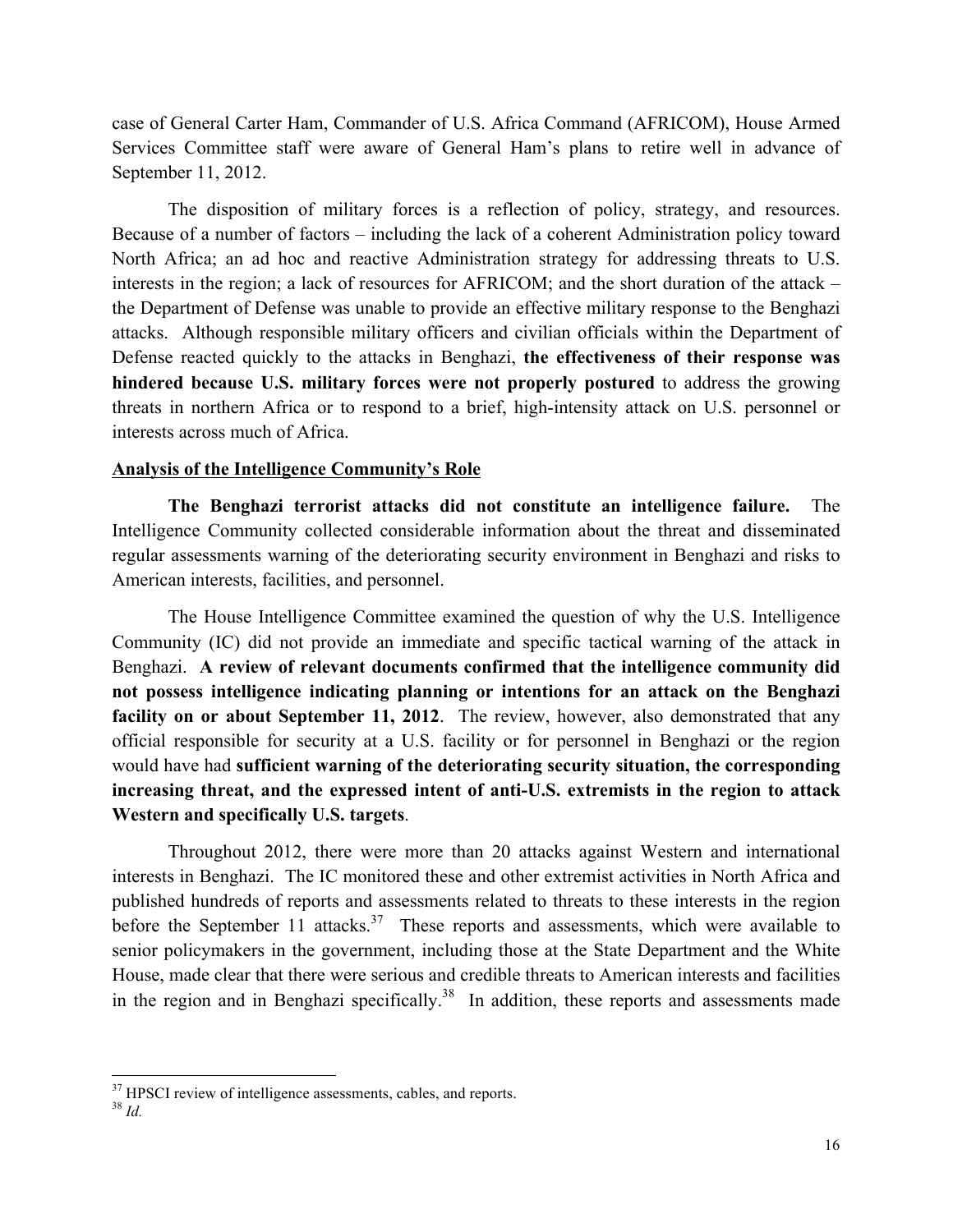clear that the Benghazi Mission was the subject of credible threats, although no reporting warned of the attack on September 11, 2012.<sup>39</sup>

Other U.S. facilities were raided in September 2012, and known al-Qa'ida-affiliated terrorists were involved in each of the incidents. Also on September 11, Egyptian protesters scaled the walls of the U.S. Embassy in Cairo, Egypt, which at least four senior jihadists with well-documented ties to al-Qa'ida helped instigate.<sup>40</sup> On September 13th, hundreds of Yemenis – including some al-Qa'ida-linked individuals – stormed the U.S. Embassy in Sana'a, Yemen, but were repelled by local security forces. On September 14th, Ansar-al-Sharia-Tunisia (an al-Qa'ida-affiliated group) participated in an attack on the U.S. Embassy in Tunis, Tunisia, and set fire to the nearby American school.

<sup>39</sup> *Id.* 40 *Id.*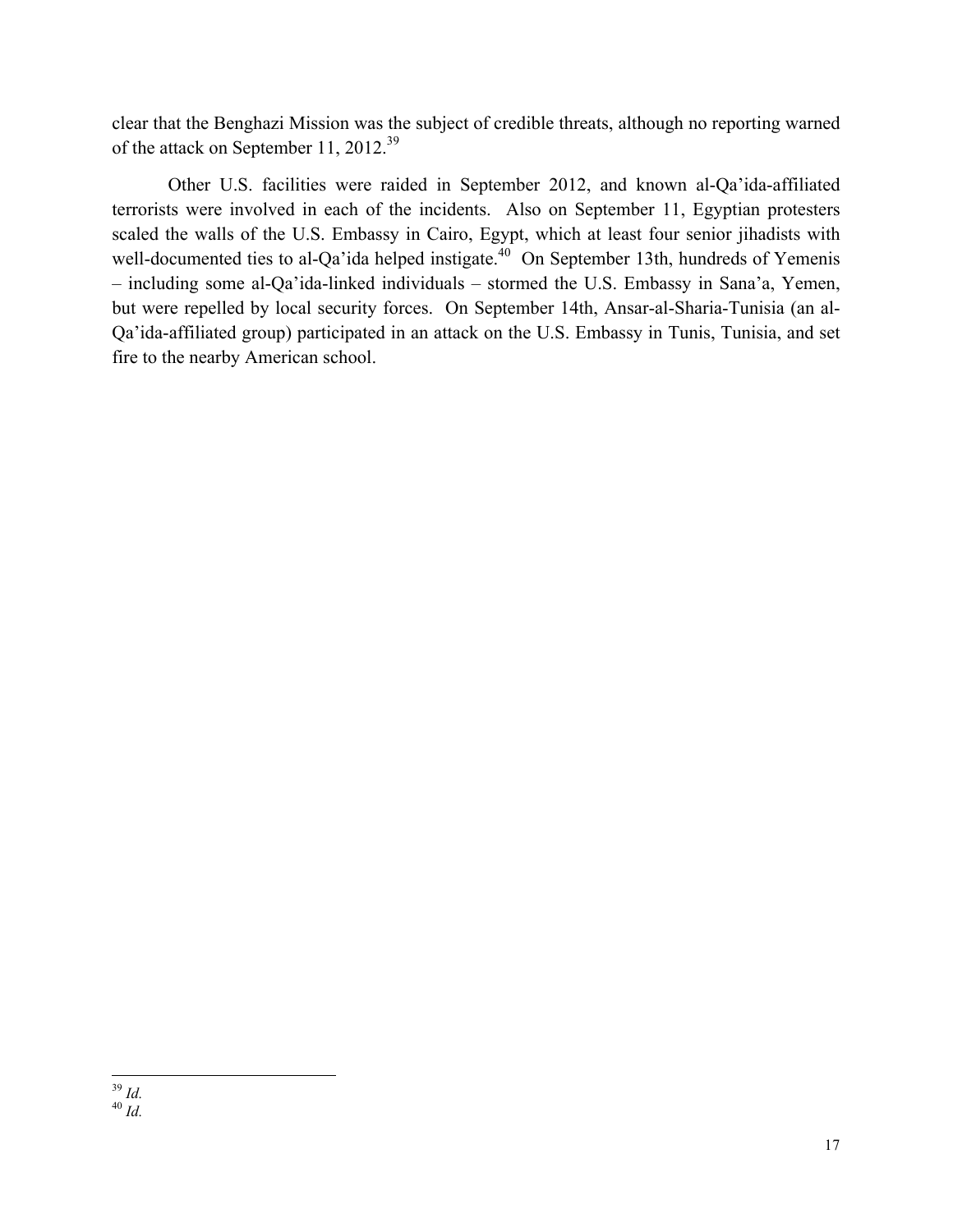**III. After the attacks, the Administration perpetuated a deliberately misleading and incomplete narrative that the violence grew out of a demonstration caused by a YouTube video. The Administration consciously decided not to discuss extremist involvement or previous attacks against Western interests in Benghazi.** 

> *The U.S. government immediately had information that the attacks were conducted by al-Qa'ida-affiliated terrorists, yet Administration officials downplayed those connections, and focused on the idea that provocation for violence resulted from a YouTube video.*

#### **Analysis At the Time of the Attack**

**The U.S. government knew immediately that the attacks constituted an act of terror.** In an "Ops Alert" issued shortly after the attack began, the State Department Operations Center notified senior Department officials, the White House Situation Room, and others, that the Benghazi compound was under attack and that "approximately 20 armed people fired shots; explosions have been heard as well."<sup>41</sup> Two hours later, the Operations Center issued an alert that al-Qa'ida linked Ansar al-Sharia (AAS) claimed responsibility for the attack and had called for an attack on Embassy Tripoli.<sup>42</sup> Neither alert mentioned that there had been a protest at **the location of the attacks.43** Further, Administration documents provided to the Committees show that there was ample evidence that the attack was planned and intentional. **The coordinated, complex, and deadly attack on the Annex – that included sophisticated weapons – is perhaps the strongest evidence that the attacks were not spontaneous. The question of why a deliberately misleading and incomplete narrative to the contrary was initially perpetuated by the Administration despite the existence of this information has not yet been fully answered and must be addressed as oversight efforts continue.**

#### **Timeline of the Administration's Narrative**

In the days after the events, the White House and senior Administration officials sought to portray the attacks as provoked by a YouTube video.<sup>44</sup> The President, Secretary Clinton, White House Press Secretary Jay Carney, and United States Ambassador to the United Nations Susan Rice each made statements denouncing the video and condemning those who purportedly used it to justify their behavior.<sup>45</sup> The President and Secretary Clinton also appeared in a \$70,000 advertisement campaign in Pakistan to disavow the video.<sup>46</sup>

<sup>&</sup>lt;sup>41</sup> Email from State Department Operations Center to various recipients, September 11, 2012, 4:05 p m. Eastern.<br><sup>42</sup> Email from State Department Operations Center to various recipients, September 11, 2012, 6:08 p m. East

and intensity."

<sup>44</sup> "Administration Statements on the Attack in Benghazi," The New York Times, September 27, 2012. See also, Remarks by the President to the UN General Assembly, United Nation Headquarters, New York, New York, September 25, 2012, 10:22 a m.<br><sup>45</sup> Id.

<sup>&</sup>lt;sup>46</sup> Found at: http://www.youtube.com/watch?v=6akGlF6g-Zw.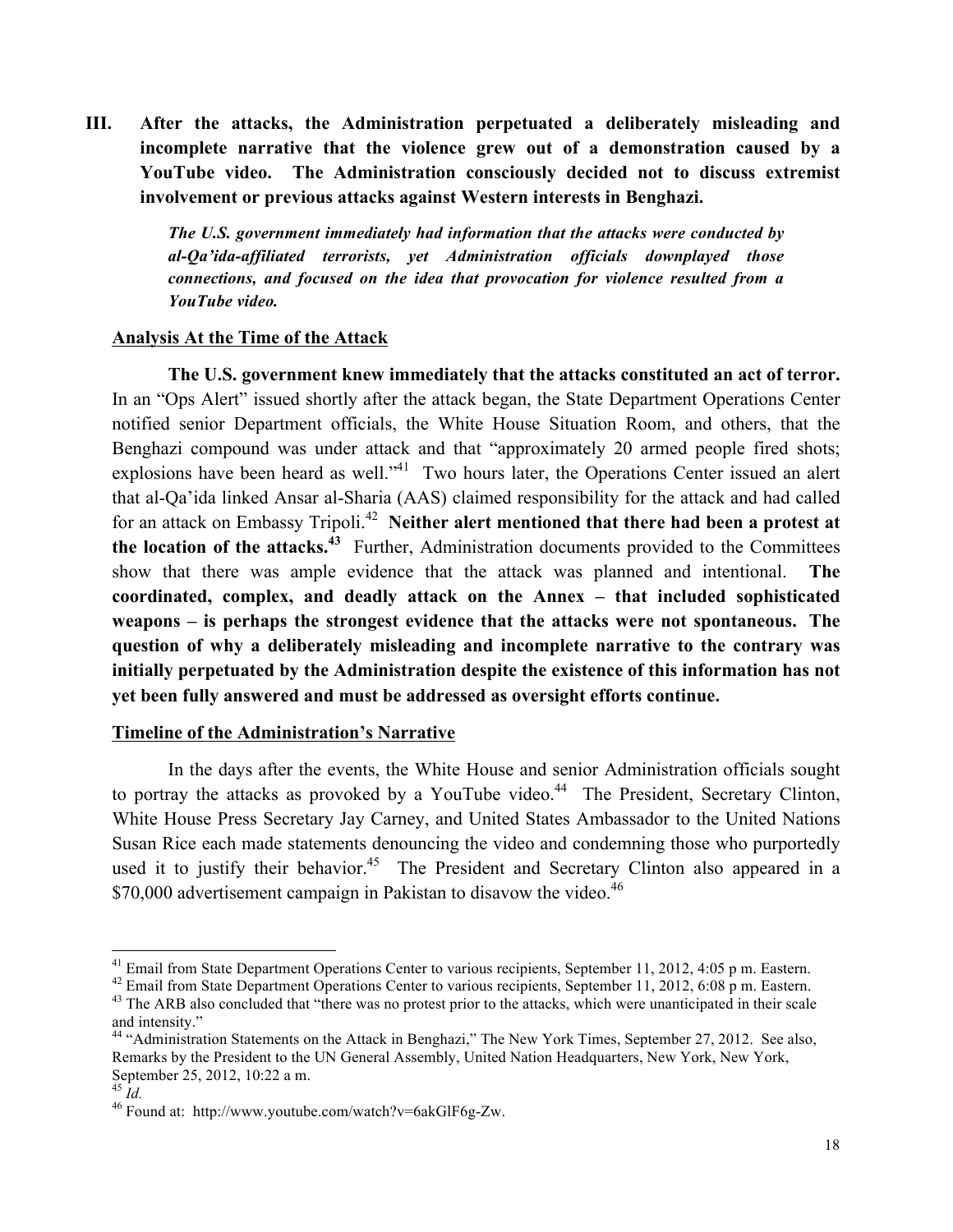On Sunday, September 16, 2012, Ambassador Rice appeared on five morning television programs to discuss the Administration's account of the attack. In nearly identical statements, she stated that the attack was a spontaneous protest in response to a "hateful video," similar to what transpired in Cairo, Egypt, earlier that  $day<sup>47</sup>$  Rice asserted that "we do not have information at present that leads us to conclude that this was premeditated or preplanned."48 Her interviews stand in sharp contrast to interviews given on the same morning talk shows by the President of the Libyan National Congress, Mohamad Magarif, who characterized the attack as criminal and preplanned.49 Further, on that same day and prior to Ambassador Rice's scheduled appearances on the Sunday morning programs, a senior official on the ground in Libya informed senior leaders at the State Department that there was no demonstration prior to the attack.<sup>50</sup>

The Administration echoed Ambassador Rice's statements until September 19 when National Counterterrorism Center (NCTC) Director Matt Olsen testified before the Senate Homeland Security and Government Affairs Committee that our diplomats died "in the course of a terrorist attack on our embassy."<sup>51</sup>

Director Olsen's testimony marked a significant shift in the Administration's rhetoric. Immediately afterward, Administration officials began referring to the event as a terrorist attack. On September 20, 2012, Mr. Carney stated that, "it is, I think, self-evident that what happened in Benghazi was a terrorist attack."<sup>52</sup> Similarly, on September 21, Secretary Clinton stated, "What happened in Benghazi was a terrorist attack, and we will not rest until we have tracked down and brought to justice the terrorists who murdered four Americans."<sup>53</sup> On October 9, the State Department held a conference call briefing for reporters in which Department officials publicly acknowledged that there had been no protest outside the Benghazi diplomatic facility prior to the assault. Members should note that the following day, senior State Department officials were scheduled to appear before the House Oversight and Government Reform Committee.

#### **Analysis of the Evolving Drafts of the Talking Points**

**To protect the State Department, the Administration deliberately removed references to al-Qa'ida-linked groups and previous attacks in Benghazi in the talking points used by Ambassador Rice, thereby perpetuating the deliberately misleading and incomplete narrative that the attacks evolved from a demonstration caused by a YouTube video.** 

<sup>&</sup>lt;sup>47</sup> "Timeline: How Benghazi attack, probe unfolded," CBS News, November 2, 2012.<br><sup>48</sup> *Id.* Transcript of Meet the Press interview found at: http://www.cbsnews.com/8301-3460\_162-57513819/face-the-<br><sup>49</sup> Transcripts-septemb

 $^{50}$  Email from William V. Roebuck to Beth Jones, "Update: 9-16-12," (Sept. 16, 2012 8:38 AM).<br><sup>51</sup> Testimony of National Counterterrorism Center Director Matt Olsen before the Senate Committee on Homeland Security and Governmental Affairs, September 19, 2012.

<sup>&</sup>lt;sup>52</sup> "Timeline: How Benghazi attack, probe unfolded," CBS News, November 2, 2012.<br><sup>53</sup> *Id.*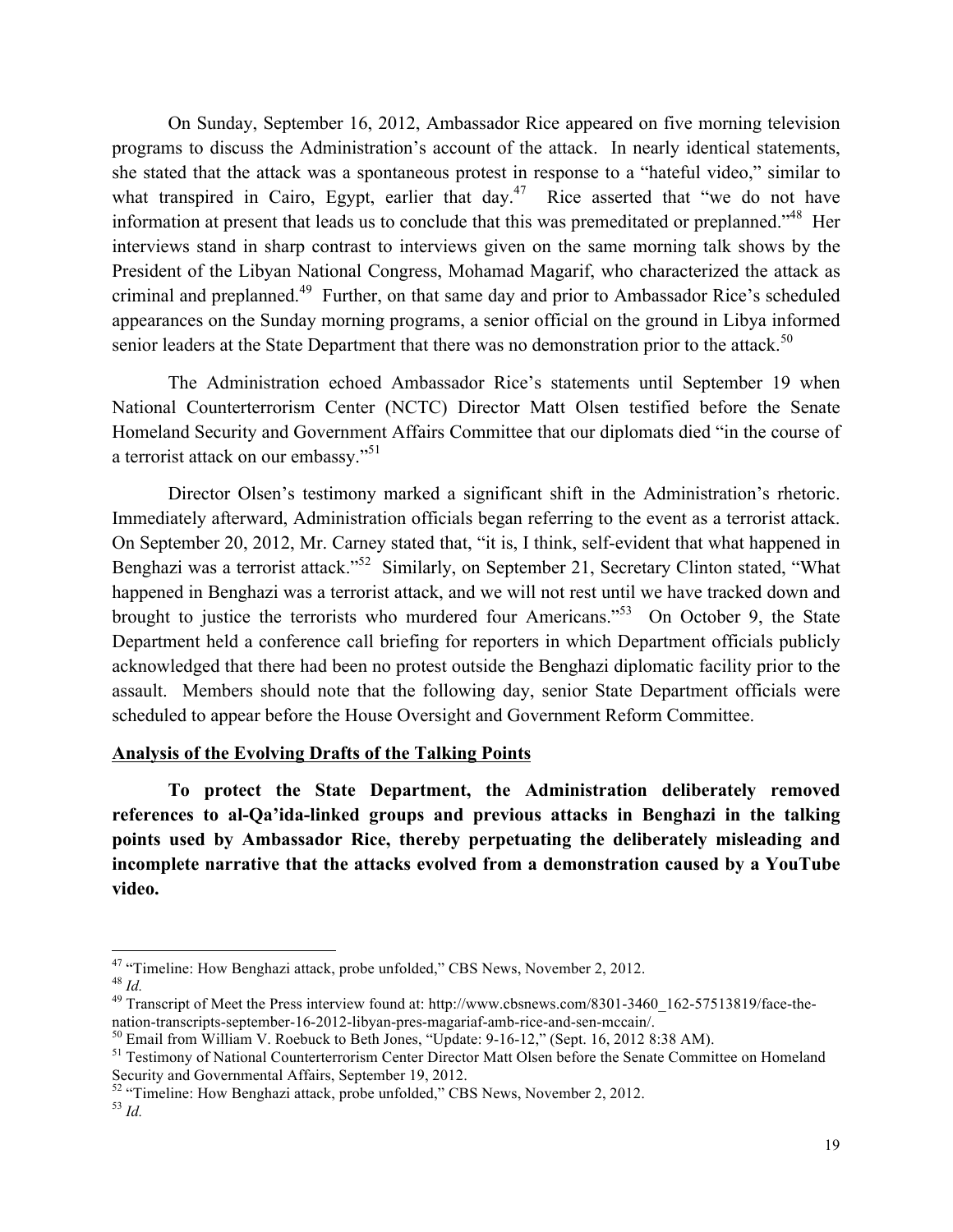**The Administration's talking points were developed in an interagency process that focused more on protecting the reputation and credibility of the State Department than on explaining to the American people the facts surrounding the fatal attacks on U.S. diplomatic facilities and personnel in Libya.** Congressional investigators were given access to email exchanges, in which White House and senior Department officials discussed and edited the talking points. **Those emails clearly reveal that Administration officials intentionally removed references in the talking points to the likely participation by Islamic extremists, to the known threat of extremists linked to al-Qa'ida in Benghazi and eastern Libya, and to other recent attacks against foreign interests in Benghazi.** 

The talking points in question were initially created for the House Intelligence Committee, after a briefing by then-Director of the CIA, David Petraeus.<sup>54</sup> Members of the Committee sought guidance on how to discuss the attacks publicly and in an unclassified manner. The CIA generated the initial drafts of the unclassified talking points and provided them to other officials within the Executive Branch for clearance. The initial CIA draft circulated to the interagency group included references to:

- 1. previous notifications provided to Embassy Cairo of social media reporting encouraging jihadists to break into the Embassy;
- 2. indications that Islamic extremists participated in the events in Benghazi;
- 3. potential links to Ansar al-Sharia;
- 4. information about CIA-produced assessments of the threat from extremists linked to al-Qa'ida in Benghazi and eastern Libya; and
- 5. information about five previous attacks against foreign interests in Benghazi since April  $2012^{55}$

When draft talking points were sent to officials throughout the Executive Branch, senior State Department officials requested the talking points be changed to avoid criticism for ignoring the threat environment in Benghazi. Specifically, State Department emails reveal senior officials had "serious concerns" about the talking points, because Members of Congress might attack the State Department for "not paying attention to Agency warnings" about the growing threat in Benghazi.<sup>56</sup> This process to alter the talking points can only be construed as a deliberate effort to mislead Congress and the American people.

After slight modifications were made on Friday, September 14, a senior State Department official again responded that the edits did not "resolve all my issues or those of my building leadership," and that the Department's leadership was "consulting with [National Security Staff.<sup>57</sup> Several minutes later, White House officials responded by stating that the State

<sup>&</sup>lt;sup>54</sup> House Intelligence Committee classified briefing with Director Petraeus, September 14, 2012.<br><sup>55</sup> Draft talking points circulated via email within interagency at 6:52 p.m., September 14, 2012.<br><sup>56</sup> Email from Senior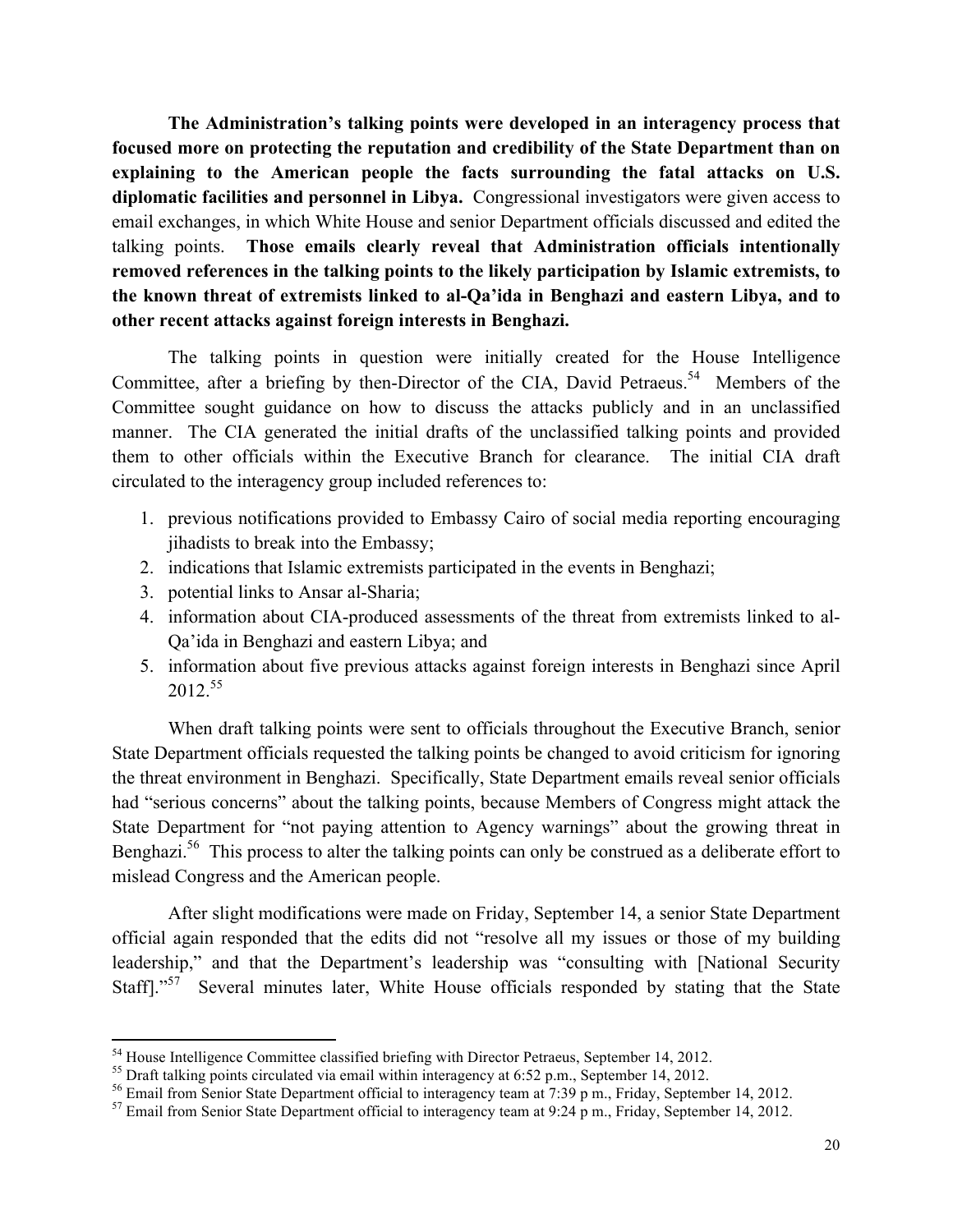Department's concerns would have to be taken into account and asserted further discussion would occur the following morning at a Deputies Committee Meeting.<sup>58</sup>

After the Deputies Committee Meeting on Saturday, September 15, 2012, at which any interagency disagreement would be resolved by the White House,<sup>59</sup> a small group of officials from both the State Department and the CIA worked to modify the talking points to their final form to reflect the decision reached in the Deputies meeting.<sup>60</sup> The actual edits were made by a current high-ranking CIA official.<sup>61</sup> Those edits struck any and all suggestions that the State **Department had been previously warned of threats in the region, that there had been previous attacks in Benghazi by al-Qa'ida-linked groups in Benghazi and eastern Libya, and that extremists linked to al-Qa'ida may have participated in the attack on the Benghazi**  Mission.<sup>62</sup> The talking points also excluded details about the wide availability of weapons and experienced fighters in Libya, an exacerbating factor that contributed to the lethality of the attacks $63$ 

Administration officials have said that modification of **the talking points was an attempt to protect classified information and an investigation by the FBI**, <sup>64</sup> but the evidence refutes these assertions. Administration officials transmitted and reviewed different drafts of the talking points - many of which included reference to al-Qa'ida-associated groups, including Ansar al-Sharia - over unsecure email systems. Also, **there were no concerns about protecting classified information in the email traffic**. Finally, the FBI approved a version of the talking points with significantly more information about the attacks and previous threats than the version requested by the State Department. Claims that the edits were made to protect the FBI investigation are not credible.<sup>65</sup>

 $58$  A Deputies meeting is an interagency gathering – often done in person or over a secure video conferencing system (SVTC) -- at which deputies of all relevant departments advocate for their departments' positions. Deputies typically reach a consensus, or the White House will provide a decision if there is continued dispute. In this case, the Deputies met by (SVTC) on the morning of Saturday, September 15, 2012. While Congress has not yet been given minutes of that meeting, it appears to have included representatives of the State Department, the CIA, DOD, the FBI/DOJ, and the White House, represented by National Security Staff.

<sup>&</sup>lt;sup>59</sup> This appears to directly contradict White House Spokesman Jay Carney's comments at the Daily Press Briefing on November 28, 2012: "The White House and the State Department have made clear that the single adjustment that was made to those talking points by either of those two -- of these two institutions were changing the word 'consulate' to 'diplomatic facility,' because 'consulate' was inaccurate. Those talking points originated from the intelligence community. They reflect the IC's best assessments of what they thought had happened."

<sup>&</sup>lt;sup>60</sup> Email to Ambassador Rice, Saturday, September 15, 2012, discussing the results of the Deputies meeting.<br><sup>61</sup> Final version of talking points circulated at 9:52 a.m., September 15, 2012.<br><sup>62</sup> *Id.*<br><sup>64</sup> CIA Acting Dir

that the talking points were changed to protect an ongoing FBI investigation. See, e.g., http://www.cbsnews.com/9301-250 162-57555984/who-changed-the-benghazi-talking-points/

 $65$  Email from Senior State Department Official to second Senior State Department Official explaining that the FBI "did not have major concerns" with the talking points and "offered only a couple minor suggestions." 8:59 p.m., September 14, 2012.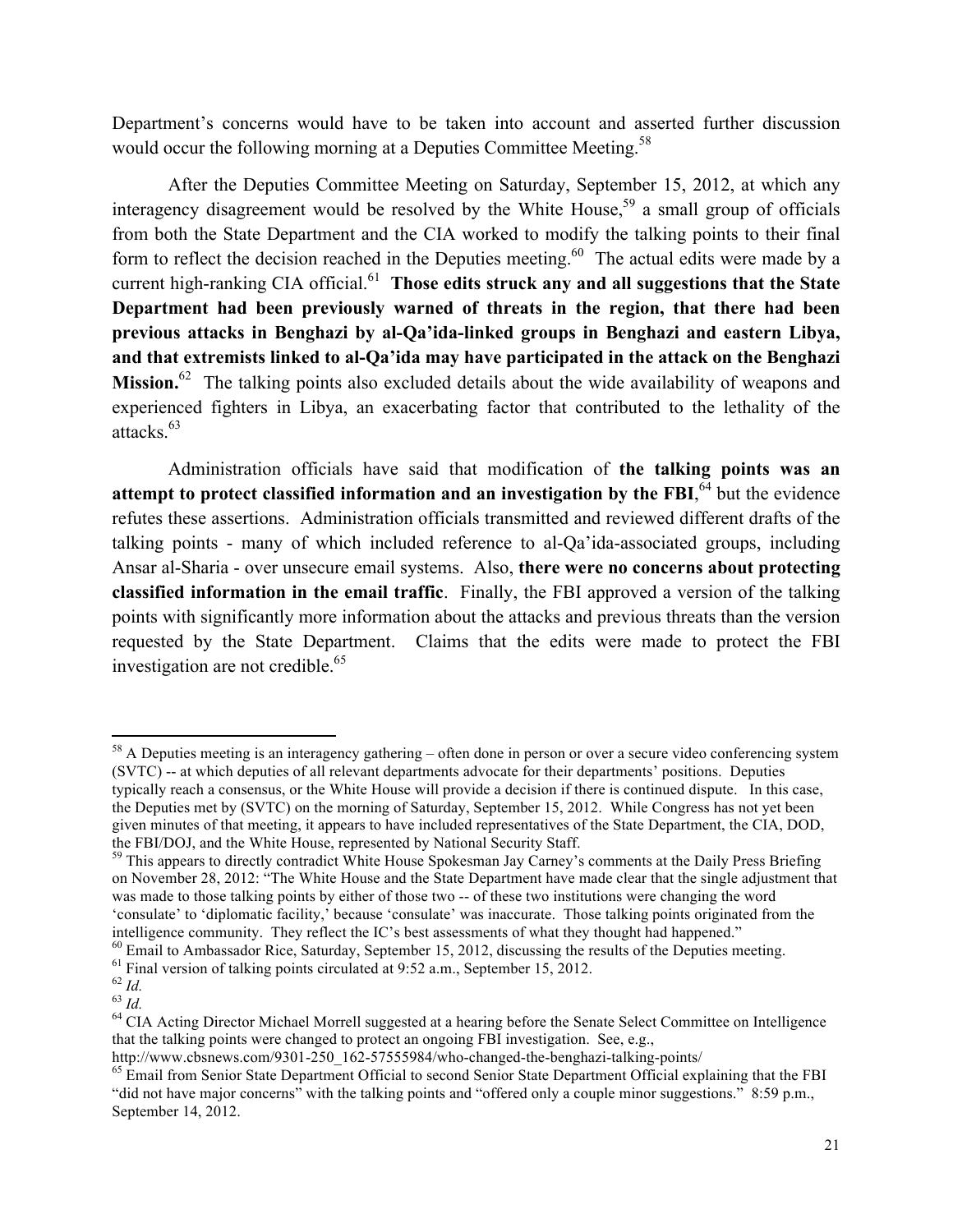# **Key Quotes**

"The White House and the State Department have made clear that the single adjustment that was made to those talking points by either of those two -- of these two institutions were changing the word 'consulate' to 'diplomatic facility,' because 'consulate' was inaccurate. Those talking points originated from the intelligence community. They reflect the IC's best assessments of what they thought had happened." – *White House Spokesman Jay Carney, White House Daily Press Briefing, November 28, 2012*

"Secondly, because the process was one of declassifying classified information, and in that process the talking points that were provided to Ambassador Rice to members of Congress and to others, including myself in the executive branch, were written in the way that was presented by Ambassador Rice." – *White House Spokesman Jay Carney, White House Daily Press Briefing, January 8, 2013*

 Ambassador Rice received the approved talking points in advance of her appearances on Sunday, September 16, 2012 on various television programs.<sup>66</sup> She was informed that the **talking points were created for Congressional members, and modified to protect State Department equities and the FBI investigation**. 67 Ambassador Rice then appeared the next morning on five Sunday morning talk shows, during which she focused on the attacks being provoked by the Cairo events and the "hateful video."

The Administration made a conscious decision to focus on the deliberately misleading and incomplete narrative that demonstrations protesting a YouTube video evolved into attacks on the Benghazi Mission. This decision resulted in a senior Administration official appearing on major national news programs to discuss a terrorist attack against the United States without mentioning the known threat to the region by al Qa'ida affiliates, the likely participation by Ansar al-Sharia in the incident, and the previous attacks on Western interests in Benghazi.

 $^{66}_{67}$  Email to Ambassador Rice, Saturday, September 15, 2012.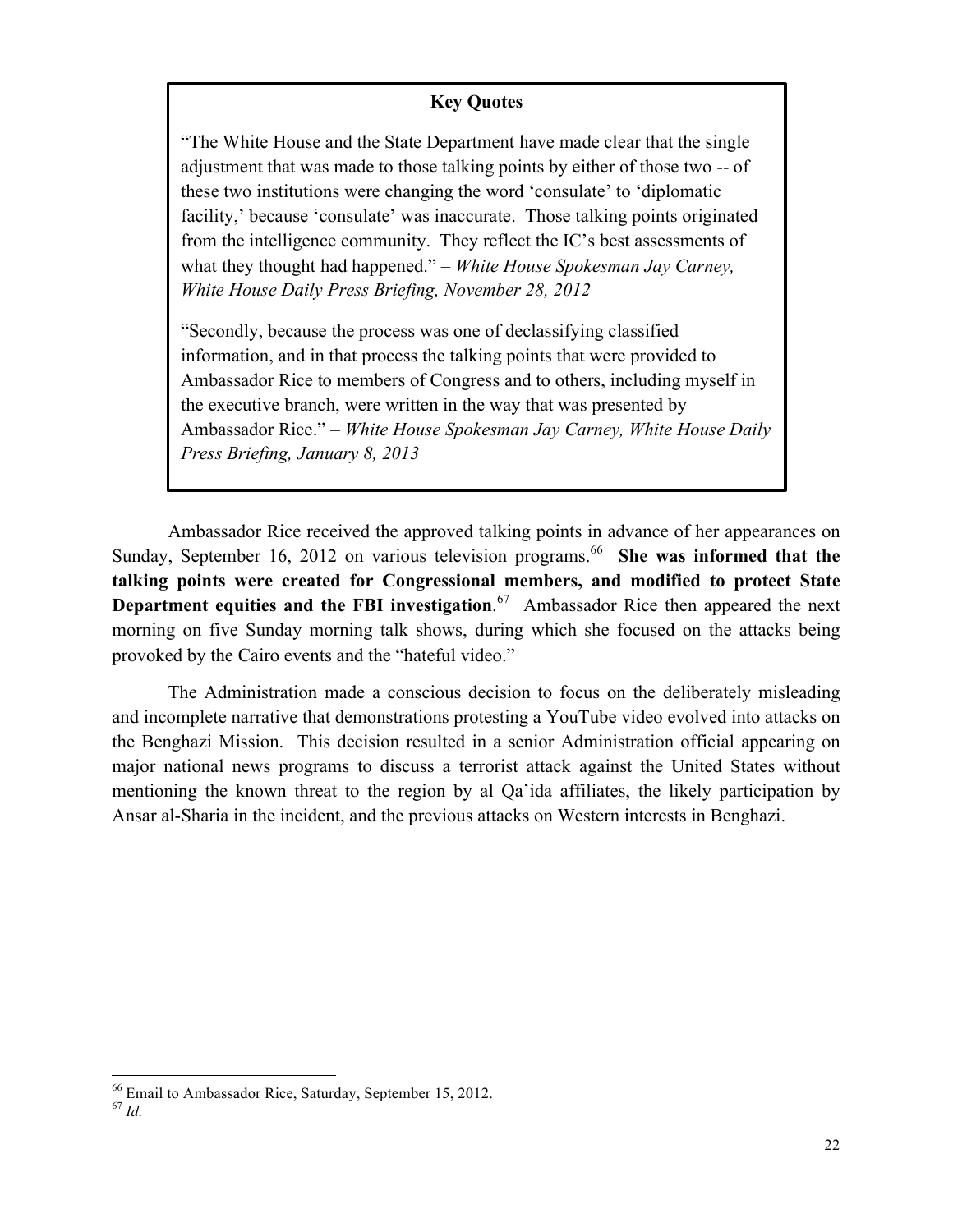**IV. The Administration's investigations and reviews of the Benghazi attacks highlight its failed security policies leading to the attacks while undermining the ability of the United States government to bring the perpetrators to justice.** 

#### **A Compromised FBI Criminal Investigation**

The Administration responded to the Benghazi attacks with an FBI investigation, as opposed to a more thorough military or intelligence response. Regrettably, the FBI simply did not have the ability to access the location of the attacks with sufficient speed to ensure that all evidence was accumulated as quickly as possible. Due to security concerns and bureaucratic entanglements among the Departments of Justice, State, and Defense,<sup>68</sup> the FBI team investigating the terrorist attacks did not access the crime scene until more than three weeks later, on October 4, 2012. During this time, the site was not secured, and curious locals and international media were able to pick through the burned-out remains of the U.S. facility. The FBI spent less than one day collecting evidence at the Benghazi Mission. FBI officials indicated that the security situation delayed and deterred a more thorough investigation of the site.

The FBI has interviewed all U.S. Government personnel on the ground during the attacks, but has encountered difficulty accessing other witnesses or suspects. For example, one suspect jailed in connection with the attacks, Ali Harzi, was released for lack of evidence on January 7, 2013, by Tunisian authorities. FBI agents questioned Mr. Harzi in December 2012, but the questioning did not result in sufficient information for the FBI to stop his release. Media reports also indicate that the FBI has recently been given access to question an individual of interest, Faraj al-Shibli, in Libya. The scope of that questioning is currently unconfirmed, and it remains unclear whether the access is sufficient enough to yield evidence that could be used to prosecute Shibli or other individuals.

FBI Director Robert Mueller testified before the Senate Select Committee on Intelligence (SSCI) that the investigation is complicated by the lack of security in eastern Libya.<sup>69</sup> Without significant progress in finding and questioning suspects, it appears that the decision to proceed with an FBI investigation – presumably with the intention of obtaining a criminal indictment in U.S. courts – was ill-advised. For instance, the United States responded to the attacks against U.S. embassies in Africa in the 1990s and against the U.S.S. Cole in 2000 with criminal investigations. On their own, those investigations failed to bring many of those responsible to justice and likely encouraged further terrorist activity. This approach is not the most effective method of responding to terrorist attacks against U.S. interests in foreign countries.

It was only after the September 11, 2001 attacks, when the United States responded to terrorism with military force, that the government successfully brought some of the perpetrators of those attacks and the previous attacks to justice. Terrorists who successfully attack U.S.

<sup>&</sup>lt;sup>68</sup> The Department of Defense offered to provide a U.S. military security team to accompany the FBI team. This option was not pursued.

 $69$  Senate Select Committee on Intelligence, World Wide Threats Hearing, March 13, 2013.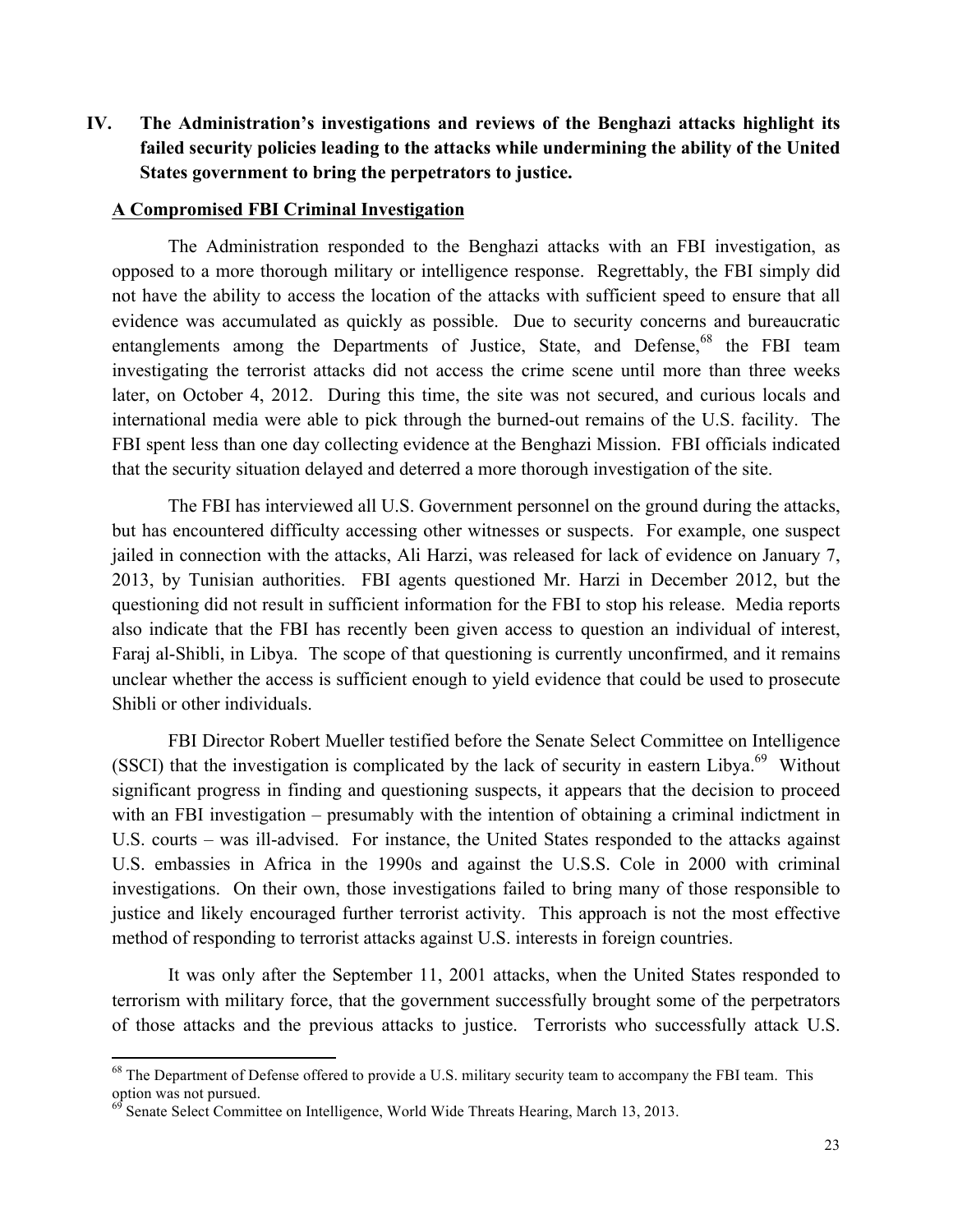interests are not deterred by criminal investigations. Because members of terrorist organizations that attack U.S. interests around the world are conducting more than a crime, they must be responded to accordingly to be thwarted.

The Administration's decision to respond to the terrorist attacks with an FBI criminal investigation did a public disservice in two ways. First, it prevented the American public from fully understanding the motivation of the terrorist attacks and the ongoing nature of the threat against U.S. interests in the region. Second, by using a compromised criminal investigation as a justification to initially withhold significant information, it skewed the public's perception and understanding of the events before, during, and after the terrorist attacks, thereby eroding public trust and confidence in the information the Administration did eventually share and release in the aftermath.

## **An Inadequate State Department Accountability Review Board Process**

*The State Department's Accountability Review Board (ARB) highlights the "systemic failures" of Washington, D.C.-based decision-makers that left the Benghazi Mission with significant security shortfalls. Yet, the Board also failed to conduct an appropriately thorough and independent review of which officials bear responsibility for those decisions.* 

After Secretary Clinton determined that the attacks that led to the deaths of Ambassador Stevens, Information Officer Sean Smith, and U.S. security personnel, and former U.S. Navy SEALs, Glen Doherty and Tyrone Woods on September 11, 2012, involved loss of life at or related to a U.S. mission abroad, $^{70}$  she convened an Accountability Review Board, headed by Thomas Pickering, a retired U.S. ambassador, to examine the facts and circumstances of the attacks and to report findings and recommendations.<sup>71</sup>

The ARB made several findings that are consistent with facts uncovered in the Committees' ongoing investigations:

- 1. there was no protest prior to the attack, which was "unanticipated" in "scale and intensity";
- 2. there was a "pervasive realization among personnel who served in Benghazi that the Special Mission was not a high priority for Washington when it came to security-related requests"; and
- 3. regarding the Special Mission's security posture, there was an inadequate number of DS staff in Benghazi on the day of the attack. [do we mean "was" or "was not?]

 $70$  "Convening of an Accountability Review Board To Examine the Circumstances Surrounding the Deaths of Personnel Assigned in Support of the U.S. Government Mission to Libya in Benghazi, Libya on September 11, 2012," Notice by the Department of State, Federal Register, October 4, 2012, available at

https://www.federalregister.gov/articles/2012/10/04/2012-24504/convening-of-an-accountability-review-board-toexamine-the-circumstances-surrounding-the-deaths-of. <sup>71</sup> *Id.*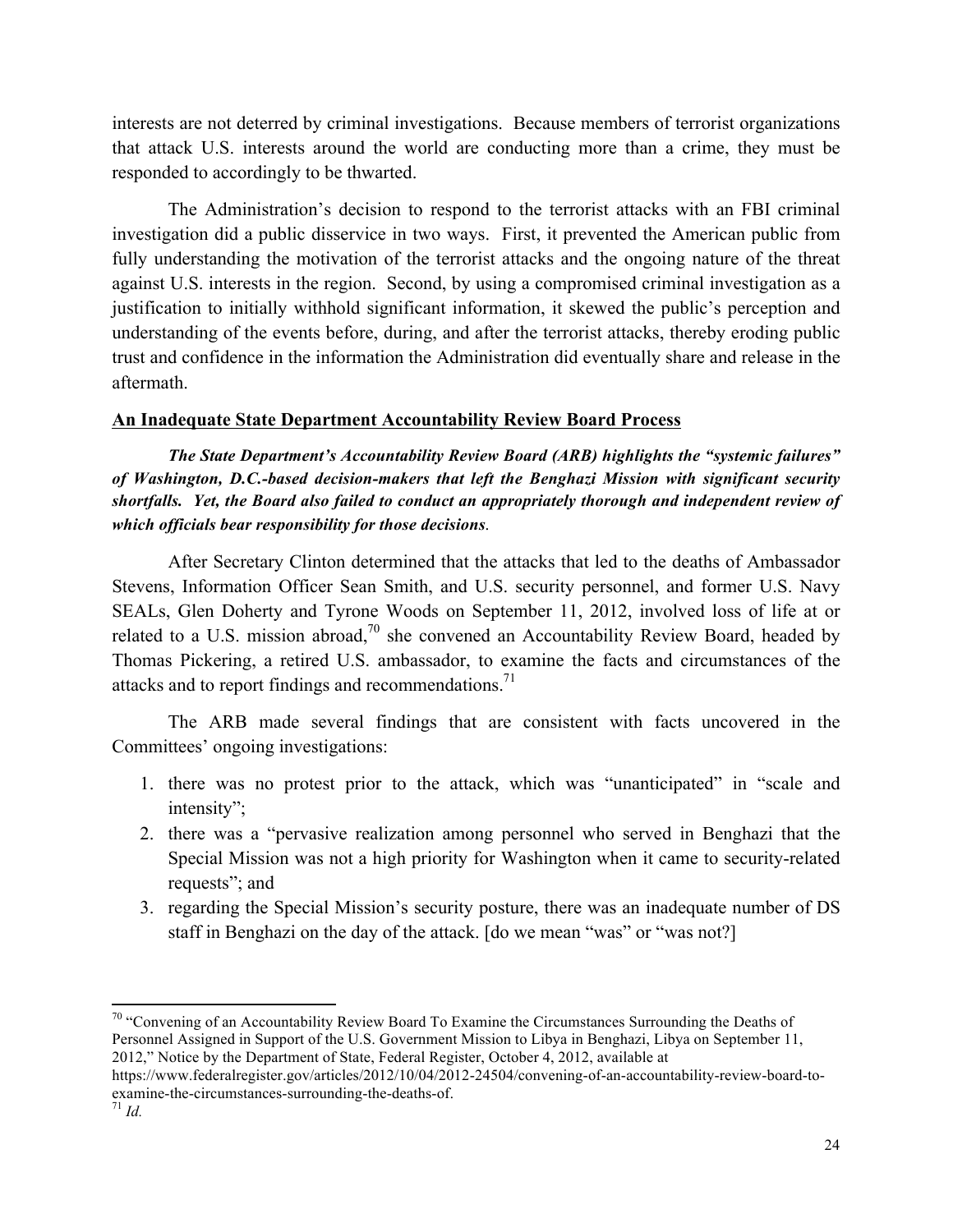**A number of the ARB findings, however, are inconsistent with facts uncovered by the Committees and appear to incorrectly place or imply blame for the attacks:**

- The Board determined "systemic failures" in Washington, D.C. led to decisions that left the Benghazi Mission with significant security shortfalls. Specifically, the Board found key leadership failures in the Diplomatic Security (DS) Bureau as well as in the Bureau of Near Eastern Affairs (NEA) which led to confusion over decision-making in relation to security and policy in Benghazi. These factors likely contributed to the insufficient priority given to the Benghazi Mission's security-related requests. The Board's finding regarding the security decisions in Benghazi, however, was limited to Diplomatic Security professionals and the Bureau of Near Eastern Affairs. **The Committees' review shows that the leadership failure in relation to security and policy in Benghazi extended to the highest levels of the State Department, including Secretary Clinton.**
- The Board attempted to shift blame to Congress, asserting Congress "must do its part ... and provide necessary resources to the State Department to address security risks and meet mission imperatives." This finding implies that a lack of appropriations from Congress led to the security decisions in Benghazi. **Under direct questioning from Members of Congress, State Department personnel have testified that funding was not a reason for the drawdown of security levels in Benghazi**. 72
- The **Board determined there was no breach of duty by any single U.S. Government employee,** citing legal limits on the definition of breach of duty. The Committees find the Board's determination in the area of disciplinary action especially unsatisfactory, as the Board ascertained the gross mismanagement among senior leadership at the State Department contributed to the inadequate security for the Benghazi Mission. 73 **The House Foreign Affairs Committee expects to consider anticipated legislation to provide future Accountability Review Boards with the authority to recommend disciplinary action against a State Department employee when misconduct or unsatisfactory performance leads to a security incident.**
- The Board also determined the security systems and procedures in place were implemented properly. The Committees are deeply concerned with this determination as extensive oversight work uncovered repeated failures by senior State Department officials to support the U.S. Mission in Libya's security requests, even in the face of overwhelming evidence that such security was needed.

 $72$  Testimony of Deputy Assistant Secretary of State for Diplomatic Security Charlene Lamb before the House Committee on Oversight and Government Reform, October 10, 2012; email exchange between Assistant Secretary Eric Boswell and Diplomatic Security Chief Financial Officer Robert Baldre, September 28, 2012 ("I do not feel that we have ever been at a point where we sacrificed security due to a lack of funding...Typically Congress has provided sufficient funding.")

<sup>&</sup>lt;sup>73</sup> Department of State, Accountability Review Board for Benghazi Attack of September 2012, Dec. 19, 2012, p. 4.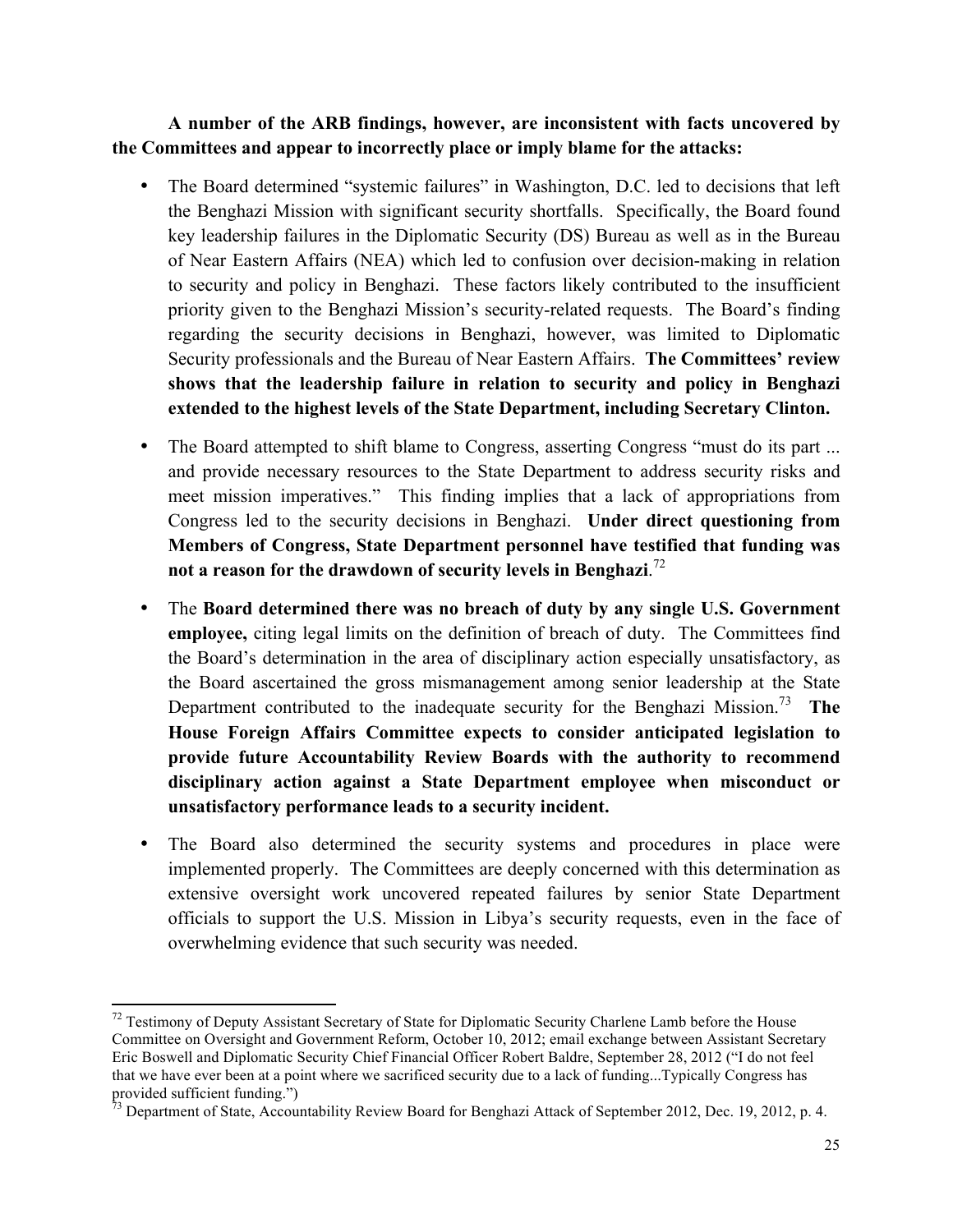The Board echoed other Administration attempts to lay blame for the Benghazi attacks at the feet of the Intelligence Community (IC) by highlighting that U.S. intelligence provided no immediate and specific warning of the attack. A Congressional review of the facts reveals that, while the IC had no awareness of an imminent attack on the TMF in Benghazi, the **IC provided State Department officials and others countless reports on the deteriorating security situation in Benghazi and the risks faced by U.S. diplomatic personnel**.

#### **Analysis of the Accountability Review Board**

*While the work of the ARB provides some insight into the decisions leading up to the attacks, its report fundamentally fails to satisfy its legislative mandate to conduct a thorough review of accountability within the State Department.*

 While Secretary Hillary Clinton claimed she accepted "responsibility" for Benghazi, the Committees remain concerned that the ARB neglected to directly examine the role that she and her Deputy Secretaries played in overseeing the gross mismanagement or the "systemic failures" within the Department. The Committees note the Board has failed to provide a satisfactory explanation as to why it did not interview Secretary Clinton or her Deputies. In a similar vein, it is unclear why the ARB report made no reference to Under Secretary Patrick Kennedy's decision to withdraw a SST from Libya, despite multiple warnings from Ambassador Stevens of a deteriorating security environment. The ARB's complete omission of the roles played by these individuals undermines the credibility of its findings and recommendations.

 The Committees have determined that this Accountability Review Board was staffed by current and former State Department employees. The Board's reluctance to undertake a more comprehensive investigation, and to make more forceful recommendations, may have stemmed from the fact that the State Department's decisions and actions were investigated internally, undermining public confidence that the review was objective and conducted by individuals free from institutional bias. The current "in-house orientation" of an ARB may have provided a builtin motivation or prejudice, even for the best-intentioned investigators, to deflect blame and to avoid holding specific individuals accountable, especially superiors. The House Foreign Affairs Committee will soon introduce legislation to increase the ARB's independence and objectivity. Although the report did provide some helpful recommendations regarding various State Department procedures, the Committees conclude it stopped well short of a full review of the policymakers, policies, and decisions that created the inadequate security situation that existed at the Benghazi Mission on September 11, 2012.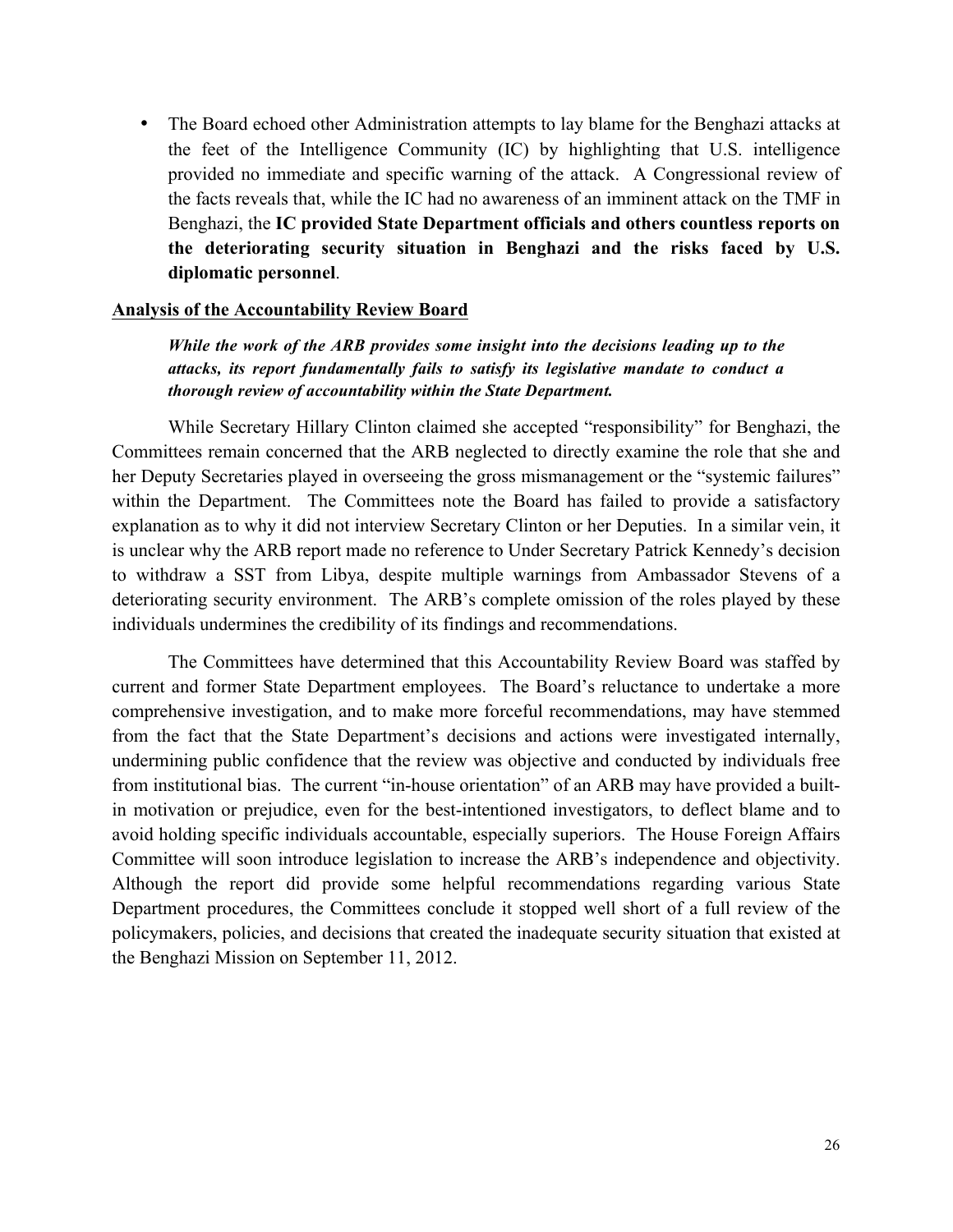# **V. The Benghazi attacks revealed fundamental flaws in the Administration's approach to securing U.S. interests and personnel around the world.**

U.S. personnel on the ground in Benghazi on September 11, 2012 responded bravely *and honorably, using all resources available to defend themselves and their colleagues against dozens of armed militants. The Committees' review of the attacks against U.S. interests revealed several policy failures that deserve attention and remediation if the United States hopes to avoid further catastrophes like that day.*

**First, the attacks revealed the United States' poor defensive posture in North Africa and the Near East.** The Committees are concerned that the Administration positioned the nation's military assets in the region and established force protection requirements for U.S. personnel in Libya based, in large part, on the absence of specific, tactical intelligence warnings of an imminent attack on U.S. facilities in Benghazi. This decision did not properly account for the generalized threat posed by al-Qa'ida-affiliated groups and other extremists, the many attacks that had already occurred in and around Benghazi, or the dynamic and evolving nature of these groups.

The attack also demonstrated the limitations of the U.S. military capability and capacity to respond to "Benghazi-style" attacks in the region. The strategic posture of U.S. AFRICOM requires continued focus and oversight. While the Defense Department contends that a dedicated AFRICOM special operations force could not have arrived in time to assist the efforts on the ground in Benghazi, the force's response time would have been dependent on the precise position of those assets and whether enablers were immediately available to such a force. There is a critical link between U.S. forward presence in Europe and the military's ability to respond to contingencies in Northern Africa in particular, and the broader Middle East, in general. Additional cuts to U.S. force posture within EUCOM will likely undermine AFRICOM's ability to conduct operations on the continent.<sup>74</sup>

**Second**, **the Administration failed to acknowledge a deteriorating security environment and respond to the extensive body of intelligence reporting that did exist**. The IC collected considerable information about the threats in the region, and disseminated regular assessments warning of the deteriorating security environment in Benghazi, evidenced by previous events targeting American interests, facilities, and personnel. Despite ample warning, the Administration simply failed to provide adequate security arrangements to reflect the level of known risk and threats faced by U.S. personnel in the region. Moreover, in response to the intelligence available and in anticipation that a terrorist attack could occur on the anniversary of the terrorist attacks of September 11, 2001, the military apparently raised its force protection levels at regional military installations. But the military did not increase its readiness or posture

<sup>&</sup>lt;sup>74</sup> Testimony from EUCOM Commander, Admiral Stavridis, March 15, 2013, before the Armed Services Committee, "They [bases in Europe] are the forward operating bases for 21st century security. They allow us to support Carter Ham in Africa. They allow us to support Jim Mattis in the Levant, in the near Middle East, and indeed in Central Asia. So geography matters as well."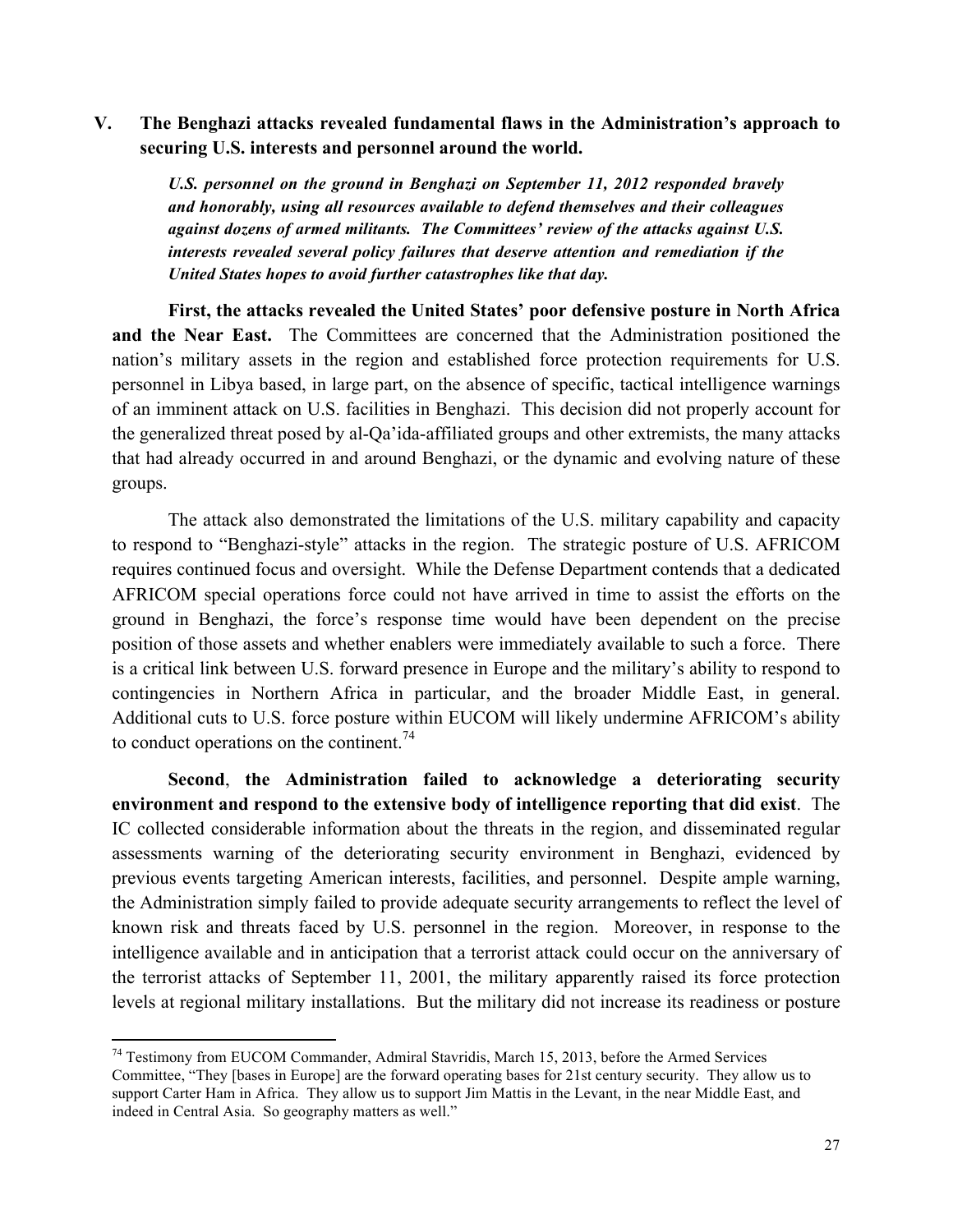assets to respond to unforeseen events. The Administration's lack of sufficient consideration of the broader security and political context continues to lend doubt to the U.S. Government's ability to respond to, or prevent, the next attack on U.S. assets and interests in Libya and the region.

**Third, the attacks highlight the failure of the Administration to properly plan for the post-Gadhafi environment.** After the U.S.-backed Libyan revolution resulted in the end of the Gadhafi regime, the Administration failed to provide sufficient U.S. security elements to protect U.S. interests on the ground. Despite repeated requests for further security by U.S. officials working in the high-risk, high-threat environment, requests were denied by senior leadership at the State Department. Moreover, the Administration does not have a clear policy that defines U.S. interests or a strategy designed to comprehensively secure U.S. interests in the region and achieve U.S. policy goals. Thus, the Administration was willing to provide necessary force to expel Gadhafi in support of the Libyan opposition, yet it simply failed to provide sufficient protection for the U.S. personnel and interests that remained.

**Fourth, the events after the attacks present similar concerns.** The FBI was seriously hamstrung in its ability to quickly access the Benghazi site, and its investigation and interview of key witnesses were too slow. The Administration did not ensure adequate security for a swift, thorough, and accurate FBI investigation. It should have considered deploying other non-civilian agencies to perform the mission. A civilian investigative team is not the most effective resource to investigate a national security attack in an unstable region with inadequate security.

**Fifth, the Administration perpetuated a deliberately misleading and incomplete narrative that the attacks evolved from a political demonstration by minimizing the role played by al-Qa'ida-affiliated entities and other groups.** White House officials directed that talking points be changed to protect the reputation of the State Department, highlighting the overall desire to dismiss the continued threat posed by al-Qa'ida-affiliated and other extremist groups in the region. Specifically, the facts reveal that the talking points were modified to remove references to likely participation by Islamic extremists. They were also altered to remove references to the threat of extremists linked to al-Qa'ida in Benghazi and eastern Libya, including information about at least five other attacks against foreign interests in Benghazi by unidentified assailants, including a June 2012 attack against the British Ambassador's convoy. It is clear that the State Department expressed concerns – and was backed by the White House – that the information be removed to avoid criticism for ignoring the general threat environment in Benghazi.

In sum, the events in Benghazi thus reflect this Administration's lack of a comprehensive national security strategy or effective defense posture in the region. **This singular event will be repeated unless the United States recognizes and responds to the threats faced around the world, and properly positions resources and security assets to reflect those threats.** Until that time, the United States will remain in a reactionary mode and should expect many more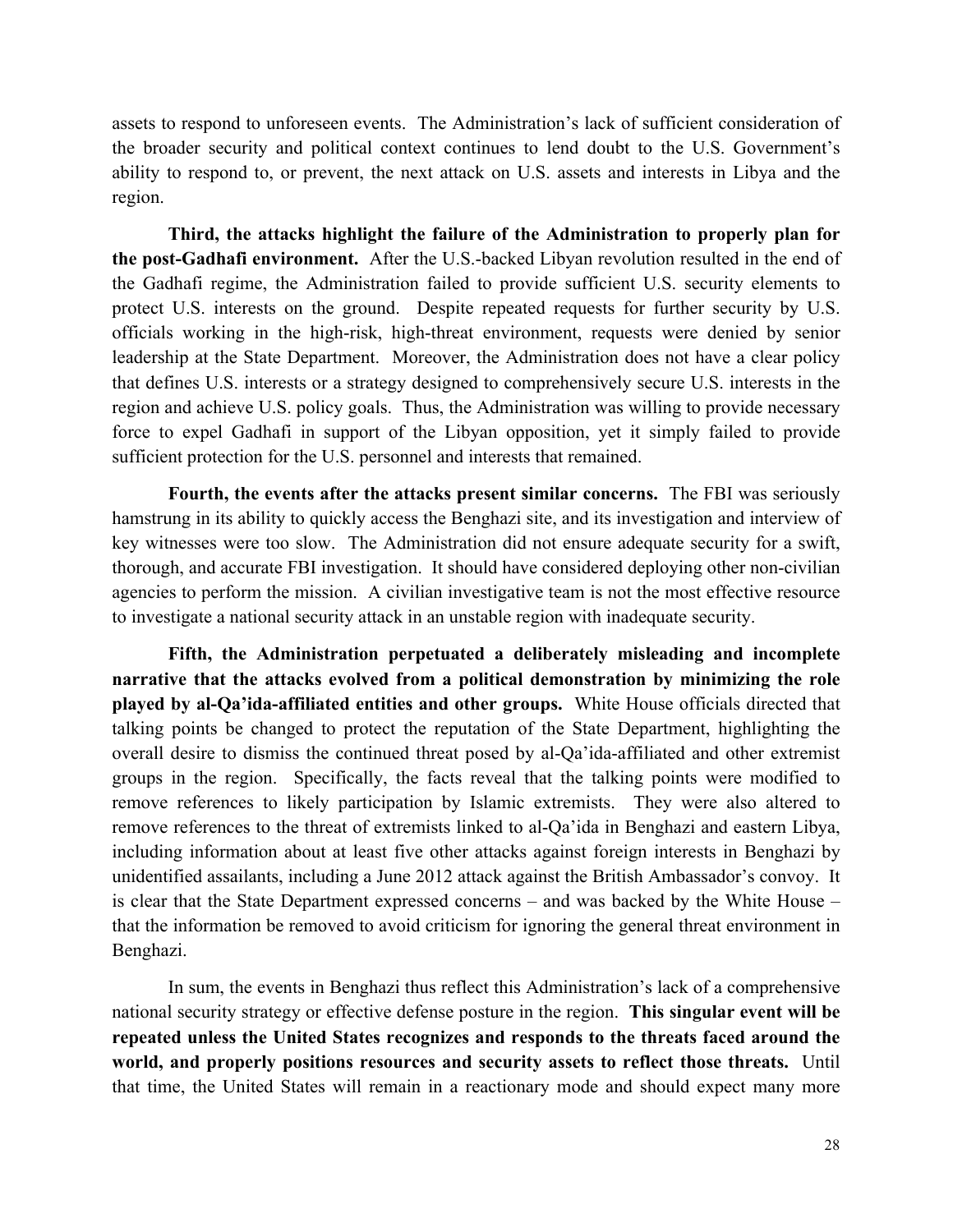situations like Benghazi, where those on the ground act bravely, but the United States simply fails to provide the resources for an adequate response. Ultimately, those opposed to U.S. interests will continue to take advantage of perceived U.S. weakness, the United States will continue to lose credibility with our allies, and we will face the worst of all possible outcomes in strategically important locations around the world.

**Congress must maintain pressure on the Administration to ensure that the United States takes all necessary steps to find the Benghazi attackers.** Congress will also articulate to the American people the true nature of the threats faced around the world, and advocate for a more robust and proper defense posture for the United States. The Committees expect the Administration to fully comply with all current and future document requests about the attacks, and the Committees will continue reviewing several outstanding questions detailed below.

# **In light of the facts and unanswered questions documented in this progress report, the House Armed Services Committee will continue to review:**

- The U.S. government's assumptions and risk analysis as reflected in the U.S. military and State Department posture in Libya and the region – given the historic importance and activities of extremists and al-Qa'ida-associated groups in Libya;
- The precise nature of the intelligence, if any, that was lost by the failure of U.S. officials to gain quick access to the U.S. facilities in Benghazi after the attacks;
- U.S. policymakers' assumptions about al-Qa'ida, the global jihad, and the use of applying U.S. military resources to weak states, ungoverned spaces, and insecure contexts;
- The 1) operational capability, 2) resourcing, 3) readiness, and 4) intelligence collection and analysis of our forces in light of the Benghazi attacks;
- The implications of the events in Benghazi for conventional forces', the Fleet Anti-Terrorism Forces' (FAST), and special operations forces' training, readiness, resourcing, and posture;
- The U.S. Africa Command's Commander in-Extremis Force (CIF) for fully operational capability and posture; and
- The intelligence, surveillance, and reconnaissance (ISR) capability, capacity, and requirements analysis of our forces in light of the Benghazi attacks.

# **The House Foreign Affairs Committee will continue to review:**

- The ARB process and the need to create a more independent review body with greater ability to make disciplinary recommendations;
- The responsibility of senior State Department officials for the failure to provide proper security prior to the Benghazi attacks;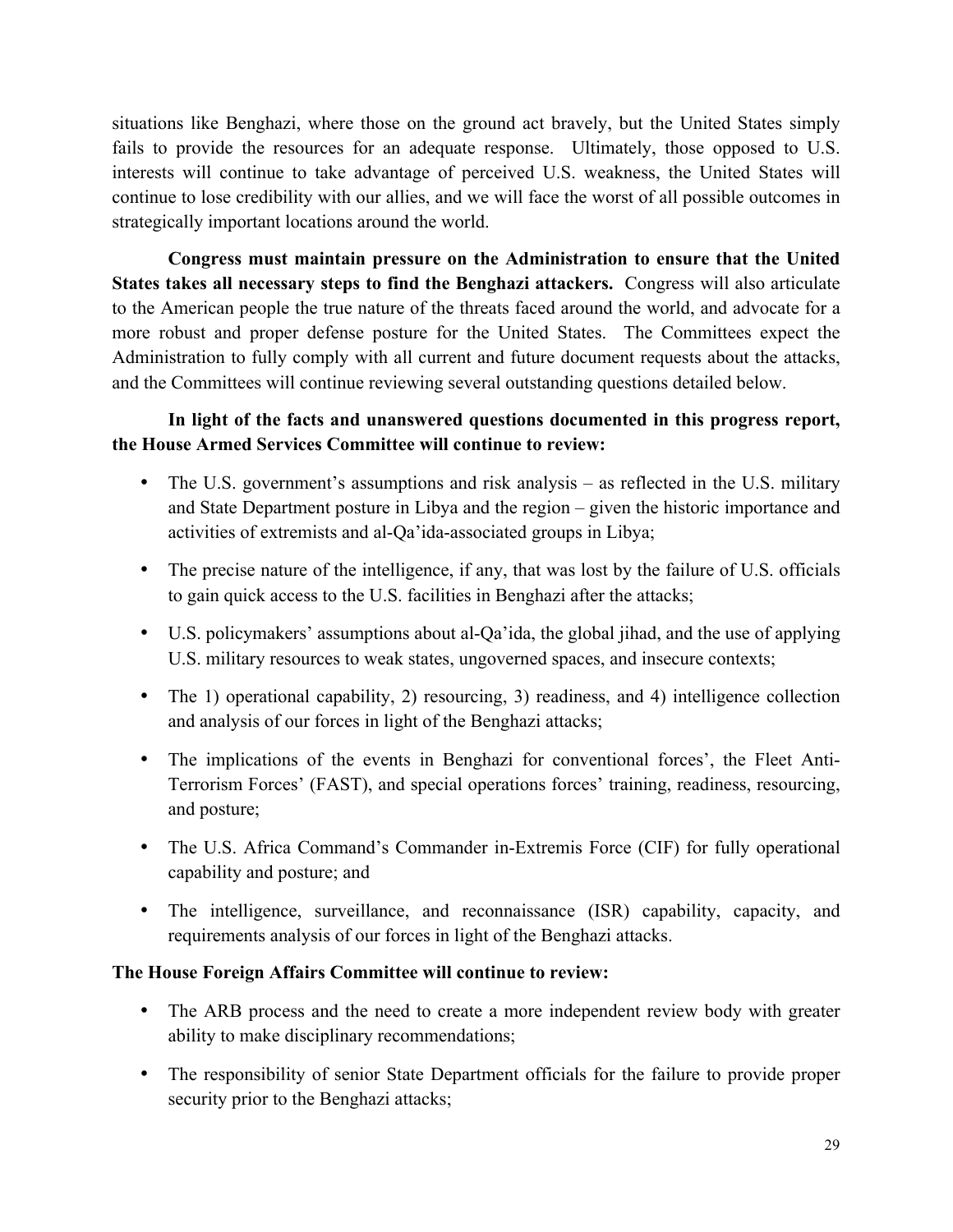- Needed improvements in embassy security; and
- The State Department's alertness to the overall political climate and resultant terrorist threats in high-risk environments.

# **The House Judiciary Committee will continue to review:**

- The Administration's decision to respond to the attacks with an FBI investigation;
- The U.S. government's access to specific detainees and potential suspects; and
- The status of the FBI investigation.

# **The House Oversight and Government Reform Committee will continue to review:**

- Interagency coordination, information sharing, and decision making leading up to, during, and after the attacks in Benghazi, particularly with a view toward both preventing and improving the response to similar attacks in the future;
- The Administration's lack of transparency and accountability, including providing misleading information to the public and Congress;
- The inadequacy of the Administration's investigation of the attacks, including the decision to treat the attacks as a law enforcement matter and the shortcomings of the Accountability Review Board;
- The Administration's treatment of personnel and whistleblowers following the attack on Benghazi; and
- Any new or outstanding issues raised by whistleblowers.
- The Committee will also amplify and support the efforts of other Committees, as requested.

# **The House Permanent Select Committee on Intelligence will continue to review:**

- The IC's success at identifying and tracking the attackers;
- The IC's information sharing among agencies and the incorporation of on-the-ground information into formal intelligence channels to better allow analysts to review such information in a timely fashion; and
- The value of on-the-ground reporting versus other intelligence reporting in a crisis.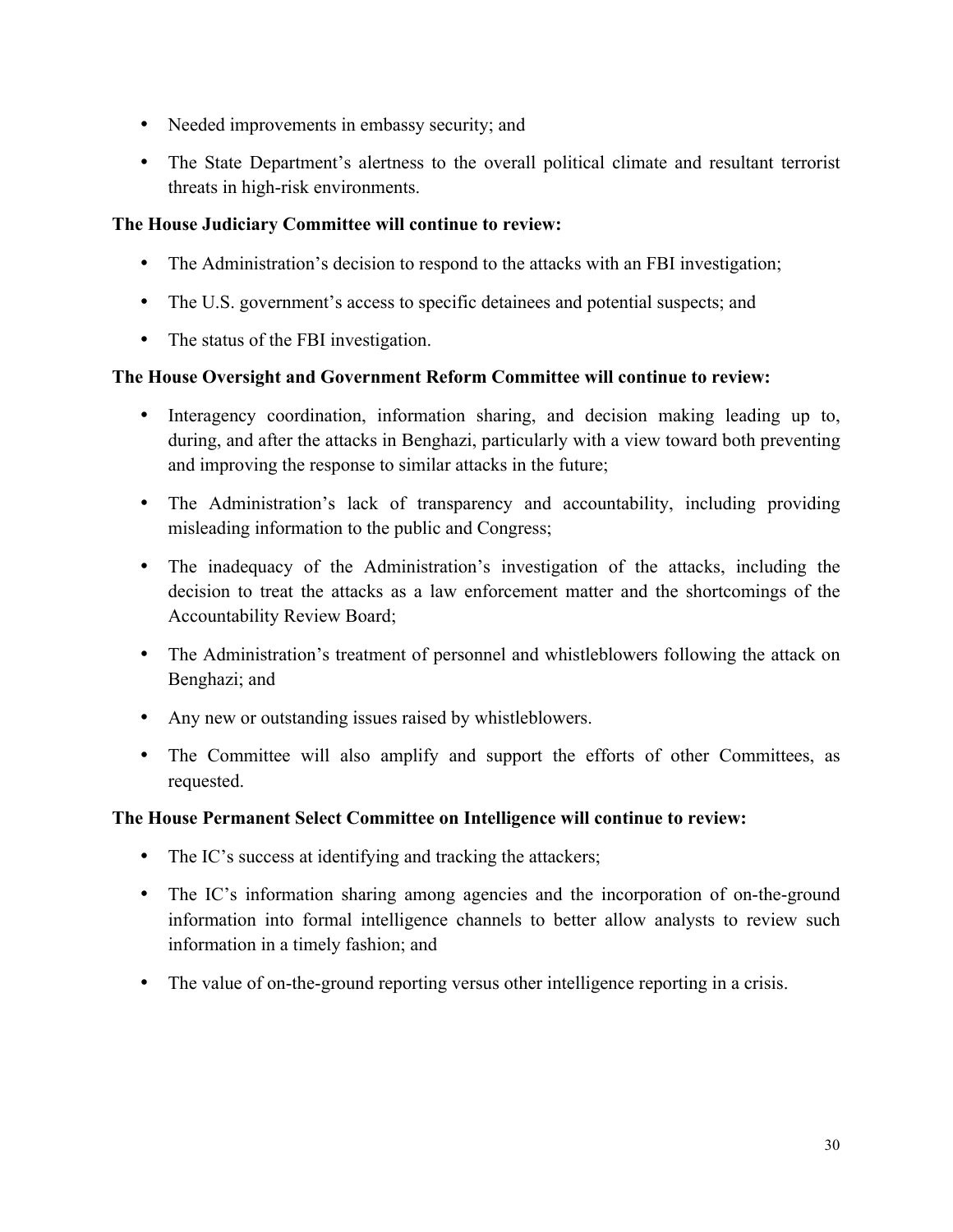# **Appendix I: Oversight Activities by Committee**

The Committees have thus far reviewed tens of thousands of documents, including agency and White House emails, intelligence reporting, summaries of FBI interviews, classified and unclassified cables, and the various versions of the talking points created for HPSCI and used by Ambassador Susan Rice. They have also spoken with dozens of government officials in both interviews and open testimony. As the Committees' reviews are ongoing, they expect full cooperation and compliance by the Administration with all past and future document and interview requests.

## **House Armed Services Committee:**

- Systematic monitoring of intelligence traffic and multiple secure calls with DoD.
- HASC staff briefings and discussions with outside experts.
- HASC Chairman formal letters of inquiry to:
	- o President Barack Obama
	- o General Martin Dempsey, Chairman of the Joint Chiefs of Staff
	- o Vice Admiral Kurt Tidd, Director of Operations, The Joint Staff
	- o Lieutenant General Flynn, Director of the Defense Intelligence Agency
	- o General Carter Ham, Commander of U.S. Africa Command (AFRICOM)
	- o Admiral William McRaven, Commander of U.S. Special Operations Command (SOCOM)
- September 12, 2012: Staff classified briefing on Weapons of Mass Destruction (WMD) in Libya.
- September 19, 2012: Full Committee hearing on the attack in Benghazi.
- October 18, 2012: Staff classified briefing on intelligence and operations related to the attack in Benghazi.
- October 29, 2012: Chairman letter to the President.
- November 20, 2012: Staff classified briefing on intelligence and operations related to the attack in Benghazi.
- November 16, 2012: Staff participated in DoD briefing to House Members.
- November 29, 2012: Full Committee, Members only, briefing on the attack in Benghazi.
- February 6, 2013: Full Committee briefing on intelligence and operations related to North and East Africa.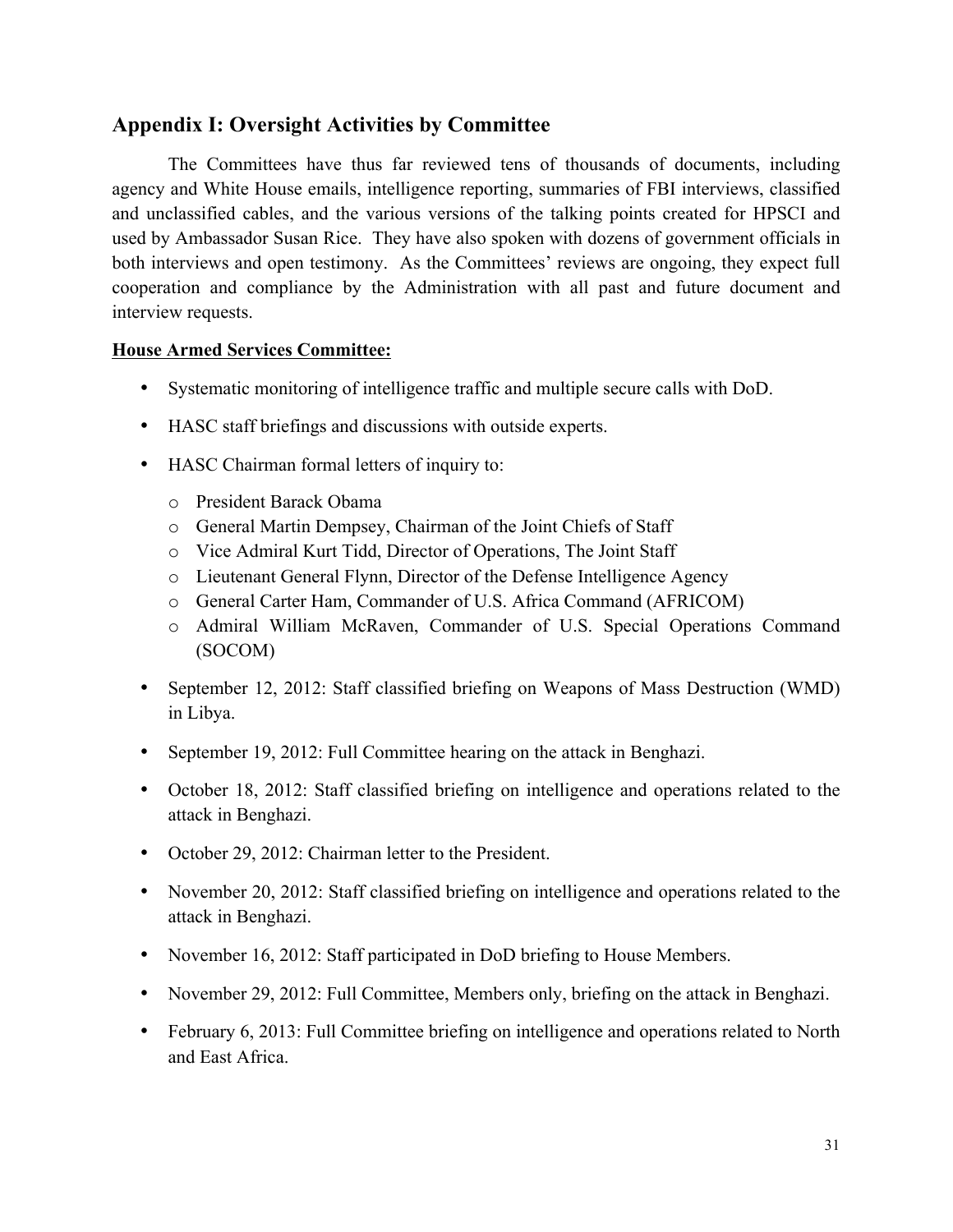• March 15, 2013: Full Committee hearing on the posture of U.S. EUCOM and U.S. AFRICOM.

# **House Foreign Affairs Committee:**

- HFAC sent six letters individually and collaboratively with sister Committees requesting documents and information from the State Department. Obtained a public commitment by Secretary Kerry to reassess the restricted manner by which documents have been provided to the Committee.
- Reviewed thousands of pages of documents and information produced by the State Department pursuant to this investigation. It has interviewed State Department and DoD personnel.
- Approached a DS agent who was on the scene in a not-yet-successful effort to obtain additional information. This individual wishes to remain anonymous.
- Building on its Benghazi investigation, the Committee is taking a broader look at embassy security to determine whether the State Department is adequately protecting its personnel at other diplomatic facilities. Improving embassy security is a Committee legislative priority. The Committee is particularly concerned about, and is currently investigating, the security situation at the U.S. Embassy in Afghanistan.
- November 14, 2012: Classified briefing for Committee Members and cleared staff.
- November 15, 2012: Full Committee hearing with private experts entitled, "Benghazi and Beyond: What Went Wrong on September 11, 2012 and How to Prevent it from Happening at other Frontline Posts, Part I."
- December 19, 2012: Classified briefing for Committee Members and cleared staff with Ambassador Pickering and Admiral Mullen, Chair and Vice Chair of the Accountability Review Board.
- December 20, 2012: Full Committee hearing with State Department Deputy Secretaries Burns and Nides entitled, "Benghazi Attack, Part II: The Accountability Review Board Report."
- January 23, 2013: Full Committee hearing with Secretary of State Hillary Clinton entitled, "Terrorist Attack in Benghazi: The Secretary of State's View." (Committee Members submitted more than 100 Questions For the Record and have received responses to nearly all.)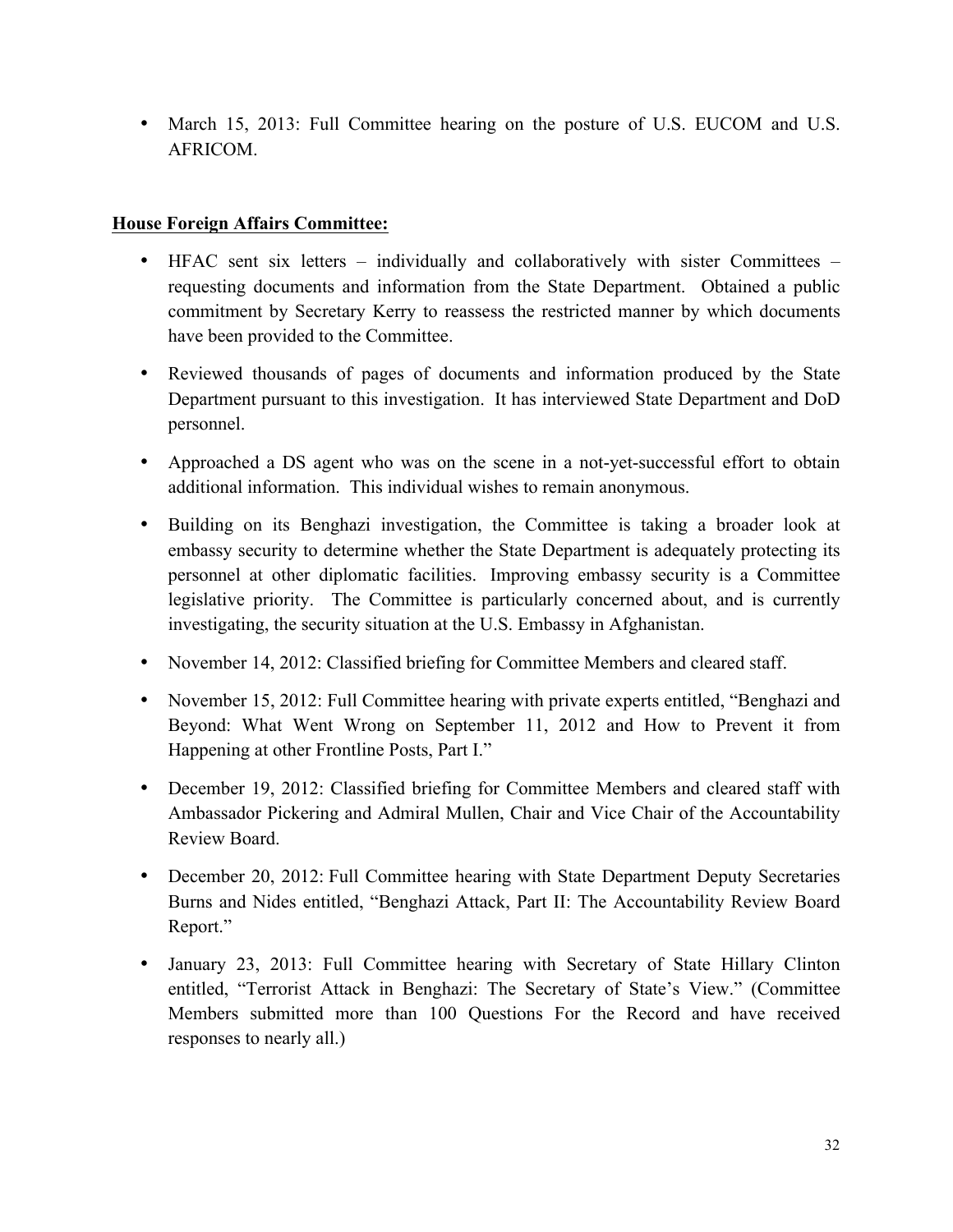# **House Judiciary Committee:**

 Following the September 11, 2012, Benghazi, Libya terrorist attack, House Judiciary Committee staff and members received classified briefings from IC components, including the FBI.

# **House Committee on Government and Oversight Reform**

- September 20, 2012: Letter from National Security Subcommittee Chairman Jason Chaffetz to Secretary of State Hillary Clinton requesting documents and information related to the Benghazi attacks and Libya-related security decisions.
- September 27, 2012: Staff interview of Lieutenant Colonel Andrew Wood, former commander of the Site Security Team at Embassy Tripoli.
- October 1, 2012: House Oversight and Government Reform Committee Chairman Darrell Issa and Chairman Chaffetz interview Eric Nordstrom, former Regional Security Officer at Embassy Tripoli.
- October 2, 2012: Letter from Chairmen Issa and Chaffetz to Secretary Clinton requesting information about the State Department's awareness of the deteriorating security environment in Libya.
- October 6, 2012: Chairman Chaffetz travels to Stuttgart, Germany to meet with General Carter Ham, Commanding Officer, U.S. Africa Command.
- October 7, 2012: Chairman Chaffetz travels to Tripoli, Libya to meet with Embassy leadership.
- October 9, 2012: Transcribed interview of David Oliveira, former Assistant Regional Security Officer at the Benghazi Special Mission Compound.
- October 9, 2012: Transcribed interview of Charlene Lamb, Deputy Assistant Secretary of State for International Programs, Bureau of Diplomatic Security.
- October 10, 2012: Full Committee hearing entitled "The Security Failures of Benghazi."
- October 19, 2012: Letter from Chairmen Issa and Chaffetz to President Obama requesting information about White House involvement in Libya-related security decisions.
- October 25, 2012: Transcribed interview of Erfana Dar, former Special Assistant to Under Secretary of State for Management Patrick Kennedy.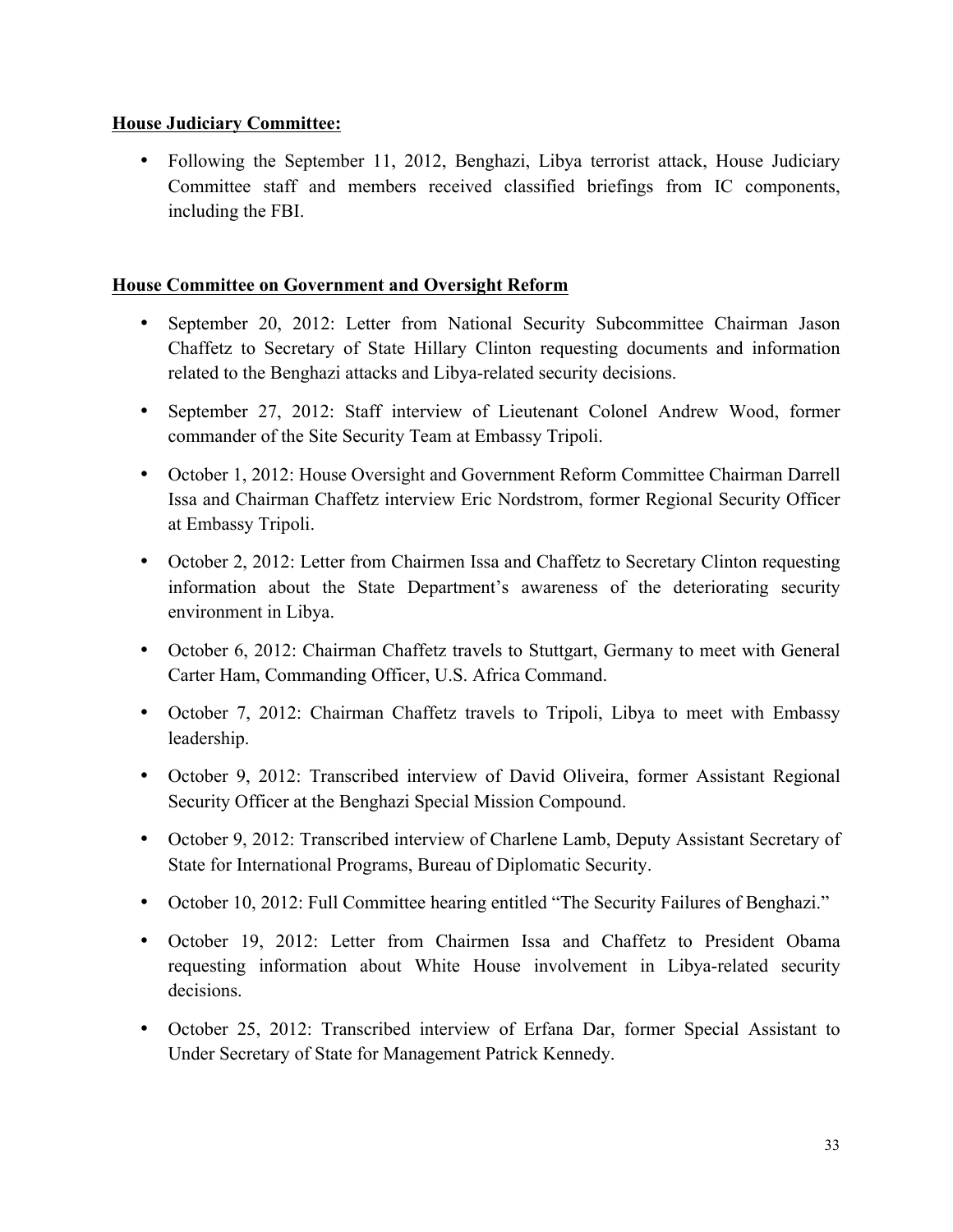- October 29, 2012: Letter from Chairmen Issa and Chaffetz to Secretary Clinton requesting information about any investigations conducted by the Department or the Government of Libya in response to the April 6, 2012 and June 6, 2012 bombings of the Benghazi Special Mission Compound.
- November 1, 2012: Letter from Chairmen Issa and Chaffetz to Secretary Clinton requesting documents and information related to media reports about pre-attack surveillance of the Benghazi Special Mission Compound.
- November 16, 2012: Letter from Chairmen Issa and Chaffetz to Secretary Clinton reiterating the Committee's unfulfilled request for documents and information related to the Benghazi attacks.
- November 20, 2012: Letter from Chairmen Issa and Chaffetz to Acting CIA Director Michael Morrell requesting an official, unclassified timeline of CIA actions in response to the Benghazi attacks.
- November 26, 2012: Letter from Chairmen Issa and Chaffetz to Secretary of Defense Leon Panetta requesting information about the U.S. military response to the Benghazi attacks.
- December 13, 2012: Classified briefing by the Defense Department on actions taken in response to the Benghazi attacks.
- January 12, 2013: Chairman Issa travels to Rota, Spain to meet with military personnel sent to reinforce security at Embassy Tripoli immediately following the attacks in Benghazi.
- January 28, 2013: Joint letter from House Foreign Affairs Committee Chairman Ed Royce and Chairmen Issa and Chaffetz to Secretary Clinton requesting access to all documents reviewed by, and the names of all individuals interviewed by, the Accountability Review Board.
- March 15, 2013: Members of the Committee receive a classified briefing from General Ham.
- The Committee has reviewed over 25,000 pages of classified and unclassified documents made available by the State Department.
- The Committee has heard from, and continues to hear from, multiple individuals with direct and/or indirect information about events surrounding the attacks in Benghazi.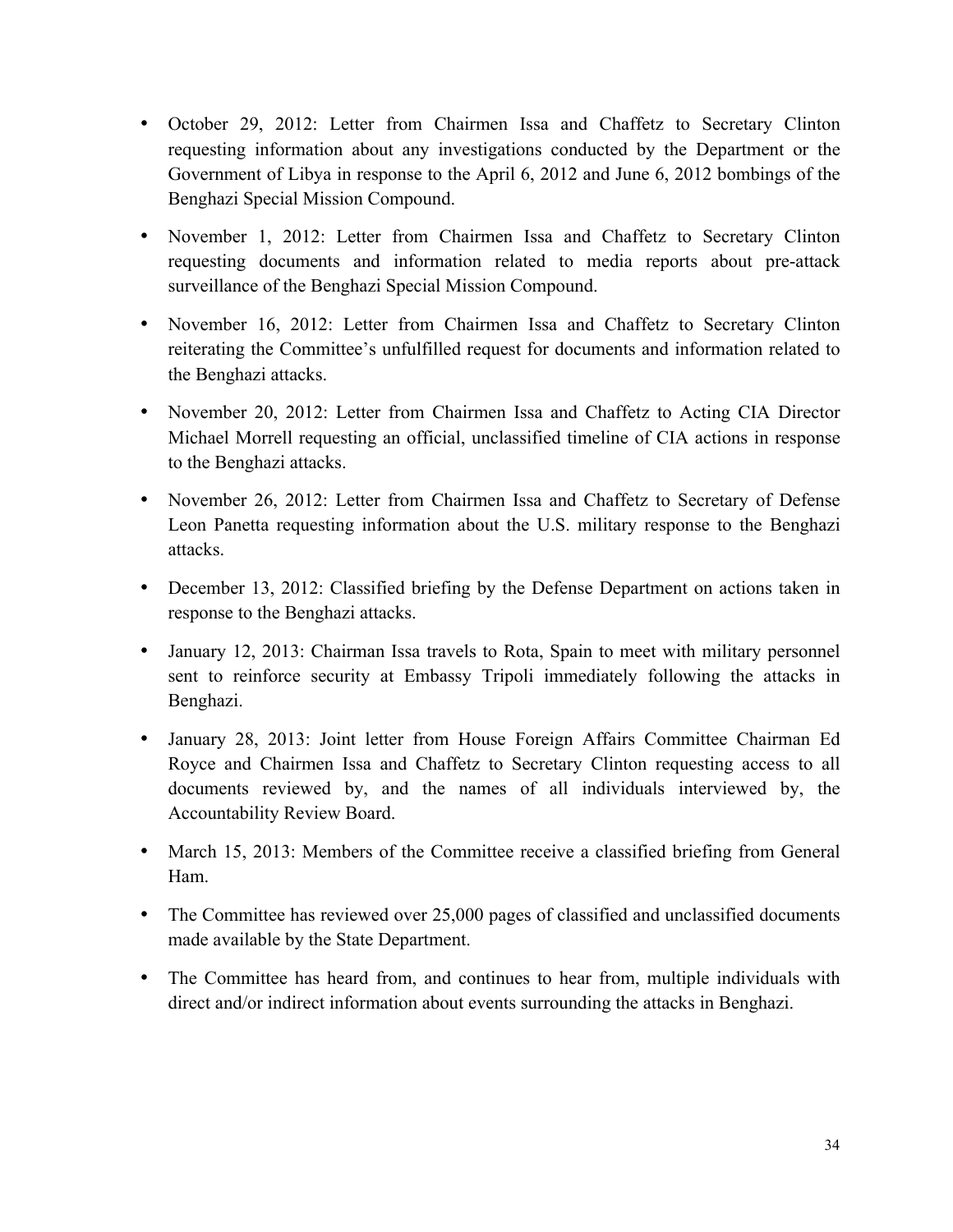# **House Permanent Select Committee on Intelligence:**

- Requested, received, and reviewed thousands of pages of documents, including emails, cables, and classified intelligence assessments. These documents contain various drafts of the talking points created for HPSCI and used by Ambassador Rice, and emails from Administration officials, including those from White House officials, related to the creation of those talking points. The Committee continues to submit questions for the record and receive documents from the IC on an ongoing basis.
- September 13, 2012: Full Committee classified roundtable discussion with NCTC Director Olsen.
- September 14, 2012: Full Committee classified roundtable discussion with Director of CIA, David H. Petraeus.
- November 15, 2012: Full Committee classified hearing on Benghazi attacks with officials from the Office of the Director of National Intelligence (ODNI), CIA, NCTC, DoD, FBI, and State.
- November 16, 2012: Full Committee classified hearing on Benghazi Attacks with former Director of CIA Petraeus.
- December 13, 2012: Full Committee classified hearing on efforts to find the Benghazi terrorists.
- March 19, 2013: Full Committee classified briefing led by ODNI General Counsel Bob Litt to discuss Benghazi talking points.
- The Committee staff conducted numerous staff meetings and maintains a running list of questions for the record.
- HPSCI Chairman Rogers sent a letter to Acting CIA Director Morell raising his concerns about information sharing and analytic issues uncovered to date.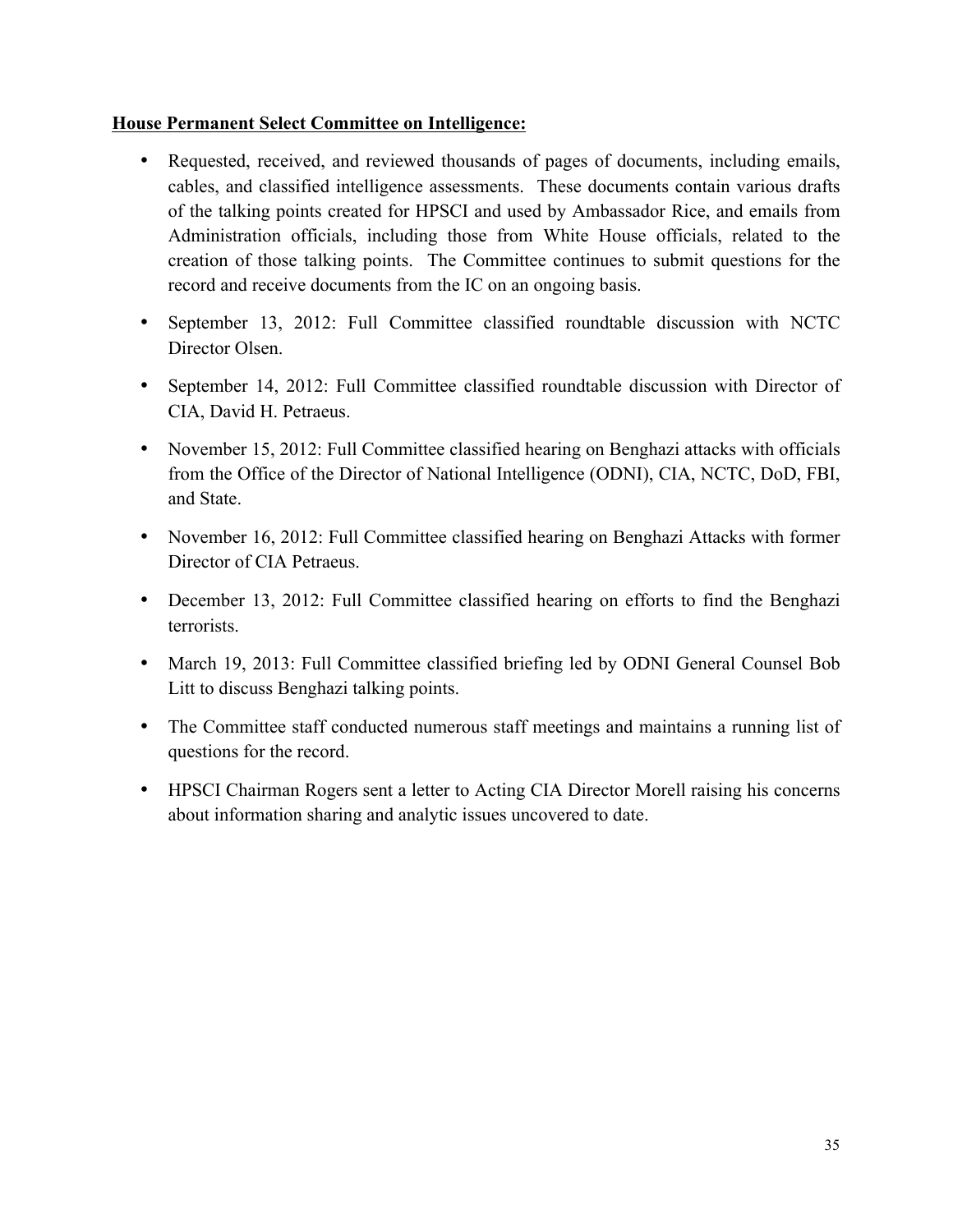# **Appendix II: Consolidated Timeline of Events**

# **March-October 2011**

The Libyan revolution was supported by the United States most directly in the form of NATO air operations, which lasted from March through October of 2011.

# **Tuesday, December 27, 2011**

A State Department memorandum circulated at the end of 2011 recommended that U.S. personnel remain in Benghazi. It explained that many Libyans were "strongly" in favor of a U.S. outpost in Benghazi, in part because they believed a U.S. presence in eastern Libya would ensure that the new Tripoli-based government fairly considered eastern interests.

# **Wednesday, March 28, 2012**

Ambassador Cretz sent a cable to Secretary Clinton requesting additional security assets. Specifically, he asked for the continued deployment of both Mobile Security Detachment (MSD) teams, or at least additional DS agents to replace them, as well as the full five DS agents which the December 2011 memorandum claimed would be stationed in Benghazi.

# **Friday, April 6, 2012**

The Temporary Mission Facility (TMF) in Benghazi came under attack when disgruntled Libyan contract guards allegedly threw a small improvised explosive device (IED) over the perimeter wall. No casualties were reported.

# **Thursday, April 19, 2012**

State responded to Ambassador Cretz's request for additional security assets. The cable response to Tripoli bears Secretary Clinton's signature, and specifically acknowledges Ambassador Cretz's March 28 request for additional security. Despite the Ambassador's March request, the April cable from Clinton stipulates that the plan to drawdown security assets will proceed as planned. The cable further recommends that State's Bureau of Diplomatic Security and the U.S Mission in Libya conduct a "joint re-assessment of the number of DS agents requested for Benghazi."

# **Wednesday, June 6, 2012**

The TMF was attacked again by unknown assailants who used an IED powerful enough to blow a hole in the perimeter wall. Again, no casualties were reported.

# **Thursday, June 7, 2012**

Ambassador Stevens made a personal plea for an increase in security. In a June 2012 email, he told a Department official that with national elections in July and August, the Mission "would feel much safer if we could keep two MSD teams with us through this period [to support] our staff and [personal detail] for me and the [Deputy Chief of Mission] and any VIP visitors." The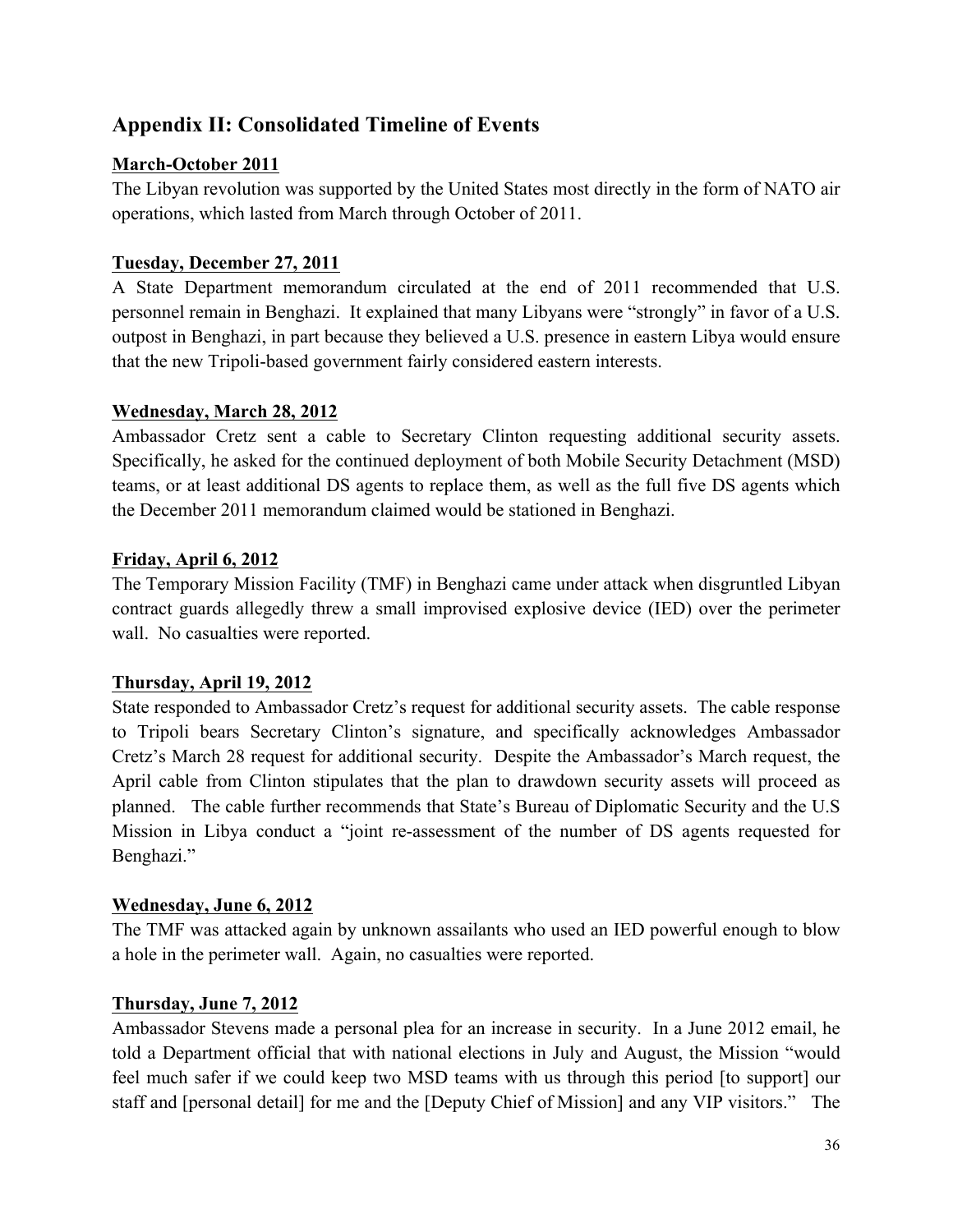Department official replied that due to other commitments and limited resources, "unfortunately, MSD cannot support the request."

# **Monday, July 9, 2012**

A July 2012 cable from Ambassador Stevens stressed that security conditions in Libya had not met the requisite benchmarks established by the Department and the U.S. Mission in Libya to initiate a security drawdown, and requested that security personnel, including the MSD teams, be permitted to stay. After being apprised of this pending request, Deputy Assistant Secretary Charlene Lamb exclaimed: "NO I do not [I repeat] not want them to ask for the MSD team to stay!" The MSD team was withdrawn, though it is unclear whether the Department ever formally rejected the Ambassador's July request.

# **Monday, June 11, 2012**

Britain's ambassador to Libya was in a convoy of cars attacked in the eastern city of Benghazi. The convoy was hit by a rocket-propelled grenade (RPG). Two protection officers were injured.

# **Monday, August 27, 2012**

U.S. officials were aware that Libya remained volatile. They were particularly concerned with the numerous armed militias that operated freely throughout the country. In August 2011, the State Department warned U.S. citizens against traveling to Libya, explaining that "inter-militia conflict can erupt at any time or any place."

- The security environment in Benghazi was similarly deteriorating throughout 2012. From June 2011 to July 2012, then-Regional Security Officer (RSO) for Libya Eric Nordstrom, the principal security adviser to the U.S. Ambassador to Libya, compiled a list of over 200 security incidents in Libya, 50 of which took place in Benghazi. These included violent acts directed against diplomats and diplomatic facilities, international organizations, and third-country nationals, as well as large-scale militia clashes.
- In spite of these mounting security concerns, for most of 2012 the Benghazi Mission was forced to rely on fewer than the approved number of DS agents. Specifically, while the State Department memorandum signed by Under Secretary Kennedy claimed that five agents would be provided, this was only the case for 23 days in 2012. Reports indicate the Benghazi Mission was typically staffed with only three agents, and sometimes as few as one or two.

# **Monday, September 10, 2012**

Ambassador Stevens travelled to Benghazi on September 10, 2012, both to fill staffing gaps between principal officers in Benghazi, and to allow the Ambassador to reconnect with local contacts. There were also plans for him to attend the establishment of a new American Corner at a local Benghazi school.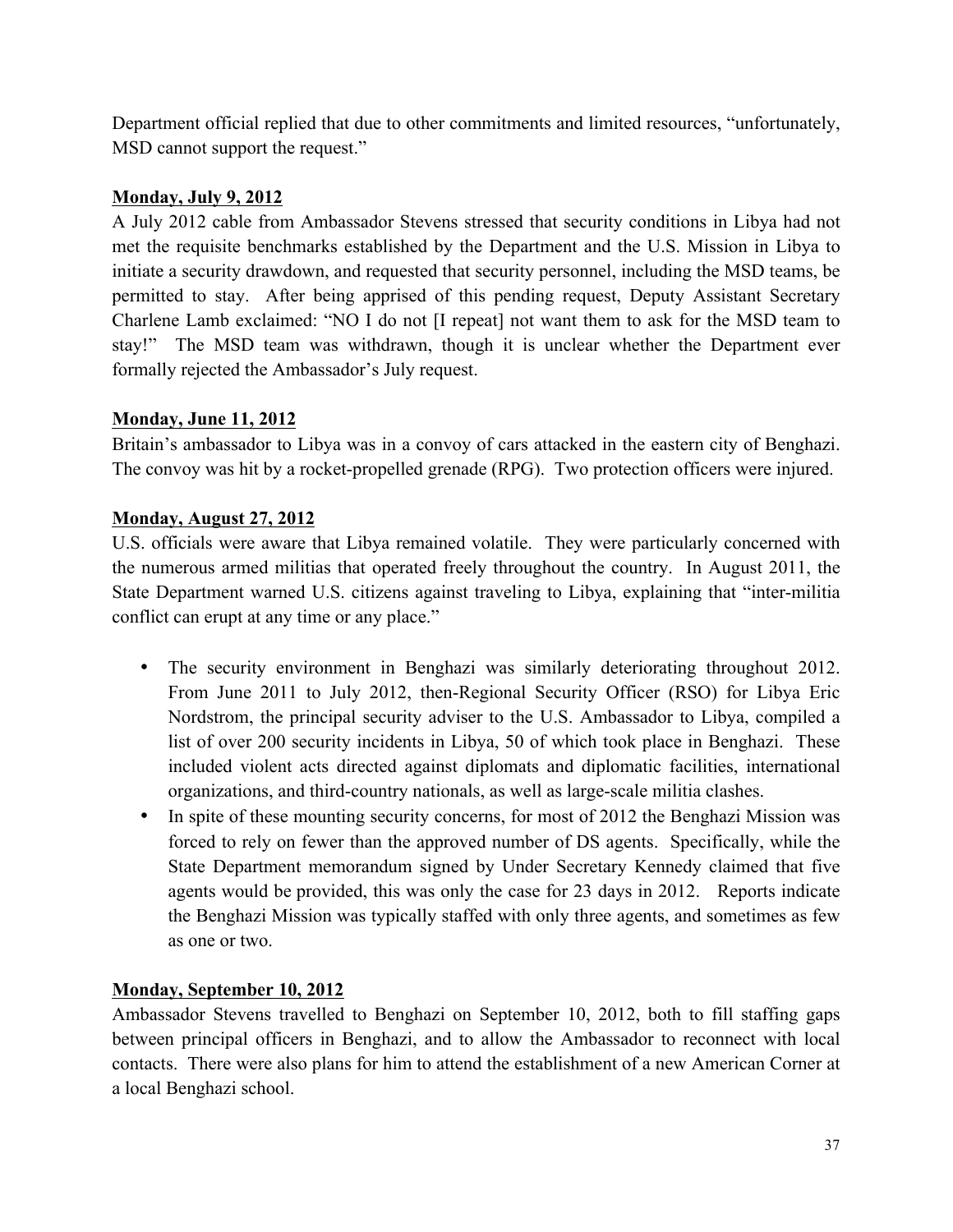#### **SEPTEMBER 11 ATTACK TIMELINE**

#### **Tuesday, September 11, 2012**

*All times are Eastern European Time (EET, Benghazi)* 

- $\sim$ 9:42 p.m. The attack begins at the TMF in Benghazi. Dozens of lightly armed men approached the TMF, quickly and deliberately breached the front gate, and set fire to the guard house and main diplomatic building. The attackers included members of Libya-based Ansar al-Sharia (AAS) and al-Qa'ida in the Lands of the Islamic Maghreb (AQIM), among other groups. A State Department officer in the TMF's Tactical Operations Center immediately put out calls for help to the TMF Annex - - another facility for U.S. officials -- the U.S. Embassy in Tripoli, and State Department Headquarters in Washington, DC. At the time of the attack, Ambassador Stevens, Sean Smith, the information management officer, and one of the five Diplomatic Security (DS) officers were located in Villa C, the main building of the TMF. (DoD timeline/pg. 11)
- 9:59 p.m. An unarmed, unmanned, surveillance aircraft is directed to reposition overhead the Benghazi facility. (DoD timeline)
- $\sim$ 10:02 p.m. Within 20-minutes of the attack, Stevens, Smith, and the DS officer suffered effects from smoke inhalation inside the main diplomatic building and tried to escape by crawling along the floor towards a window. The DS officer unknowingly lost touch with Ambassador Stevens and Mr. Smith somewhere along the smoke-filled escape route. After crawling out of a window and realizing that Ambassador Stevens and Mr. Smith were not with him, the DS officer, under gunfire, repeatedly re-entered the burning building to search for them. The DS officer used his radio to call for help. Security officers from other parts of the TMF complex responded and supported the DS officer's search for the missing individuals. (pg. 11)
- 10:05 p.m. In an "Ops Alert" issued shortly after the attack began, the State Department Operations Center notified senior Department Officials, the White House Situation Room, and others, that the Benghazi compound was under attack and that "approximately 20 armed people fired shots; explosions have been heard as well."
- $\sim$ 10:07 p.m. A U.S. security team departed the Annex for the TMF. The security team tried to secure heavy weapons from militia members encountered along the route, and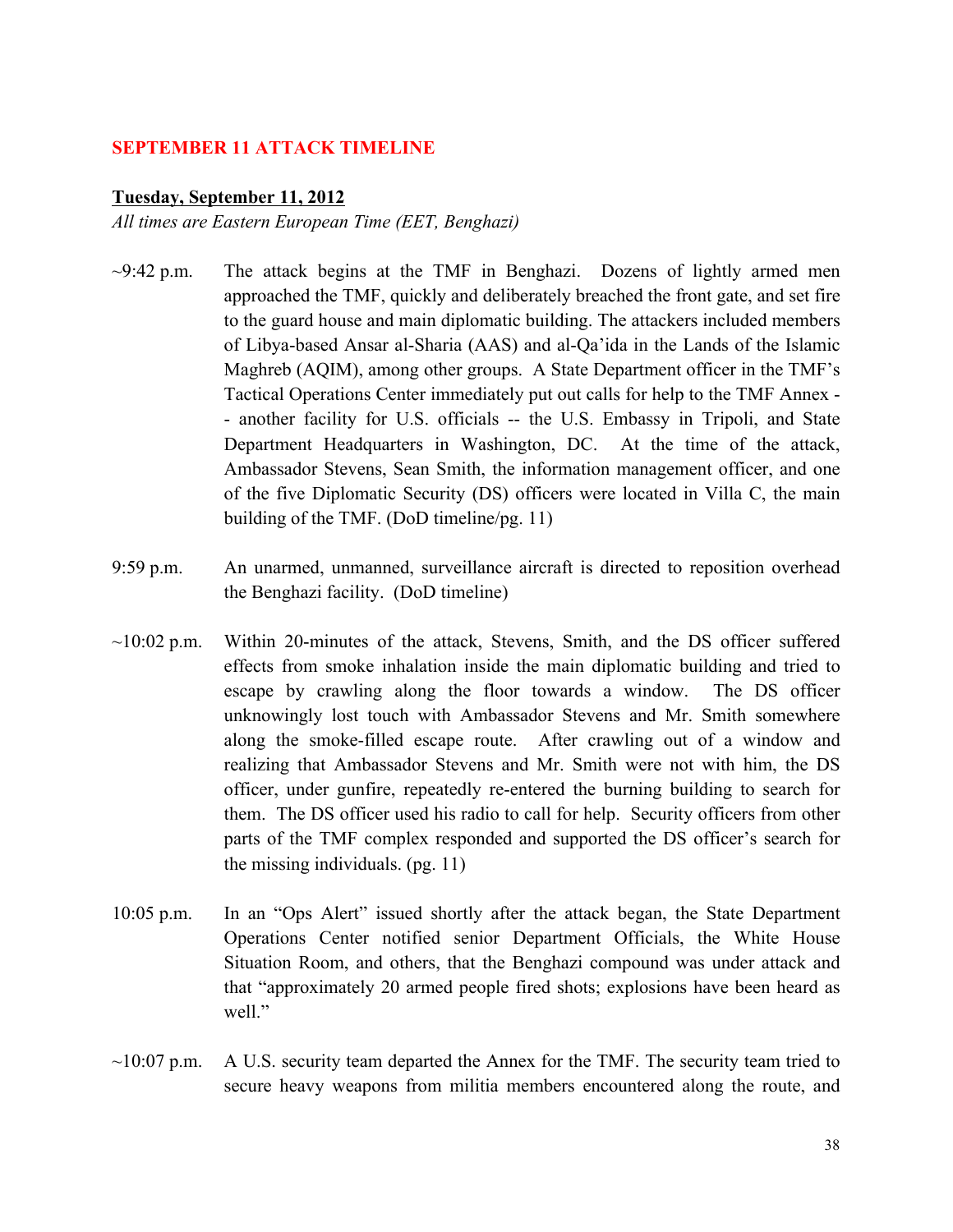faced some resistance in getting to the TMF. Even in the face of those obstacles, the Annex security team arrived, under enemy fire, within 25 minutes of the beginning of the initial assault. Over the course of the following hour, the Annex security team joined the TMF security officers in searching for Ambassador Stevens and Mr. Smith. Together, they repelled sporadic gunfire and RPG fire and assembled all other U.S. personnel at the facility. Officers retrieved the body of Mr. Smith, but did not find Ambassador Stevens.

- 10:32 p.m. The National Military Command Center at the Pentagon, after receiving initial reports of the incident from the State Department, notifies the Office of the Secretary of Defense and the Joint Staff. The information is quickly passed to Secretary Panetta and General Dempsey. (DoD timeline)
- 11:00 p.m. Secretary Panetta and General Dempsey attend a previously scheduled meeting with the President at the White House. The leaders discuss potential responses to the emerging situation. (DoD timeline)
- 11:10 p.m. The diverted surveillance aircraft arrives on station over the Benghazi facility. (DoD timeline)
- $\sim$ 11:15 p.m. After about 90 minutes of repeated attempts to go into the burning building to search for the Ambassador, the Annex security team assessed that the security situation was deteriorating and they could not continue their search. The Annex security team loaded all U.S. personnel into two vehicles and departed the TMF for the Annex. The exiting vehicles left under heavy gunfire and faced at least one roadblock in their route to the Annex. The first vehicle left around 11:15 p.m. and the second vehicle departed at about 11:30 p.m. All surviving American personnel departed the facility by 11:30 p.m.

#### **Wednesday, September 12, 2012**

- 12:06 p.m. In a second "Ops Alert" the State Department Operations Center reported that al-Qaeda linked Ansar al-Sharia claimed responsibility for the attack and had called for an attack on Embassy Tripoli
- 12:00-2:00 a.m. Secretary Panetta convenes a series of meetings in the Pentagon with senior officials including General Dempsey and General Ham. They discuss additional response options for Benghazi and for the potential outbreak of further violence throughout the region, particularly in Tunis, Tripoli, Cairo, and Sana'a. During these meetings, Secretary Panetta authorizes: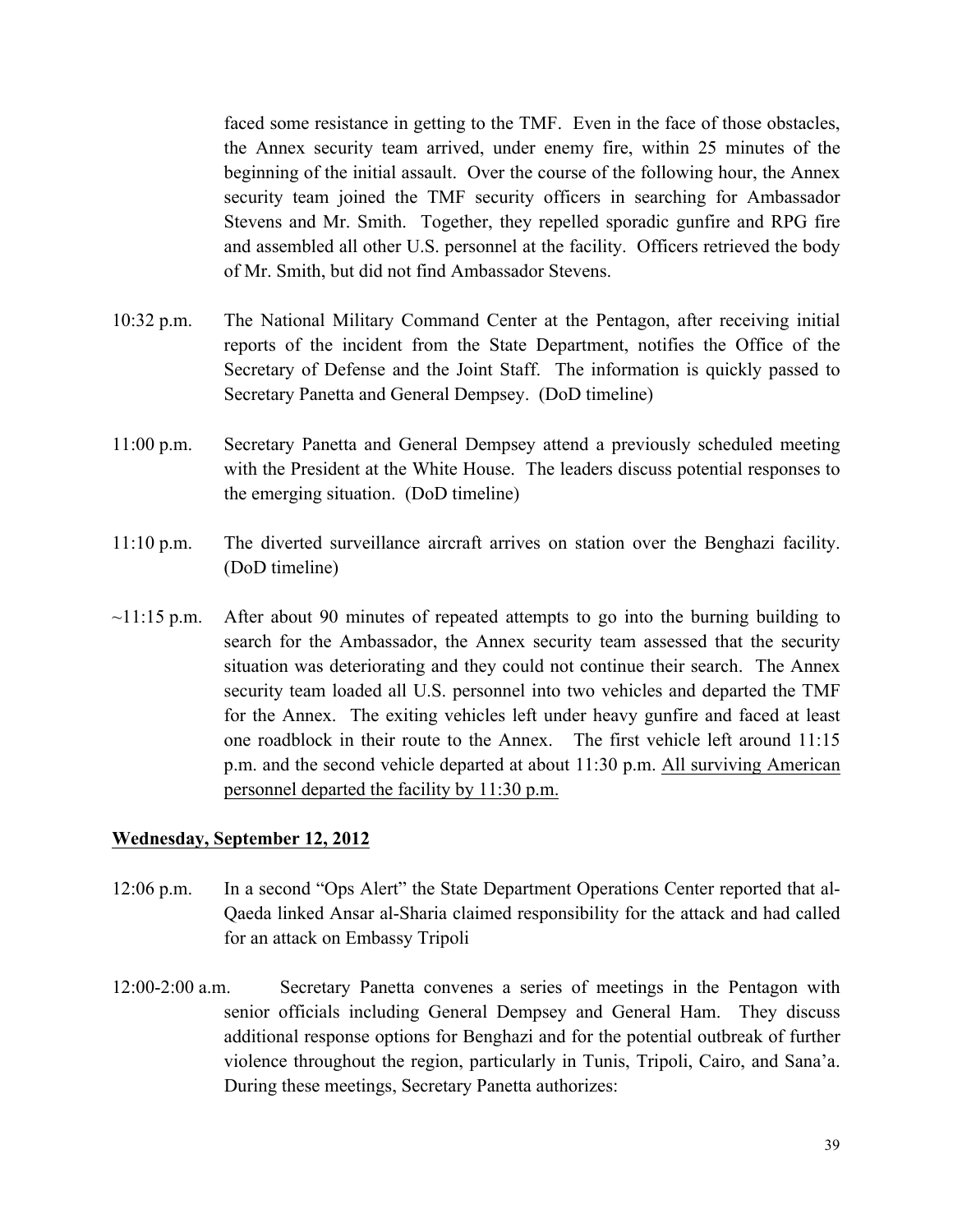- A Fleet Antiterrorism Security Team (FAST) platoon, stationed in Rota, Spain, to prepare to deploy to Benghazi, and a second FAST platoon, also stationed in Rota, Spain, to prepare to deploy to the Embassy in Tripoli.
- A EUCOM special operations force, which is training in Central Europe, to prepare to deploy to an intermediate staging base in southern Europe.
- A special operations force based in the United States to prepare to deploy to an intermediate staging base in southern Europe.

During this period, actions are verbally conveyed from the Pentagon to the affected Combatant Commands in order to expedite movement of forces upon receipt of formal authorization.

- 12:30 a.m. A seven-man security team from U.S. Embassy Tripoli, including two DoD personnel, departs for Benghazi.
- $\sim$ 1:15 a.m. The American security team from Tripoli lands in Benghazi. (DoD timeline)
- 2:30 a.m. The National Military Command Center conducts a Benghazi Conference Call with representatives from AFRICOM, EUCOM, CENTCOM, TRANSCOM, SOCOM, and the four services.
- 2:39 a.m. As ordered by Secretary Panetta, the National Military Command Center transmits formal authorization for the two FAST platoons, and associated equipment, to prepare to deploy and for the EUCOM special operations force, and associated equipment, to move to an intermediate staging base in southern Europe.
- 2:53 a.m. As ordered by Secretary Panetta, the National Military Command Center transmits formal authorization to deploy a special operations force, and associated equipment, from the United States to an intermediate staging base in southern Europe.
- 5:00 a.m. A second, unmanned, unarmed surveillance aircraft is directed to relieve the initial asset still over Benghazi.
- 5:15 a.m. At around 5:15 a.m., within 15 minutes of the Tripoli team's arrival at the Annex from the airport, a short but deadly coordinated terrorist attack began at the Annex. The attack, which included small arms, rocket-propelled grenade (RPG),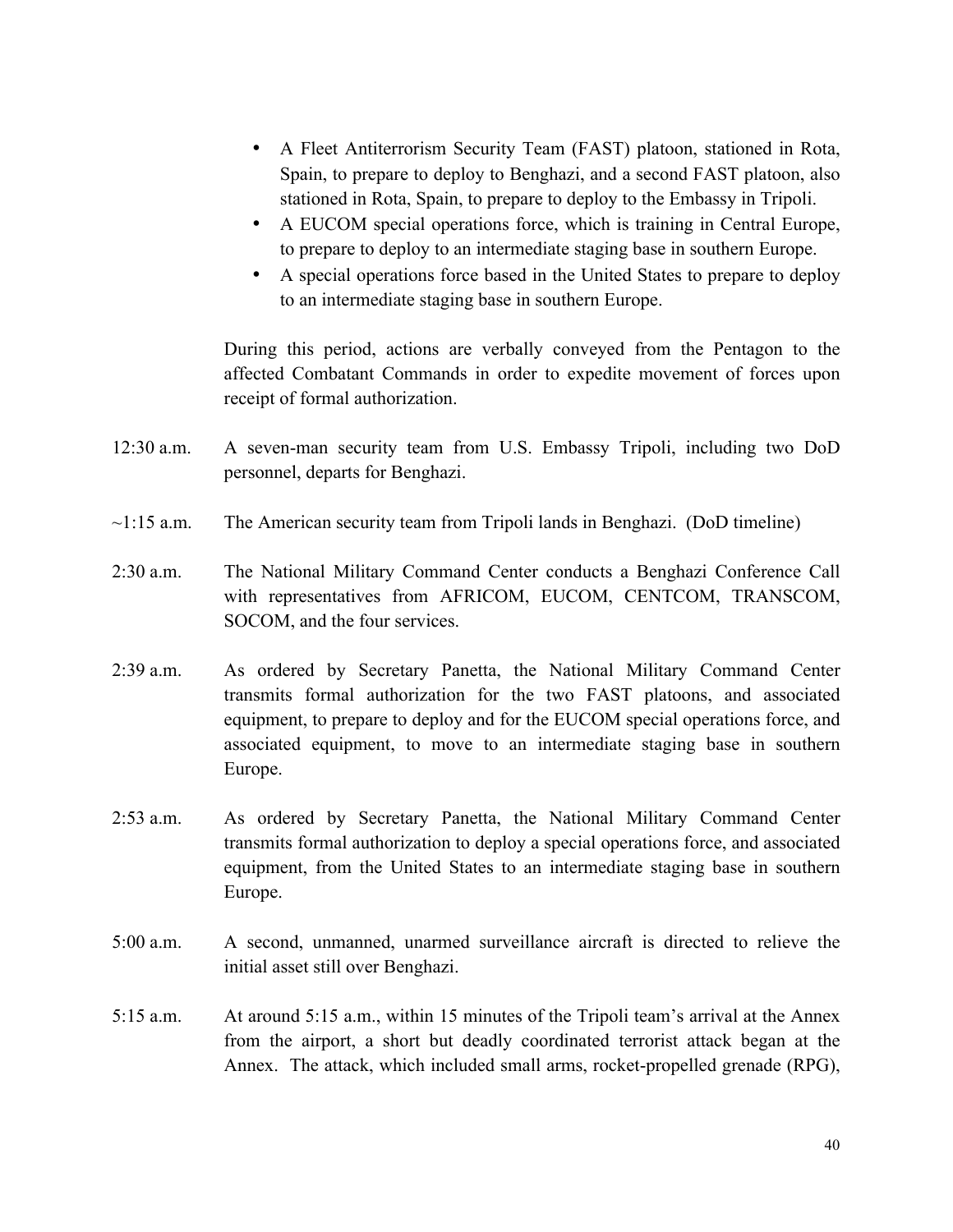|              | and well-aimed mortar fire, killed two American security officers, and severely<br>wounded two others.                                                           |
|--------------|------------------------------------------------------------------------------------------------------------------------------------------------------------------|
| $6:05$ a.m.  | AFRICOM orders a C-17 aircraft in Germany to prepare to deploy to Libya to<br>evacuate Americans.                                                                |
| $7:40$ a.m.  | The first wave of American personnel depart Benghazi for Tripoli via airplane.<br>(DoD timeline)                                                                 |
| 10:00 a.m.   | The second wave of Americans, including the fallen, depart Benghazi for Tripoli<br>via airplane.                                                                 |
| $2:15$ p.m.  | The C-17 departs Germany en route to Tripoli to evacuate Americans.                                                                                              |
| $7:17$ p.m.  | The C-17 departs Tripoli en route Ramstein, Germany with the American<br>personnel and the remains of Mr. Sean Smith, Mr. Tyrone Woods, and Mr. Glen<br>Doherty. |
| $7:57$ p.m.  | The EUCOM special operations force, and associated equipment, arrives at an<br>intermediate staging base in southern Europe.                                     |
| $8:56$ p.m.  | The FAST platoon, and associated equipment, arrives in Tripoli.                                                                                                  |
| $9:28$ p.m.  | The special operations force deployed from the United States, and associated<br>equipment, arrives at an intermediate staging base in southern Europe.           |
| $10:19$ p.m. | The C-17 arrives in Ramstein, Germany.                                                                                                                           |

# **END OF SEPTEMBER 11 ATTACK TIMELINE**

# **Wednesday, September 12, 2012**

- FBI formally opens an investigation into the deaths of Ambassador Sevens and the three other Americans killed in the attack.
- Relying on analytical intuition with limited reporting on September 12, 2012, IC analysts correctly evaluated soon after the attacks that the event was a terrorist attack against a U.S. facility, likely conducted by Islamic extremists.

# **Thursday, September 13, 2012**

Beginning on September 13, 2012, analysts began receiving and relying on a larger volume of diverse intelligence reporting that referenced protests and demonstrations in Benghazi. Analysts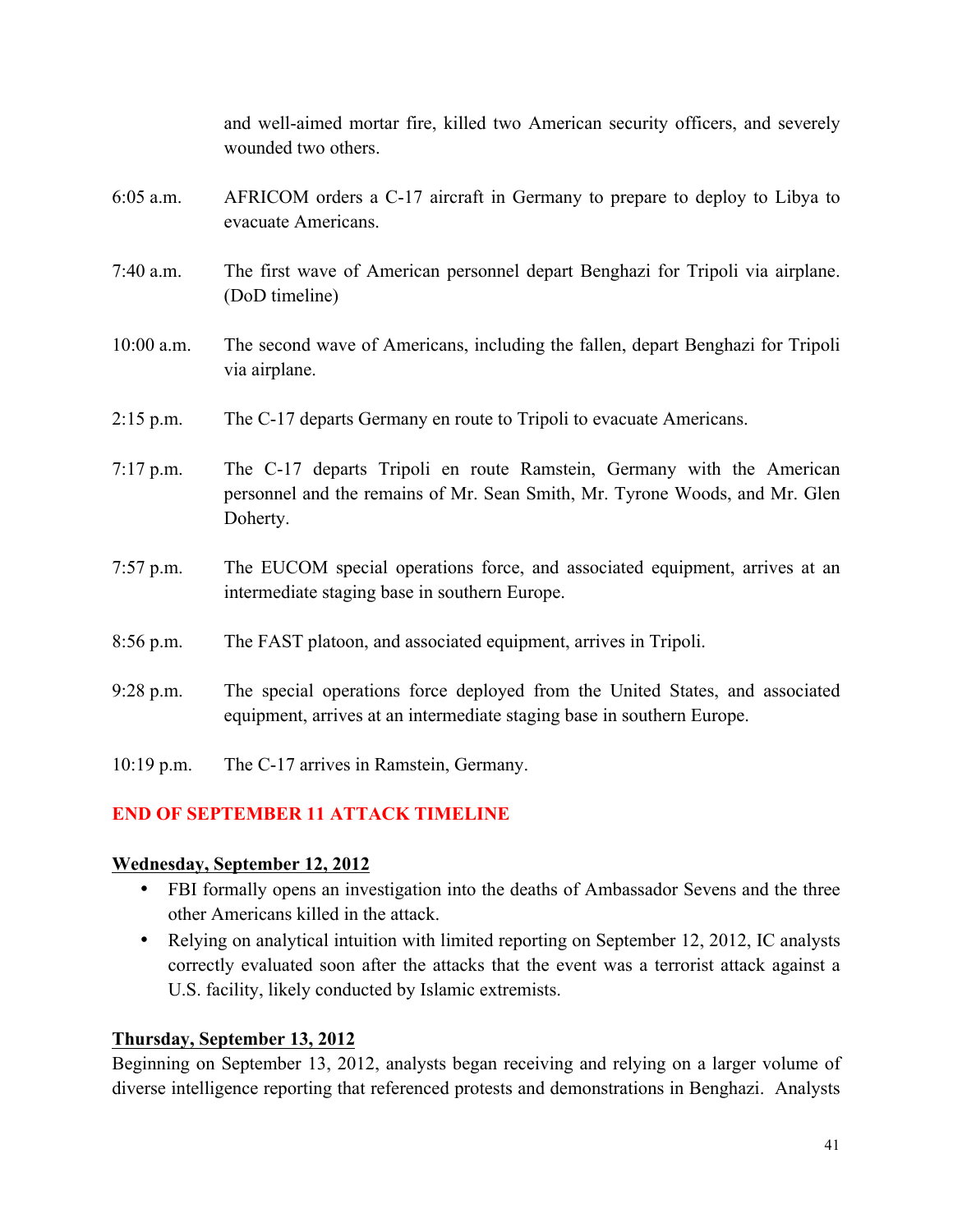revised their assessments again to determine finally that the attack was deliberate and that a protest was not occurring at the time of the attack. The IC's modification of its assessments reflects the reasonable evolution of tactical intelligence analysis.

# **Saturday, September 15, 2012**

HPSCI staff received the IC talking points on the Benghazi attack.

# **Sunday, September 16, 2012**

On Sunday, September 16, 2012, U.S. Ambassador to the United Nations Susan Rice appeared on five morning talk shows to discuss the Administration's account of the attack. In nearly identical statements, she stated that the attack was a spontaneous protest in response to a "hateful video."

# **Wednesday, September 19, 2012**

The National Counterterrorism Center Director testified before the Senate Homeland Security and Government Affairs Committee that our diplomats died "in the course of a terrorist attack on our embassy." This testimony marked a significant shift in the Administration's rhetoric.

# **Thursday, September 20, 2012**

After Director of NCTC's testimony, Administration officials began referring to the event as a terrorist attack. On September 20, 2012, Jay Carney stated that, "it is, I think, self-evident that what happened in Benghazi was a terrorist attack."

# **Friday, September 21, 2012**

Secretary Clinton stated that, "What happened in Benghazi was a terrorist attack, and we will not rest until we have tracked down and brought to justice the terrorists who murdered four Americans<sup>"</sup>

# **Thursday, October 4, 2012**

- Due to security concerns and bureaucratic entanglements among the Departments of Justice, State, and Defense, the FBI team investigating the terrorist attack did not access the crime scene until more than three weeks later, on October 4, 2012. The FBI spent less than one day collecting evidence at the TMF. FBI officials indicated that the security situation delayed and undermined a more thorough investigation of the site.
- Secretary Clinton convened an Accountability Review Board (ARB), headed by Thomas Pickering, a retired U.S. ambassador, to examine the facts and circumstances of the attacks and to report findings and recommendations.